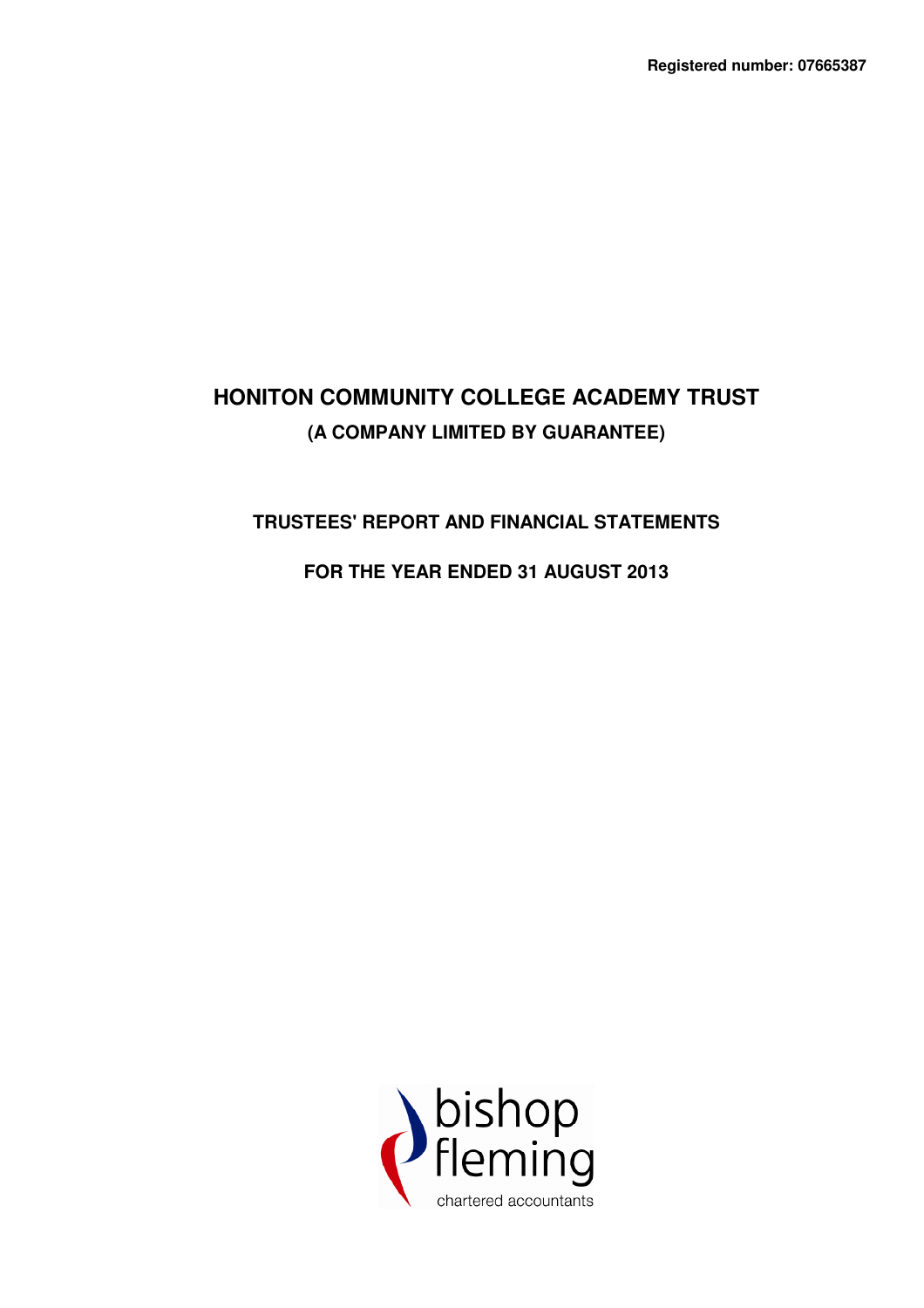### **CONTENTS**

|                                                                                | Page      |
|--------------------------------------------------------------------------------|-----------|
| Reference and administrative details of the academy, its trustees and advisers | $1 - 2$   |
| Trustees' report                                                               | $3 - 15$  |
| <b>Governance statement</b>                                                    | $16 - 18$ |
| Statement on regularity, propriety and compliance                              | 19        |
| Trustees' responsibilities statement                                           | 20        |
| Independent auditors' report                                                   | $21 - 22$ |
| Independent auditors' assurance report on regularity                           | $23 - 24$ |
| <b>Statement of financial activities</b>                                       | 25        |
| <b>Balance sheet</b>                                                           | 26        |
| <b>Cash flow statement</b>                                                     | 27        |
| Notes to the financial statements                                              | $28 - 48$ |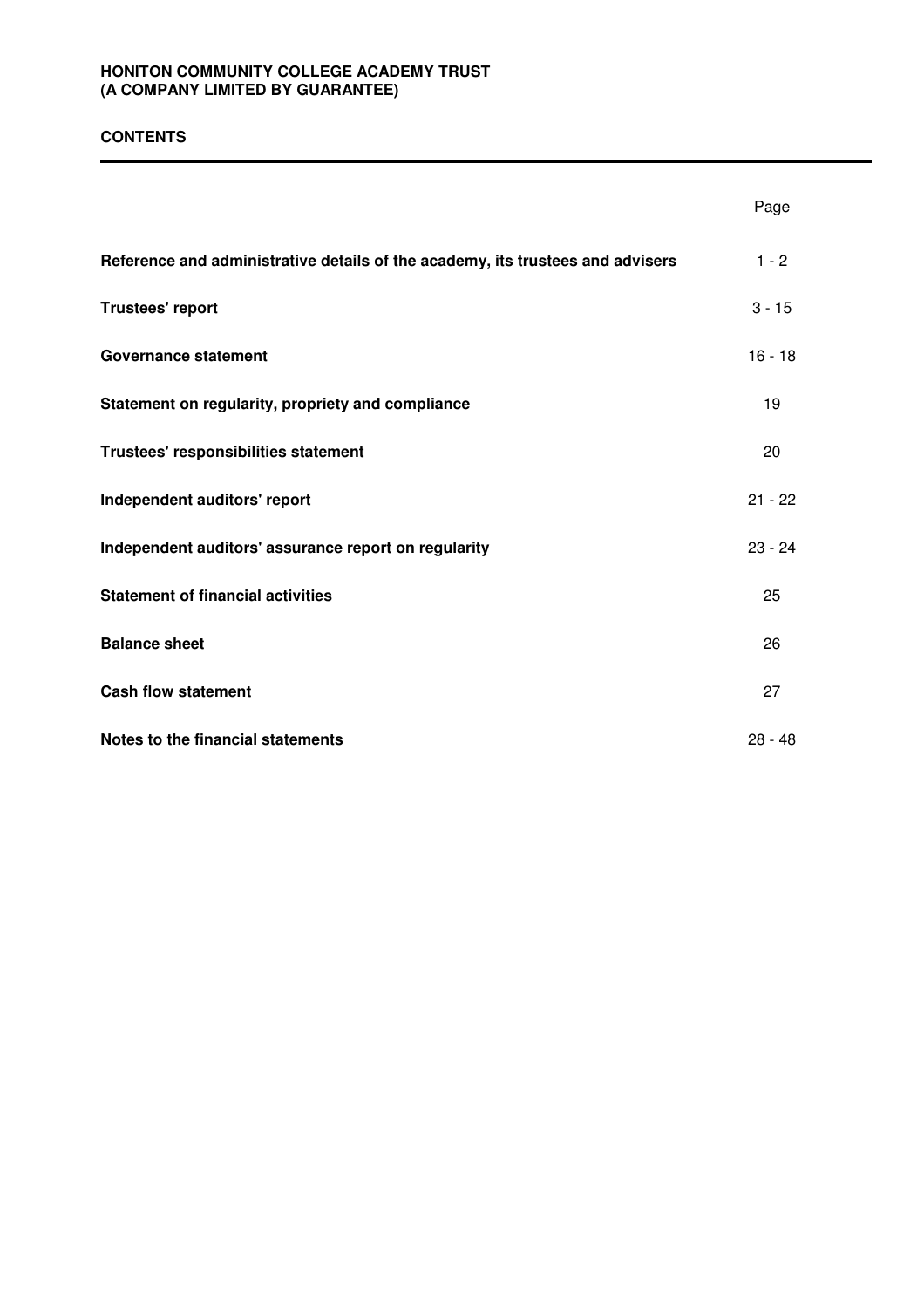#### **REFERENCE AND ADMINISTRATIVE DETAILS OF THE ACADEMY TRUST, ITS TRUSTEES AND ADVISERS FOR THE YEAR ENDED 31 AUGUST 2013**

| <b>Trustees</b>                            | J Boland<br><b>M</b> Clements<br>S A Johnson<br>P Keeling<br>G A Kirby, Staff Governor<br>R Loader (resigned 26 July 2013)<br>J McCartney<br>J R Phillips<br>L Price, Chair<br>A Salter, Staff Governor<br>G N Smith, Principal<br><b>KE</b> Smith<br>K Turner, Vice Chair<br>C Vining<br>A C Williams<br>R Shorter, Staff Governor (appointed 17 September 2012) |
|--------------------------------------------|-------------------------------------------------------------------------------------------------------------------------------------------------------------------------------------------------------------------------------------------------------------------------------------------------------------------------------------------------------------------|
| <b>Company registered</b><br>number        | 07665387                                                                                                                                                                                                                                                                                                                                                          |
| office                                     | <b>Principal and Registered</b> Honiton Community College Academy Trust<br>School Lane<br>Honiton<br>Devon<br><b>EX14 1QT</b>                                                                                                                                                                                                                                     |
| <b>Company secretary</b>                   | S L Matthews                                                                                                                                                                                                                                                                                                                                                      |
| <b>Accounting officer</b>                  | G N Smith                                                                                                                                                                                                                                                                                                                                                         |
| <b>Executive Leadership</b><br><b>Team</b> | G N Smith, Principal<br>A Holt, Vice Principal<br>P Mathieson, Assistant Principal<br>R Robson, Assistant Principal<br>M C Adams, Assistant Principal<br>G Wills, Director of Finance                                                                                                                                                                             |
| <b>Independent auditors</b>                | <b>Bishop Fleming</b><br><b>Chartered Accountants</b><br><b>Statutory Auditors</b><br>2nd Floor Stratus House<br><b>Emperor Way</b><br><b>Exeter Business Park</b><br>Exeter<br><b>EX1 3QS</b>                                                                                                                                                                    |
| <b>Bankers</b>                             | Lloyds TSB Commercial<br>234 High Street<br>Exeter<br>Devon<br>EX4 3NL                                                                                                                                                                                                                                                                                            |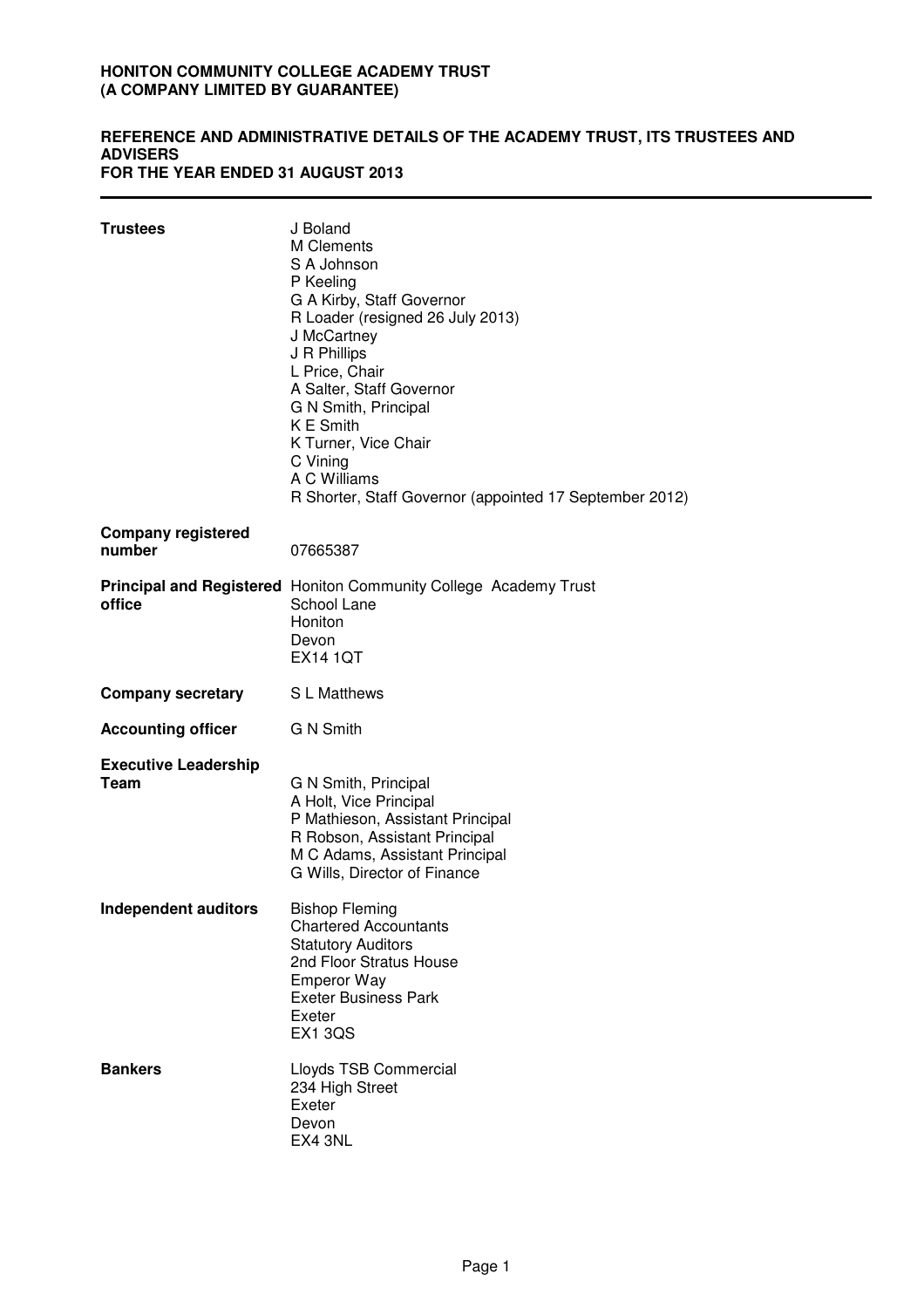#### **REFERENCE AND ADMINISTRATIVE DETAILS OF THE ACADEMY TRUST, ITS TRUSTEES AND ADVISERS FOR THE YEAR ENDED 31 AUGUST 2013**

**Advisers (continued)**

**Solicitors** Foot Anstey LLP Senate Court Southernhay Gardens Exeter Devon EX1 1NT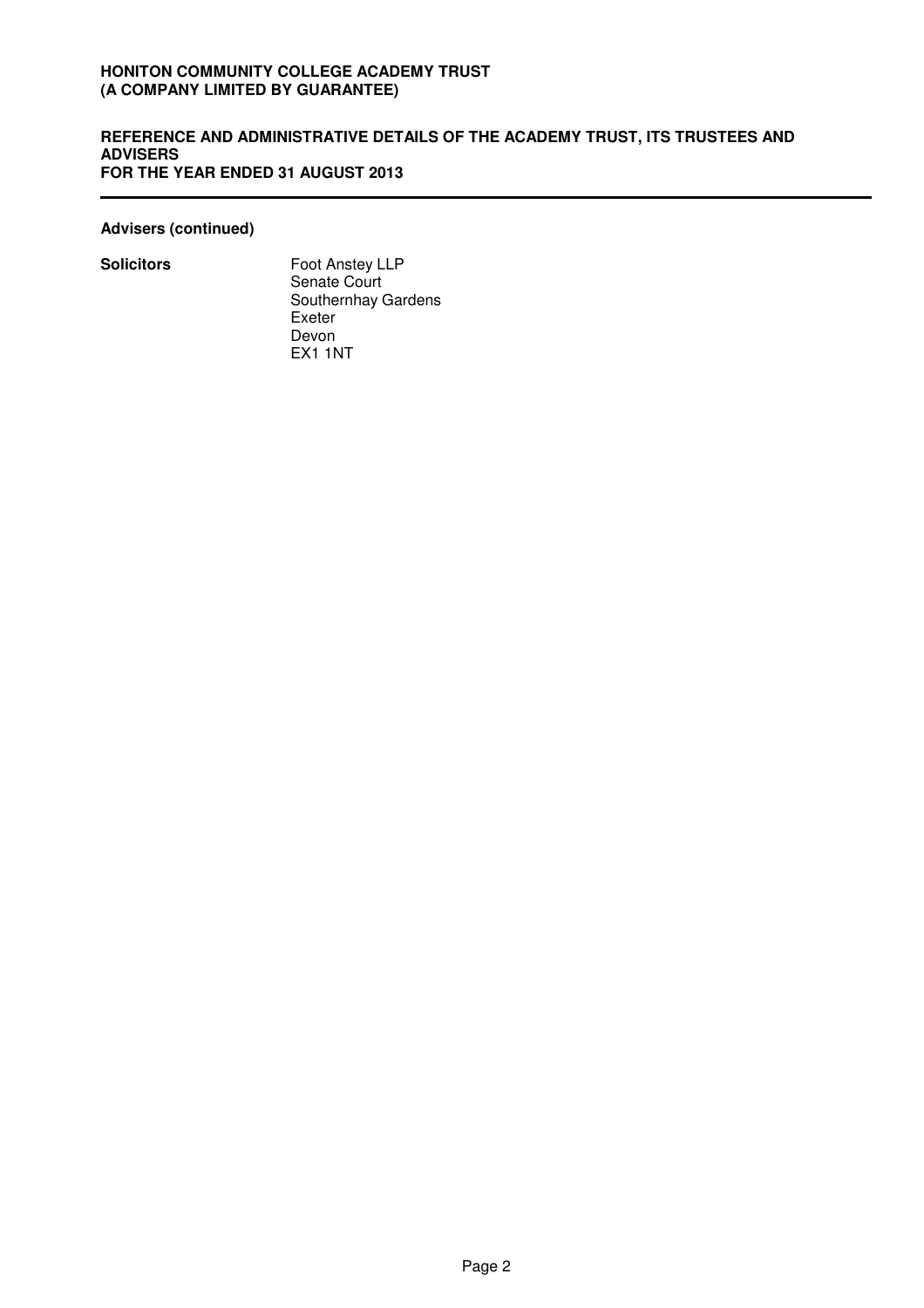### **TRUSTEES' REPORT FOR THE YEAR ENDED 31 AUGUST 2013**

The Trustees present their annual report together with the financial statements and auditors' report of the Charitable Company for the year ended 31 August 2013.

### **STRUCTURE, GOVERNANCE AND MANAGEMENT**

#### **Constitution**

The Academy Trust is a company limited by guarantee and an exempt charity. The Charitable Company's Memorandum and Articles of Association are the primary governing documents of the Academy Trust.

The Trustees act as the Trustees for the charitable activities of Honiton Community College Academy Trust and are also the directors of the Charitable Company for the purposes of company law.

Details of the Trustees who served throughout the year, except as noted, are included in the Reference and Administrative Details on pages 1 to 2.

#### **Members' liability**

Each member of the Charitable Company undertakes to contribute to the assets of the Company in the event of it being wound up while he/she is a member, or within one year after he/she ceases to be a member, such amount as may be required, not exceeding £10, for the debts and liabilities contracted before they cease to be a member.

#### **Trustees' Indemnities**

Trustees benefit from indemnity insurance purchased at the Academy Trust's expense to cover the liability of the Trustees which by virtue of any rule of law would otherwise attach to them in respect of any negligence, default or breach of trust or breach of duty of which they may be guilty in relation to the Academy Trust, provided that any such insurance shall not extend to any claim arising from any act or omission which the Trustees knew to be a breach of trust or breach of duty or which was committed by the Trustees in reckless disregard to whether it was a breach of trust or breach of duty or not and provided also that any such insurance shall not extend to the costs of any unsuccessful defence to a criminal prosecution brought against the Trustees in their capacity as Directors of the Academy Trust. The limit of this indemnity is £25m.

In accordance with normal commercial practice the Academy has purchased insurance to protect Governors and officers from claims arising from negligent acts, errors or omissions occurring whilst on Academy business. The insurance provides cover up to £25m on any one claim.

#### **Principal Activity**

The principal activity is to advance for the public benefit by establishing, maintaining, carrying on, managing and developing a secondary school offering a broad and balanced curriculum.

The principal activity of the Academy is to provide free education for pupils of different abilities between the ages of 11 to 18.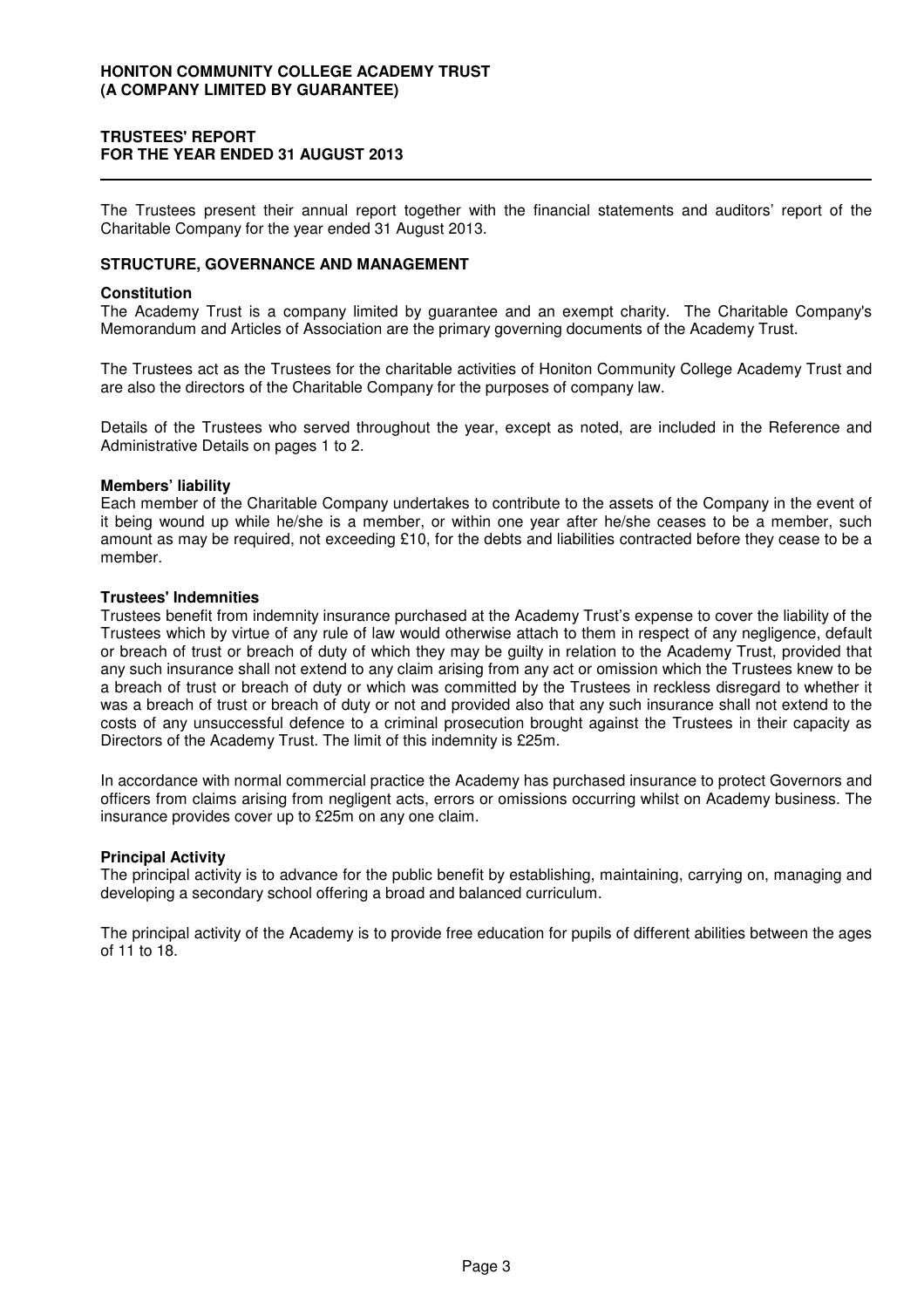### **TRUSTEES**

#### **Method of recruitment and appointment or election of Trustees**

On 1 July 2011 the Trustees appointed all those Governors that served the predecessor school to be Trustees of the newly formed Academy. These Trustees were appointed for a term of office that would end when their original term at the predecessor school would have ended, thus ensuring a staggered re-election or replacement process.

The Academy's Board of Trustees comprises the Principal, a minimum of 6 Parent Trustees, up to 3 Staff Trustees (providing that the total number of Trustees, including the Principal, who are employees of the Academy Trust, does not exceed one third of the total number of Trustees) and up to 6 other Trustees.

The Academy Trust shall have the following Trustees as set out in its Articles of Association and funding agreement:

- up to 6 Trustees who are appointed by members.
- up to 6 Parent Trustees who are elected by Parents of registered pupils at the Academy.
- up to 3 Staff Trustees appointed by the Governing Body.
- the Principal who is treated for all purposes as being an ex officio Governor.

Trustees are appointed for a four year period, except that this time limit does not apply to the Principal. Subject to remaining eligible to be a particular type of Trustee, any Trustee can be re-appointed or re-elected.

When appointing new Trustees, the Board will give consideration to the skills and experience mix of existing Trustees in order to ensure that the Board has the necessary skills to contribute fully to the Academy's development.

#### **Policies and Procedures adopted for the Induction and Training of Trustees**

The training and induction provided for new Trustees will depend upon their existing experience but would always include a tour of the Academy and a chance to meet staff and pupils. All Trustees are provided with copies of policies, procedures, minutes, accounts, budgets, plans and other documents that they will need to undertake their role as Trustees. As there are normally only two or three new Trustees a year, induction tends to be done informally and is tailored specifically to the individual. Advantage is taken of specific courses offered by the Local Authority and other bodies.

There is a Trustees' annual training session organised each year which aims to keep the Trustees updated on relevant developments impacting on their roles and responsibilities.

#### **Organisational Structure**

The Board of Trustees normally meets once each half term. The Board establishes an overall framework for the governance of the Academy and determines membership, terms of reference and procedures of Committees and other groups. It receives reports including policies from its Committees for ratification. It monitors the activities of the Committees through the minutes of their meetings. The Board may from time to time establish Working Groups to perform specific tasks over a limited timescale.

There are 5 committees as follows;

#### **Campus and Health and Safety Committee**

#### **Membership:**

a) Membership shall consist of not less than four governors plus the Principal and/or a member of the Executive Leadership Team.

b) The committee shall have such co-opted, non-voting members as the governing body shall appoint. The committee may make the recommendations for these appointments.

**Quorum:** The quorum shall be three.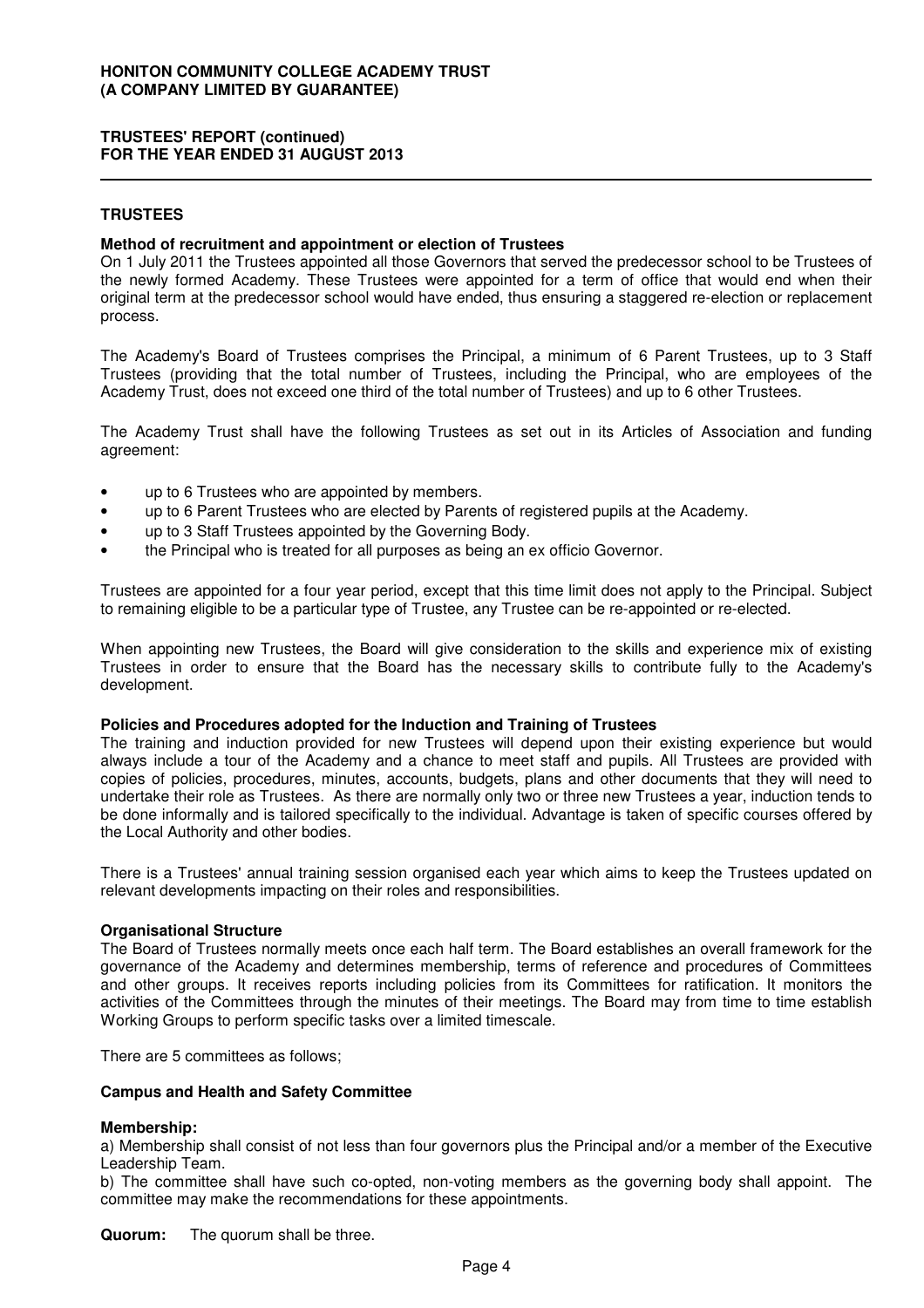**Meetings:** The committee shall meet once a term or otherwise as required. The agenda will be split into sections for:

- Campus major build & long term planning
- Campus repairs, improvements & maintenance
- Health & Safety
- Dining Room & Catering

### **Terms of Reference**

:

**Purpose:** To oversee the allocation and use of Honiton Community College resources dedicated to the Campus, Health & Safety and the environment. To ensure a safe and appropriate environment for all students, staff and visitors now and in the future.

### **Area of Responsibility: Campus**

i) To provide support and guidance for the Principal on all matters relating to the College premises and grounds, security, health and safety and environmental issues.

ii) To carry out an annual inspection of the premises and grounds and prepare a statement of priorities for maintenance and improvement (with reference to the Asset Management Plan). To include monitoring the delivery of recommendations made.

iii) To approve the costs and arrangements for maintenance, repairs and redecoration within the budget allocation.

- iv) To ensure that the College complies with Health & Safety Regulations, taking advice when necessary.
- v) To oversee the preparation and implementation of contracts, ensuring best value principles are adhered to.
- vi) To agree a lettings policy.
- vii) To establish and keep under review a campus strategy covering the next 10 years.
- viii) To keep under review a rolling 3 year, costed, repairs plan.

#### **Area of Responsibility: Health and Safety**

- i) To agree a Health and Safety Policy appropriate to the needs of the College and to review this on an annual basis.
- ii) To assist the Board of Trustees and Principal to discharge their responsibilities under relevant legislation.
- iii) To consider model policies on Health and Safety and agree policies for adoption.
- iv) To ensure that the necessary college management organisation is in place to implement the policy.
- v) To monitor the effectiveness of the College's Health and Safety arrangements.

### **Area of Responsibility: Dining Room and Catering**

- i) To monitor the contract with Innovate & ensure College needs are met.
- ii) To ensure (taking advice when necessary) that nutritional standards are met.
- iii) To periodically ascertain student views of the service.
- iv) Meet with the Catering Manager on a regular basis.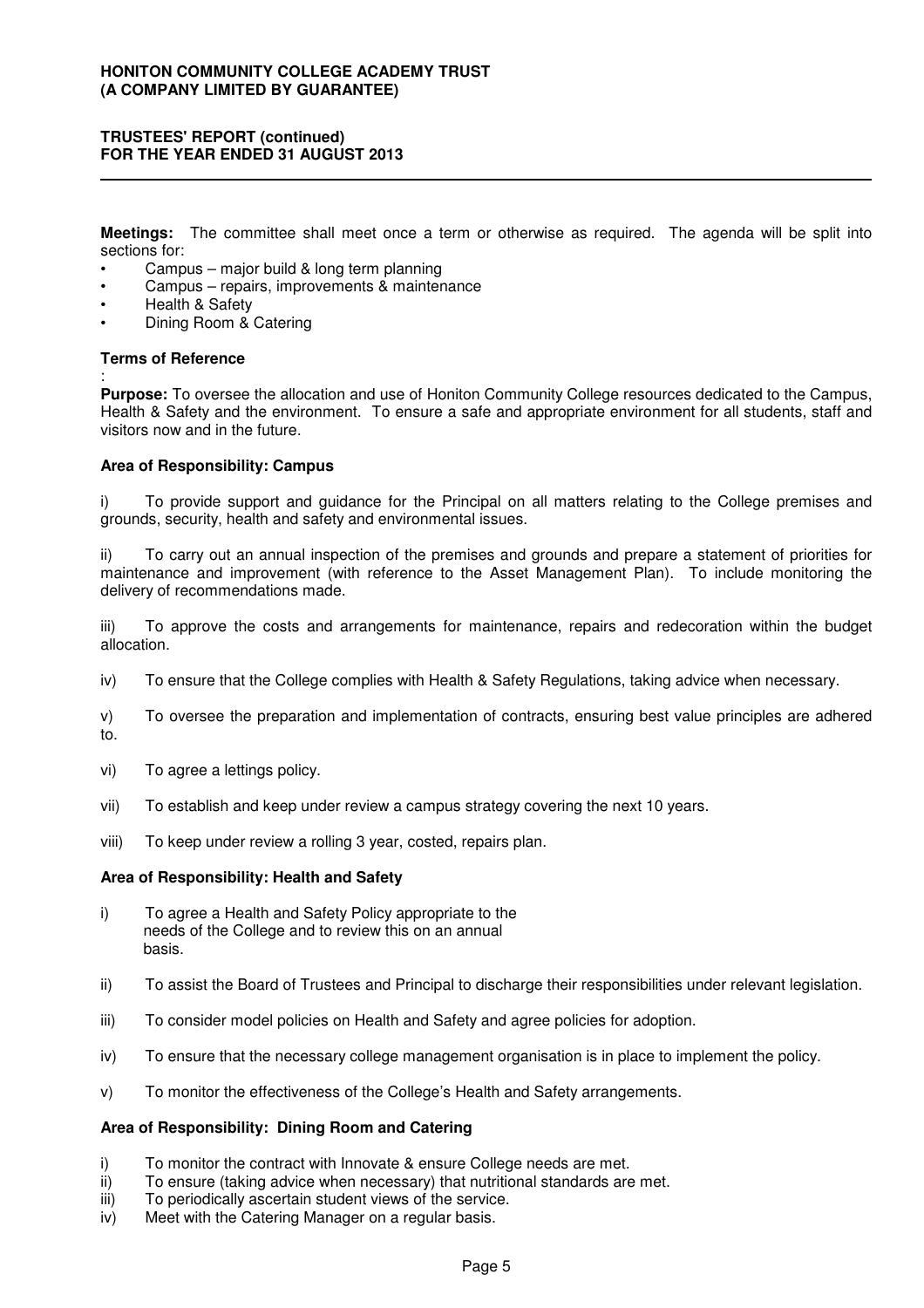#### **Curriculum Committee**

- **Membership:** a) Membership shall consist of not less than four governors, the Principal (ex officio) and at least one member of the Executive Leadership Team.
	- b) The committee shall have such co-opted, non-voting members as the governing body shall appoint. The committee may make the recommendations for these appointments.
- **Quorum:** The quorum shall be four governors.

**Meetings:** The committee shall meet at least once a term or otherwise as required.

#### **Terms of Reference:**

**Purpose:** The Curriculum Committee shall monitor curriculum pathways and student success rates.

#### **Area of Responsibility:**

- i) To report to the Board of Trustees on the implementation of the College's curriculum statement, taking in to account, national initiatives and accountability structures.
- ii) With the staff, to monitor how the curriculum is taught, its effectiveness and how it is resourced.
- iii) To review the College policies appropriate to the committee and make any recommendations to the Board of Trustees.
- iv) To review any information about the College's performance and to report back to the Overview and Scrutiny Committee and the Full Board of Trustees.
- v) To contribute to the College Improvement Plan and to monitor its implementation within the scope of this committee.
- vi) To ensure that all Trustees develop a clear understanding of how the College curriculum is delivered.
- vii) The committee will liaise with other committees as appropriate.
- viii) To ensure that the requirements of all students are met. In particular ensuring that those students with additional educational needs are met through monitoring the SEN disability and equality policies and any arrangement for G&T students. This is also to include other groupings i.e. Free school meals, gender, looked after children, ethnicity, travellers, English as an additional language, prior attainment (High, middle, low).
- ix) To monitor the wider curriculum, including Extended Schools, Enrichment, Work Experience, SMSC (Social, Moral, Social, Cultural) and CEIAG (Careers Education Information Advice Guidance).

#### **Finance Committee**

#### **Purpose of the Committee**

- To assist the decision making of the Board of Trustees, by enabling more detailed consideration to be give to the best means of fulfilling the Board of Trustees' responsibility to ensure sound management of the academy's finances.
- To ensure that the Academy undertakes proper financial planning, monitoring and probity.
- To make appropriate comments and recommendations on such matters to the Board of Trustees on a regular basis.
- Major issues will be referred to the full Board of Trustees for ratification.

#### **Membership**

- a) Membership of the committee shall consist of not less than four Trustees plus the principal and/or a member of the Executive Leadership Team. The Director of Finance shall be an ex-officio member of the committee.
- b) The committee shall have such co-opted, non voting members as the Board of Trustees shall appoint.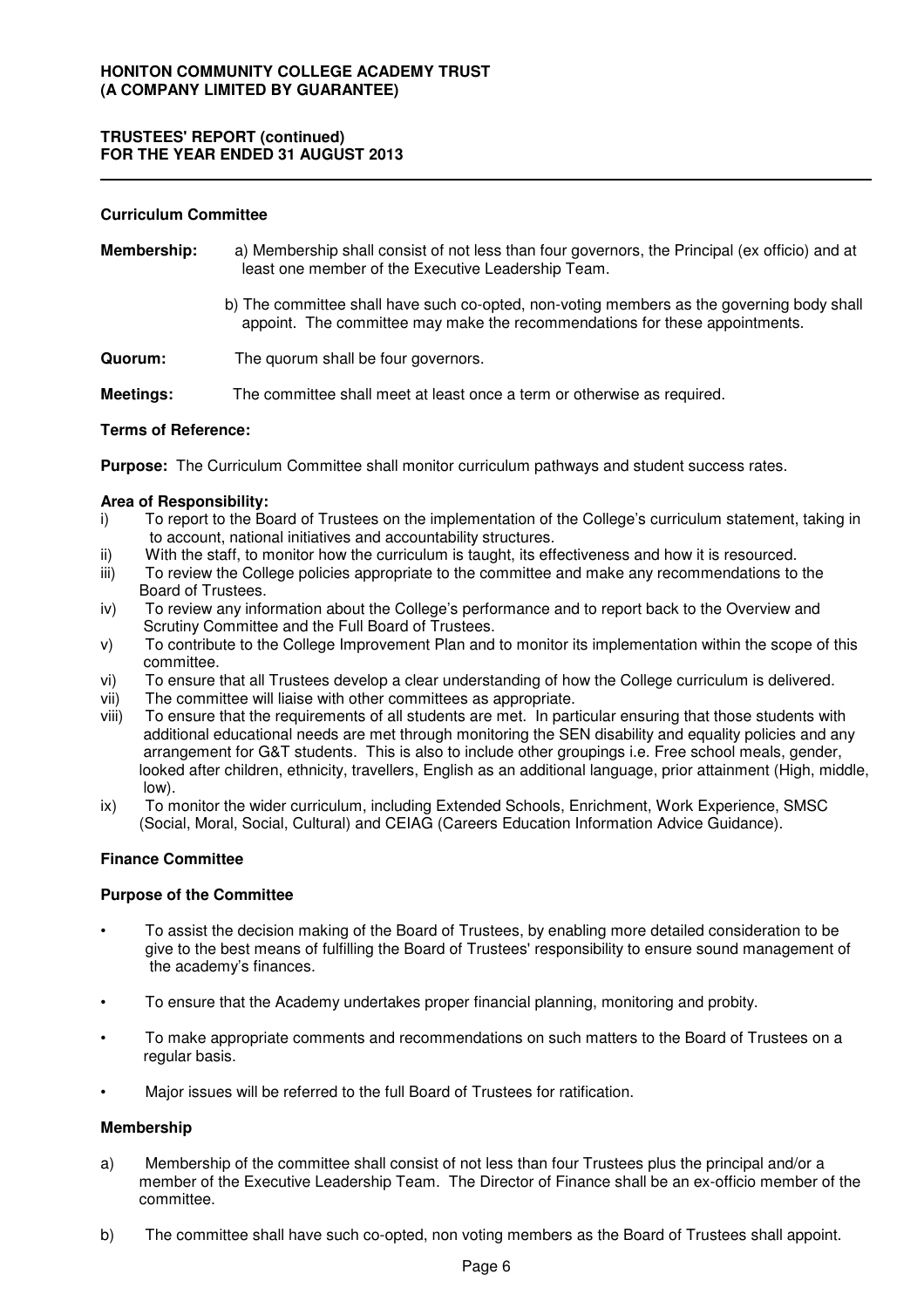### **TRUSTEES' REPORT (continued) FOR THE YEAR ENDED 31 AUGUST 2013**

The committee may make the recommendations for these appointments.

#### **Quorum**

The Quorum shall be three members. The committee shall not meet without the Principal being present or a substitute nominated by him / her.

### **Meetings**

The committee shall meet twice a term or otherwise as required.

### **Terms of Reference – Areas of Responsibility**

Subject to statutory requirements, the committee is authorised:

- In consultation with the Principal and taking into consideration:
	- available resources;
	- sustainability of commitments;
	- the college improvement plan (CIP);
	- forecast student numbers;
	- anticipated contractual liabilities; and
	- other relevant factors.

To consider the academy's indicative funding, notified annually by the EFA, and to assess its implications for the academy, in consultation with the Principal, in advance of the financial year, drawing any matters of significance or concern to the attention of the Board of Trustees.

To scrutinise, consider and recommend acceptance/non-acceptance of the academy's annual and three year budget to the governing body, at the start of each financial year.

- To contribute to the formulation of the academy's development plan, through the consideration of financial priorities and proposals, in consultation with the Principal, with the stated and agreed aims and objectives of the academy.
- To receive and make recommendations on the broad budget headings and areas of expenditure to be adopted each year, including the level and use of any contingency fund or balances, ensuring the compatibility of all such proposals with the development priorities set out in the College Improvement Plan (CIP).
- To liaise with and receive reports from the other committees, as appropriate, and to make recommendations to those committees about the financial aspects of matters being considered by them.
- To monitor and review expenditure on a regular basis and ensure compliance with the overall financial plan for the academy, and with the financial regulations of the EFA, drawing any matters of concern to the attention of the Board of Trustees. As part of this the committee will:
	- Make decisions in relation to service level agreements, in accordance with the scheme of delegation;
	- Approve non routine expenditure (not provided for in the CIP) in accordance with the scheme of delegation;
	- Ensure that the principles of best value are followed when making decisions and within the college;
	- Monitor statistics, performance indicators and key ratios and other non financial data affecting the budget, directing action as appropriate; and
	- Monitor capital expenditure and take appropriate steps in the event of possible under / over spending.
	- To monitor and review procedures for ensuring the effective implementation and operation of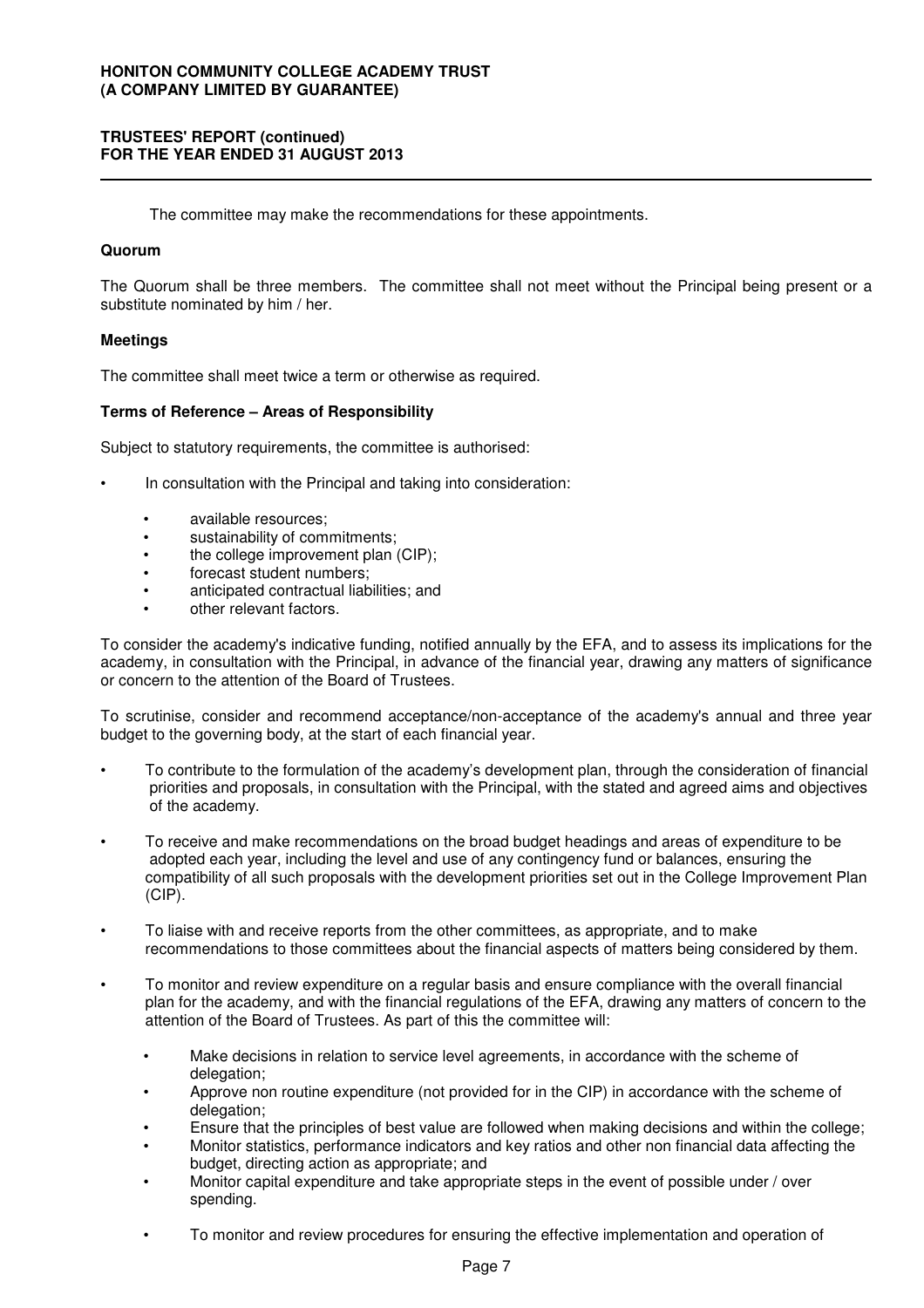financial procedures, on a regular basis, including the implementation of bank account arrangements and, where appropriate to make recommendations for improvement. As part of this the committee will:

- Establish and recommend appropriate policies (to include recommended levels of delegated authority) to the governing body. This will include:
	- o Finance Policy
	- o Budget Monitoring Policy
	- o Procurement Policy
	- o Charging and Remissions Policy
	- o Lettings Policy
	- o Governors Expenses Policy
- Review all policies and levels of charges annually and recommend changes as appropriate.
- To approve the financial statement to form part of the annual report of the Board of Trustees to parents and for filing in accordance with Companies Act and Charity Commission requirements
- To receive auditors' reports and to recommend to the full Board of Trustees action as appropriate in response to audit findings.
- To recommend to the Board of Trustees the appointment of a Responsible Officer.
- To recommend to the full Board of Trustees the appointment or reappointment of the auditors of the academy.

### **Matters of Urgency**

These may be dealt with by the Chair of Trustees, Chair of Finance and the Principal and reported to the next meeting of the Committee or of the full governors.

#### **Withdrawal**

Any relevant person employed to work at the college other than the Principal, when the subject for consideration is the pay or performance review of any person employed to work at the college.

#### **Overview and Scrutiny**

#### **Purpose of the Committee**

• To act as an Executive Committee where ELT and Trustees can raise issues for detailed discussion and high level scrutiny can take place.

#### **Membership:**

a) Membership shall consist of the Chair of Trustees (who will be Chair of the Committee), Chair of the Finance, Campus and Health & Safety, Personnel and Curriculum Committees. Plus the designated Science Department Link Trustee and the College Executive Leadership Team.

b) The committee shall have such co-opted, non-voting members as the Board of Trustees shall appoint. The committee may make the recommendations for these appointments.

c) The Chair and Vice Chair of the College Executive Team (CET) will be invited as observers.

**Quorum:** The quorum shall be three Trustees and two members of the Executive Leadership Team.

**Meetings:** The committee shall meet once each half term or otherwise as required.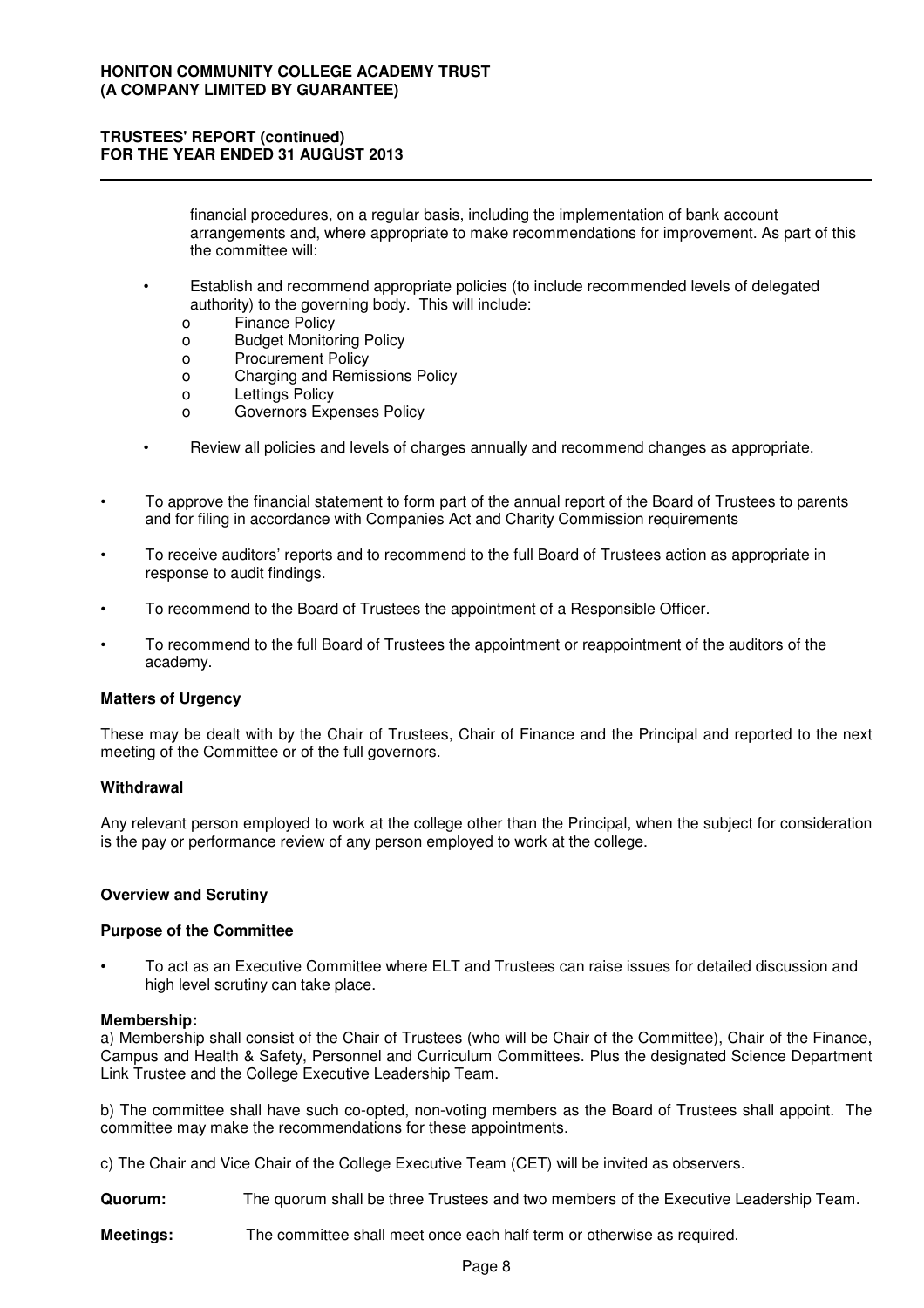### **Terms of Reference:**

#### **Area of Responsibility**

- i) To monitor the College Improvement Plan regularly and rigorously three times a year with regard to the Specialist Status actions.
- ii) To monitor the college Self Evaluation Form (SEF).
- iii) To discuss Ofsted reports and monitor Action Plans
- iv) To monitor progress plans and student progress expected within those plans.
- v) To receive SIP notes on College visits

#### **Personnel Committee**

#### **Membership:**

a) Membership shall consist of not less than four Trustees plus the Principal and/or a member of the Executive Leadership Team.

b) The committee shall have such co-opted non-voting members as the Board of Trustees shall appoint. The committee may make the recommendations for these appointments.

**Quorum:** The quorum shall be three.

**Meetings:** The committee shall meet at least once a term or otherwise as required.

#### **Objective**

The objective of this committee is to ensure that Honiton Community College Academy Trust delivers through its staff, both teaching and support, the best possible teaching and learning environment to its students with the available resources, by ensuring the following:

i) **The College has appropriate HR policies in place** – by drafting and keeping under review all HR policies for approval by the Board of Trustees and undertaking any formal consultations on personnel matters.

ii) **Polices are implemented** – by requesting and receiving regular reports for monitoring and review purposes and ensuring recommended actions are taken.

iii) **Staff performance is monitored and improved** – by ensuring the college has a rigorous and effective performance management process in place that is implemented efficiently; and by using the resulting data from this process to make recommendations for improvements to standards and help deliver the best possible teaching to students with the resources available.

### iv) **Staff have appropriate terms and conditions** – such that:

- a. Priority is given to ensuring that staff terms and conditions of service are at least commensurate with national policy and in the best interests of the staff.
- b. Criteria are proposed for the approval of the Board of Trustees about the use of discretionary elements of pay provisions, and recommendations made about implementing them.
- c. Liaison takes place with the Finance Committee to establish the annual and longer term salary budgets and other costs relating to personnel e.g. training.

v) **The College has an appropriate staffing structure** – by reviewing the staffing structure whenever a vacancy occurs and at least annually, in relation to the College Management plan to ensure the best value for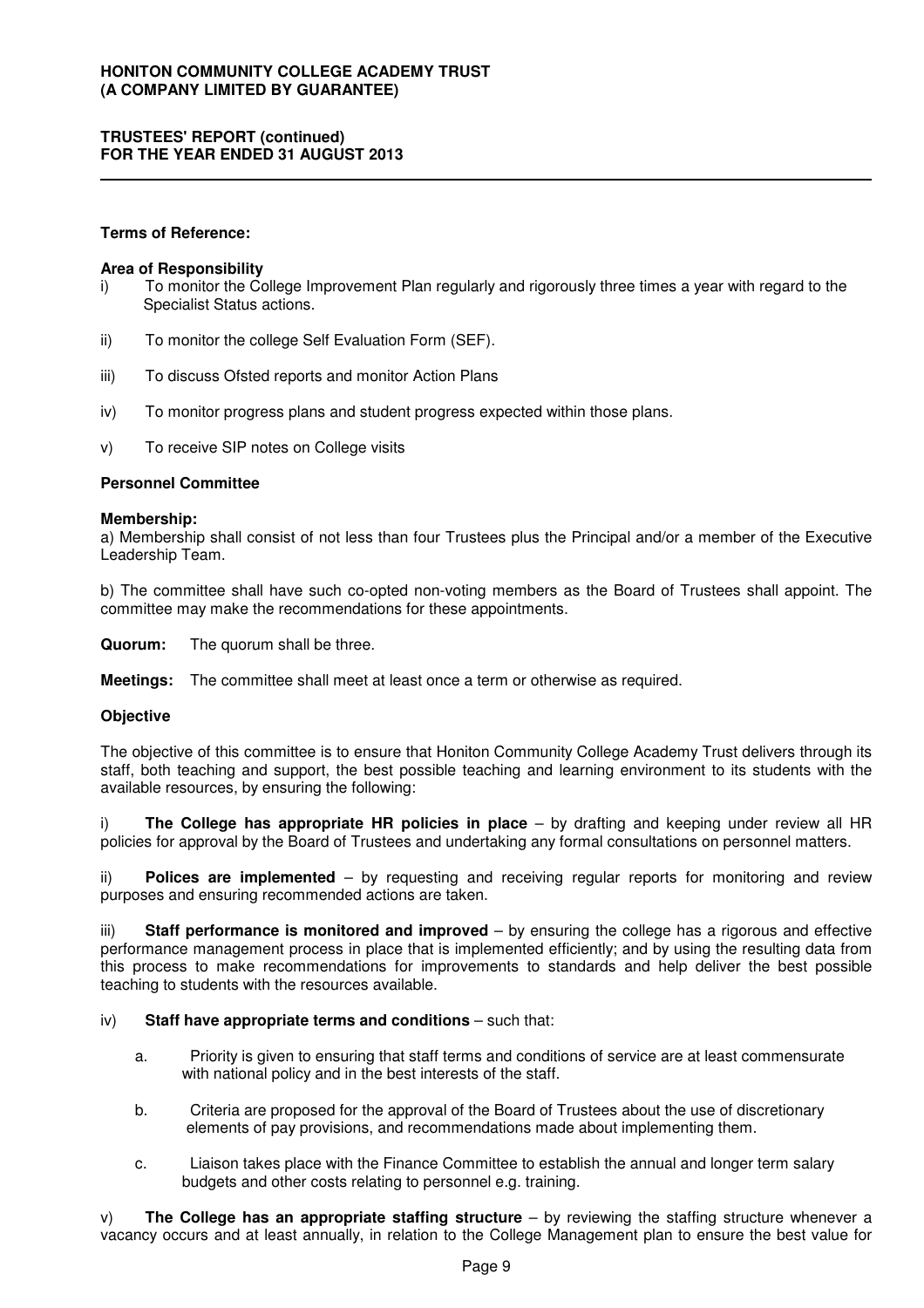money arrangements.

vi) **Effective staff recruitment activity takes place** – through having selection panels normally containing, where possible, at least one trained member of the Personnel Committee or Full Board of Trustees other than the Principal. The Principal has delegated authority to make all appointments of supply teachers and part time appointments.

vii) **Also** – by exercising such powers as the Board of Trustees may delegate.

The following decisions are reserved to the Board of Trustees; to consider any proposals for changes to the status or constitution of the Academy and its committee structure, to appoint or remove the Chairman and/or Vice Chairman, to appoint the Principal and Clerk to the Trustees, to approve the College Improvement Plan and budget.

The Trustees are responsible for setting general policy, adopting an annual plan and budget, approving the statutory accounts, monitoring the Academy by the use of budgets and other data, and making major decisions about the direction of the Academy, capital expenditure and staff appointments.

The Academy has a leadership structure which consists of the Executive Leadership Team (ELT). The aim of the leadership structure is to devolve responsibility and encourage involvement in decision making at all levels. The Trustees govern and the ELT lead and manage.

The Board of Trustees have devolved responsibility for day to day leadership management of the Academy to the Principal and the rest of the ELT. The ELT consists of the Principal, Vice Principal, three Assistant Principals and the Director of Finance. The ELT controls the Academy at an executive level, implementing the policies laid down by the Governors and reporting back to them. The Principal, Director of Finance, Finance Committee and Campus and Health & Safety Committee are responsible for the authorisation of spending within agreed budgets; a summary of this is in the Scheme of Delegation. Some spending control is devolved to Budget Holders which must be authorised in line with the Scheme of Delegation. The Principal is responsible for the appointment of staff, though appointment panels for teaching posts always include a Trustee.

The Principal is the Accounting Officer.

#### **Risk management**

The Trustees have implemented a system to assess risks that the Academy faces, especially in the operational areas (e.g. in relation to teaching, health & safety and trips) and in relation to the control of finance. They have introduced systems, including operational procedures (e.g. vetting of new staff and visitors, supervision of Academy grounds) and internal financial controls in order to minimise risk. Where significant financial risk still remains they have ensured they have adequate insurance cover.

The Academy has an effective system of internal financial controls and this is explained in more detail in the Statement of Internal Control.

The Academy has undertaken a full review of the main areas of risks which it faces. This includes all health and safety and child protection policies and procedures. In addition a review of all financial risks is undertaken on a regular basis.

The Academy has a formal risk management process to assess business risks and to implement risk management strategies. This process involves identifying the types of risk the Academy faces, scoring and prioritising the risks in terms of their potential operational and financial impact, assessing the likelihood of occurrence and identifying means of mitigating the risks. A Risk Register is maintained and reviewed on a regular basis.

#### **Connected Organisations, including Related Party Relationships**

The Academy has a shared use agreement with Leisure East Devon for use of the sports facilities.

The Academy has strong collaborative links with all feeder primary schools which form part of the Honiton Page 10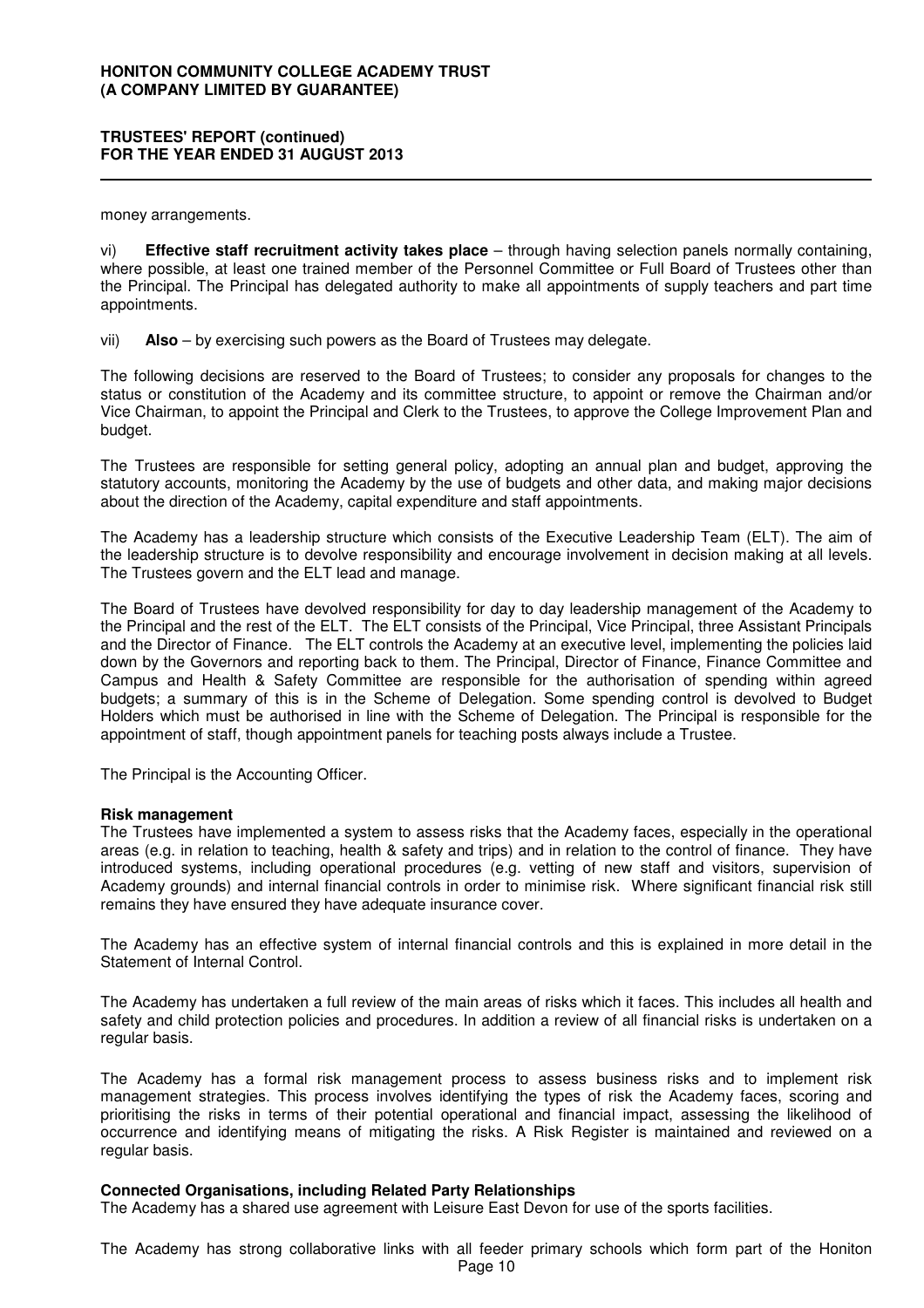Learning Community.

There are no related parties which either control or significantly influence the decisions and operations of Honiton Community College Academy Trust. There are no sponsors of the Academy.

### **OBJECTIVES AND ACTIVITIES**

#### **Objects and Aims**

The principal object and activity of the Academy is to advance for the public benefit education in the United Kingdom, in particular by establishing, maintaining, carrying on, managing and developing a school, offering a broad range of curriculum for pupils of different abilities, with a strong emphasis on Science.

The aims of the Academy during the year ended 31 August 2013 are summarised below:

- to continue to raise the standard of educational attainment and achievement of all pupils.
- to provide a broad and balanced curriculum, including extra curricular activities.
- to develop students as more effective learners.
- to enhance the tertiary provision and outcomes.
- to develop the Academy site so that it enables students to achieve their full potential.
- to ensure that every child enjoys the same high quality education in terms of resourcing, tuition and care.
- to improve the effectiveness of the Academy by keeping the curriculum and organisational structure under continual review.
- to maximise the number of students who achieve  $5 \, \text{A}^*$  C GCSE grades including English and Maths.
- to provide value for money for the funds expended.
- to develop greater coherence, clarity and effectiveness in school systems.
- to comply with all appropriate statutory and curriculum requirements.
- to maintain close links with industry and commerce.
- to develop the Academy's capacity to manage change, and
- to conduct the Academy's business in accordance with the highest standards of integrity, probity and openness

At Honiton Community College Academy Trust we aim to get the best for, and from, each child. We intend to enable each child to realise his or her full academic, creative and physical potential and to develop positive social and moral values. Our Academy is a community in which children, staff and parents should be part of a happy and caring environment.

#### **Objectives, Strategies and Activities**

Key priorities for the year are contained in our College Improvement Plan which is available on the College Website. Improvement focuses identified for this year include:

- To continue to raise outcomes at Key stages 4 and 5.
- To continue to improve learning and teaching across the College.
- To continue to improve the curriculum of the College.
- To continue to improve Leadership and Management of the College.
- To continue to get best value from finances and resources (inc. Campus) of the College.

Key activities and targets were identified in the College Improvement Plan and were influenced by the significant challenges and opportunities arising from national changes in education policy and funding, including the conversion to Academy status. The activities included the following:

- Continued review of appraisal activities.
- Review of staffing levels in the light of budgetary pressure.
- Further development of the website to support administration, communication and learning and teaching.
- Development and embedding of key financial and administrative procedures arising from conversion.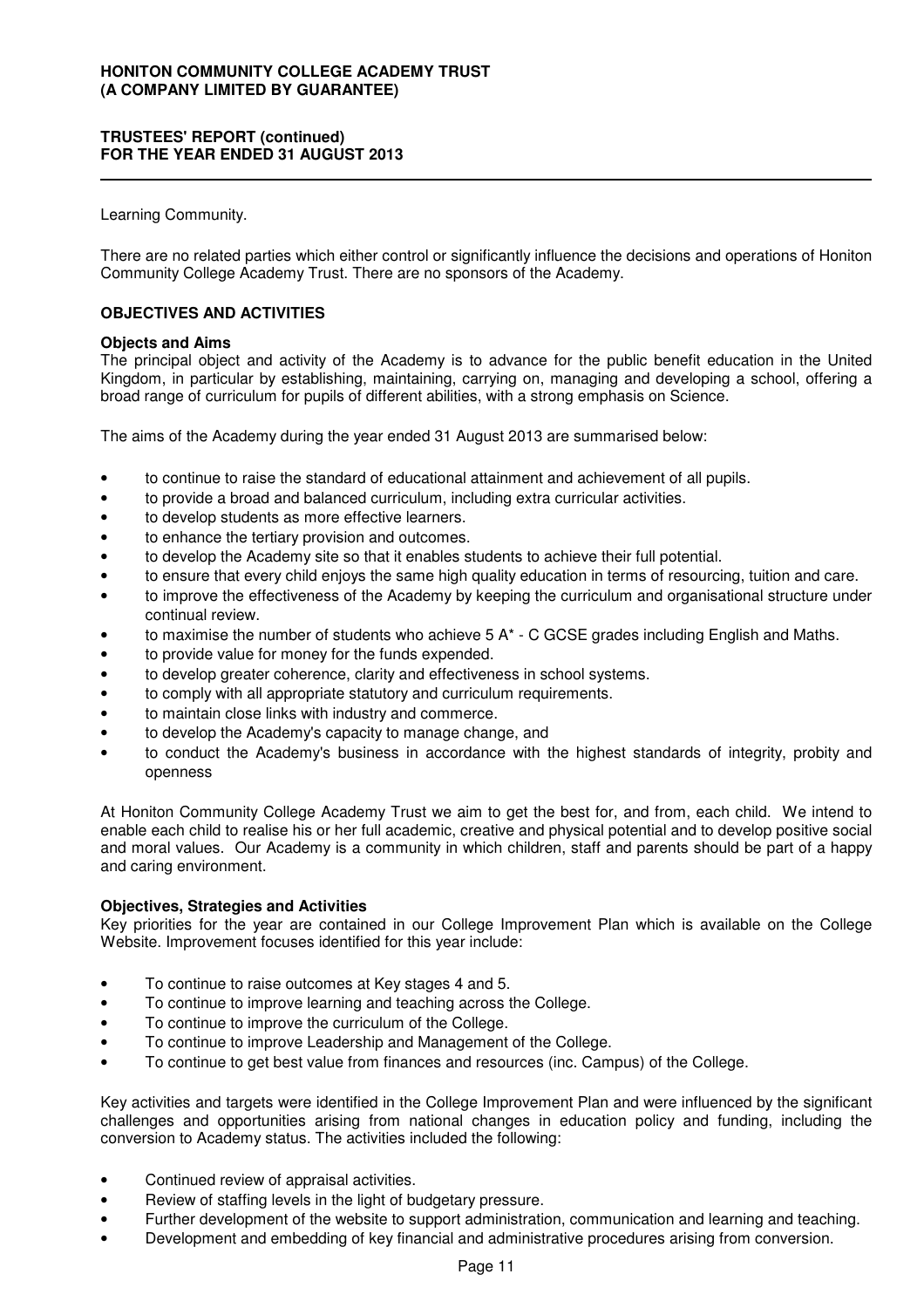### **TRUSTEES' REPORT (continued) FOR THE YEAR ENDED 31 AUGUST 2013**

- Continued development of systems for tracking and monitoring pupil attainment.
- Range of activities to promote community adhesion and support of other charities activities.

#### **Public Benefit**

The Trustees confirm that they have complied with the duty contained in the Charities Act 2011 to have due regard to the Charity Commission's general guidance on public benefit in exercising their powers or duties. They have referred to this guidance when reviewing the Academy Trust's aims and objectives and in planning its future activities.

The Academy aims to advance for the public benefit, education in Honiton and the surrounding area. In particular, but without prejudice to the aforesaid by estimating, maintaining, managing and developing the school curriculum with a strong emphasis on, but in no way limited to the specialism of science.

The Academy provides facilities for recreational and other leisure time occupation for the community at large in the interests of social welfare and with the interest of improving the life of the said community.

### **ACHIEVEMENTS AND PERFORMANCE**

#### **Achievements and Performance**

The Academy is in its second year of operation. The total number of students in the year ended 31 August 2013 was 855 but this has decreased to 836 in September 2013 due to smaller number of students in our partner primary schools. The Academy is currently undersubscribed.

At Key Stage 4 students achieved 49% 5+ GCSE inc English and Maths, this was below target and largely due to changes in grade boundaries. Our target for that year group was 59%

The academy made some redundancies last year due to small student numbers and options choices from students.

Examination results for 2013 represented an improvement in A2 results. The Academy achieved a 96% pass rate in A2 exams compared to 93% in 2012.

To ensure that standards are continually assessed, the Academy operates a programme of lesson observations, which are undertaken by the Department Heads and the Executive Leadership Team.

The Academy was inspected by OFSTED in June 2011 and was judged to be Good with Outstanding features.

During the year, the Academy secured a capital grant to replace the old boiler and heating system.

During the year, the Academy's charity fundraising activities raised £6,487.

#### **Going Concern**

After making appropriate enquiries, the Board of Trustees has a reasonable expectation that the Academy Trust has adequate resources to continue in operational existence for the foreseeable future. For this reason it continues to adopt the going concern basis in preparing the financial statements. Further details regarding the adoption of the going concern basis can be found in the Going concern policy.

### **Key Financial Performance Indicators**

As funding is based on pupil numbers this is a key performance indicator. Pupil numbers for 2013 were 836, a decrease of 90 over 2012. It is anticipated that this number will plateau for the next two years and will rise in 2016 as increased numbers in the primaries filter through.

Another key financial performance indicator is staffing costs as a percentage of GAG. For 2013 this was 84%, compared to 80% in 2012.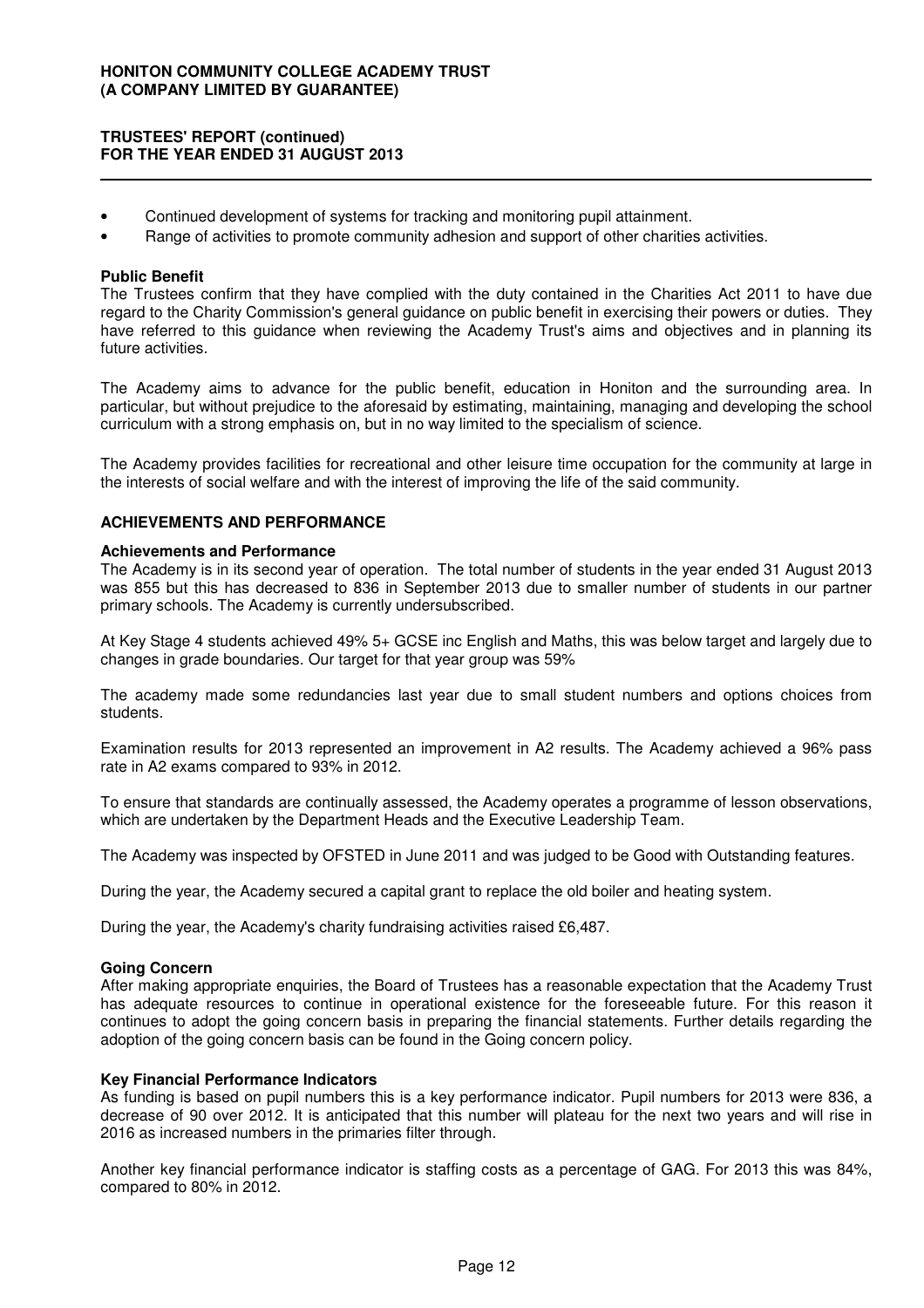#### **FINANCIAL REVIEW**

#### **Financial Review**

Most of the Academy's income is obtained from the DfE via the EFA in the form of recurrent grants, the use of which is restricted to particular purposes. The grants received from the DfE during the year ended 31 August 2013 and the associated expenditure are shown as Restricted Funds in the Statement of Financial Activities.

The Academy also receives grants for fixed assets from the DfE and are shown in the Statement of Financial Activities as restricted income in the Fixed Asset Fund. The Restricted Fixed Asset Fund balance is reduced by annual depreciation charges over the useful life of the assets concerned, as defined in the Academy's accounting policies.

During the year ended 31 August 2013, total expenditure of £4,993,567 (excluding restricted fixed asset and pension reserves) was covered by recurrent grant funding from the DfE, together with other incoming resources of £5,118,359 (excluding restricted fixed asset and pension reserves). The excess of income over expenditure for the year (excluding restricted fixed asset and pension reserves) was £124,792.

At 31 August 2013 the net book value of fixed assets was £10,053,977 and movements in tangible fixed assets are shown in note 17 to the financial statements. The assets were used exclusively for providing education and the associated support services to the pupils of the Academy.

The principal land, buildings and other assets were transferred to the Academy upon conversion and were professionally valued on that date. Other assets have been included in the financial statements at a best estimate, taking into account purchase price and remaining useful lives.

The Academy has taken on the deficit in the Local Government Pension Scheme in respect of its non teaching staff transferred on conversion. The deficit is incorporated within the Statement of Financial Activity with details in Note 25 to the financial statements.

Key financial policies adopted or reviewed during the year include the Finance Policy which lays out the framework for financial management, including financial responsibilities of the Board, Principal, managers, budget holders and other staff, as well as delegated authority for spending. Other policies reviewed and updated included Charges and Lettings, Asset Management and Insurance.

Trustees have adopted a Responsible Officer Policy and appointed Devon Audit Partnership to undertake a programme of internal checks on the financial controls. During the year, the Trustees received 4 reports from the Responsible Officer which contained no matters of significance.

#### **Financial and Risk Management Objectives and Policies**

The Trustees have assessed the major risks to which the Academy is exposed, in particular those relating to its finances, teaching, facilities and other operational areas. The Trustees have implemented a number of systems to assess and minimise those risks, including internal controls described elsewhere. Where significant financial risk still remains they have ensured they have adequate insurance cover.

The Trustees examine the financial health of the Academy formally every term, reviewing performance against budgets and overall expenditure by means of regular update reports at all full Trustees' and Finance Committee meetings. The Trustees also regularly review cash flow forecasts and ensure sufficient funds are held to cover all known and anticipated commitments.

At the year end, the Academy had no significant liabilities arising from trade creditors or debtors where there would be a significant effect on liquidity.

The Board of Trustees recognises that the defined benefit scheme deficit (Local Government Pension Scheme), which is set out in Note 25 to the financial statements, represents a significant potential liability. However as the Trustees consider that the Academy is able to meet its known annual contribution commitments for the foreseeable future, this risk from this liability is minimised.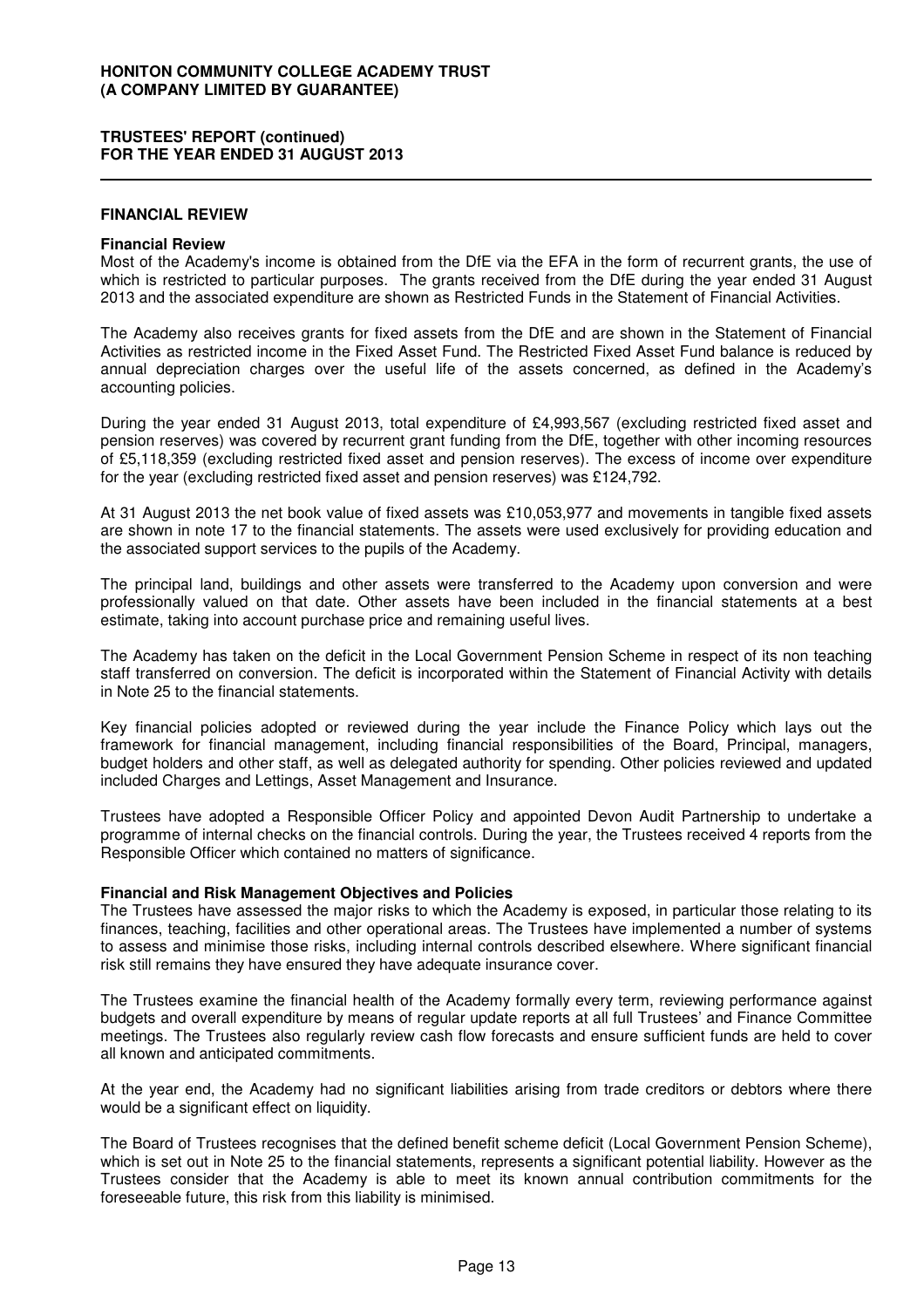#### **Principal Risks and Uncertainties**

The principal risks and uncertainties facing the Academy are as follows:

Financial - the Academy has considerable reliance on continued Government funding through the EFA. In the last year 99% of the Academy's incoming resources was ultimately Government funded and whilst this level is expected to continue, there is no assurance that Government policy or practice will remain the same or that public funding will continue at the same levels or on the same terms.

Failures in governance and/or management - the risk in this area arises from potential failure to effectively manage the Academy's finances, internal controls, compliance with regulations and legislation, statutory returns, etc. The Trustees continue to review and ensure that appropriate measures are in place to mitigate these risks.

Reputational - the continuing success of the Academy is dependant on continuing to attract applicants in sufficient numbers by maintaining the highest educational standards. To mitigate this risk Trustees ensure that student success and achievement are closely monitored and reviewed.

Safeguarding and child protection - the Trustees continue to ensure that the highest standards are maintained in the areas of selection and monitoring of staff, the operation of child protection policies and procedures, health & safety and discipline.

Staffing - the success of the Academy is reliant on the quality of its staff and so the Trustees monitor and review policies and procedures to ensure continued development and training of staff as well as ensuring there is clear succession planning.

Fraud and mismanagement of funds - The Academy has appointed a Responsible Officer- to carry out checks on financial systems and records as required by the Academy Financial Handbook. All finance staff receive training to keep them up to date with financial practice requirements and develop their skills in this area.

The Academy has continued to strengthen its risk management process throughout the year by improving the process and ensuring staff awareness. A risk register is maintained and reviewed and updated on a regular basis.

#### **Reserves Policy**

The Trustees review the reserve levels of the Academy annually. This review encompasses the nature of income and expenditure streams, the need to match income with commitments and the nature of reserves. The Trustees take into consideration the future plans of the Academy, the uncertainty over future income streams and other key risks identified during the risk review.

The Trustees have determined that the normal appropriate level of free cash reserves should be approximately £50k. The reason for this is to provide sufficient working capital to cover delays between spending and receipt of grants and to provide a cushion to deal with unexpected emergencies such as urgent maintenance. In addition the Academy is conscious of the need to manage an expected fall in pupil numbers in the short term. The Academy's current level of reserves (total funds less the amount held in fixed assets and restricted funds) is £188,014, of which £188,104 is free reserves. In addition the Academy has GAG carried forward of £188,104 and 16-19 Bursary funds of £8,163.

#### **Investment Policy**

Trustees are committed to ensuring that all funds under their control are managed in such a way as to maximise return whilst minimising risk. Any cash not required for operating expenses is placed on deposit at the most favourable rate available from providers covered by the Financial Services Compensation Scheme. Day to day management of the surplus funds is delegated to the Principal and Director of Finance within strict guidelines approved by the Board of Trustees.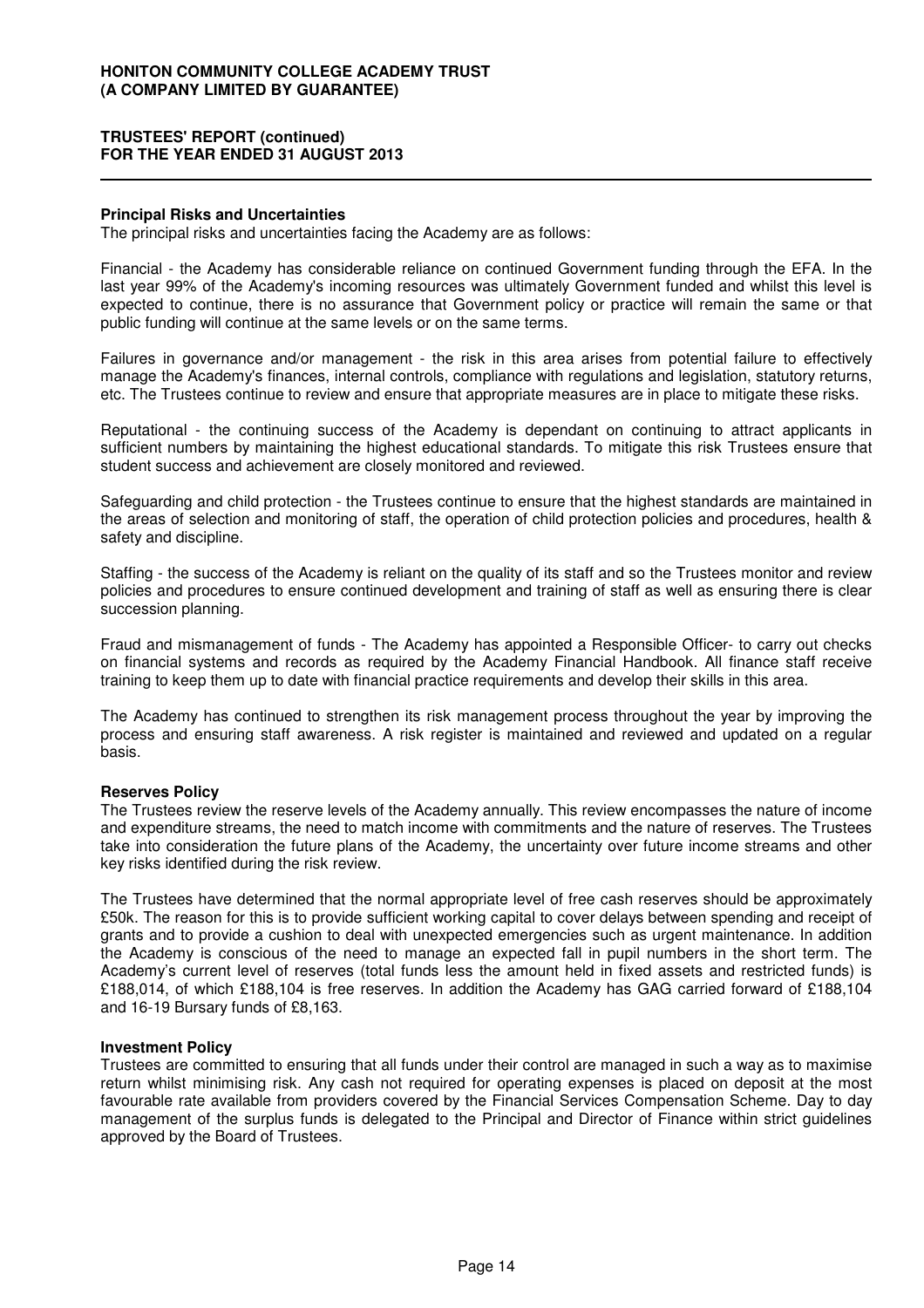#### **PLANS FOR FUTURE PERIODS**

The Academy will continue to strive to provide outstanding education and improve the levels of performance of its pupils at all levels. The Academy will continue to aim to attract high quality teachers and support staff in order to deliver its objectives.

The Academy will continue to work with partner schools to improve the educational opportunities for students in the wider community.

Full details of our plans for the future are given in our College Improvement Plan, which is available on our website or from the Clerk to the Trustees.

### **FUNDS HELD AS CUSTODIAN TRUSTEE ON BEHALF OF OTHERS**

The Academy and its Trustees do not act as the Custodian Trustees of any other Charity.

### **AUDITOR**

In so far as the Trustees are aware:

- there is no relevant audit information of which the charitable company's auditors are unaware; and
- the Trustees have taken all steps that they ought to have taken to make themselves aware of any relevant audit information and to establish that the auditors are aware of that information.

The auditors, Bishop Fleming, are willing to continue in office and a resolution to appoint them will be proposed at the annual general meeting.

Approved by order of the Board of Trustees on 4 December 2013 and signed on its behalf by:

**Lynda Price Chair of Governors**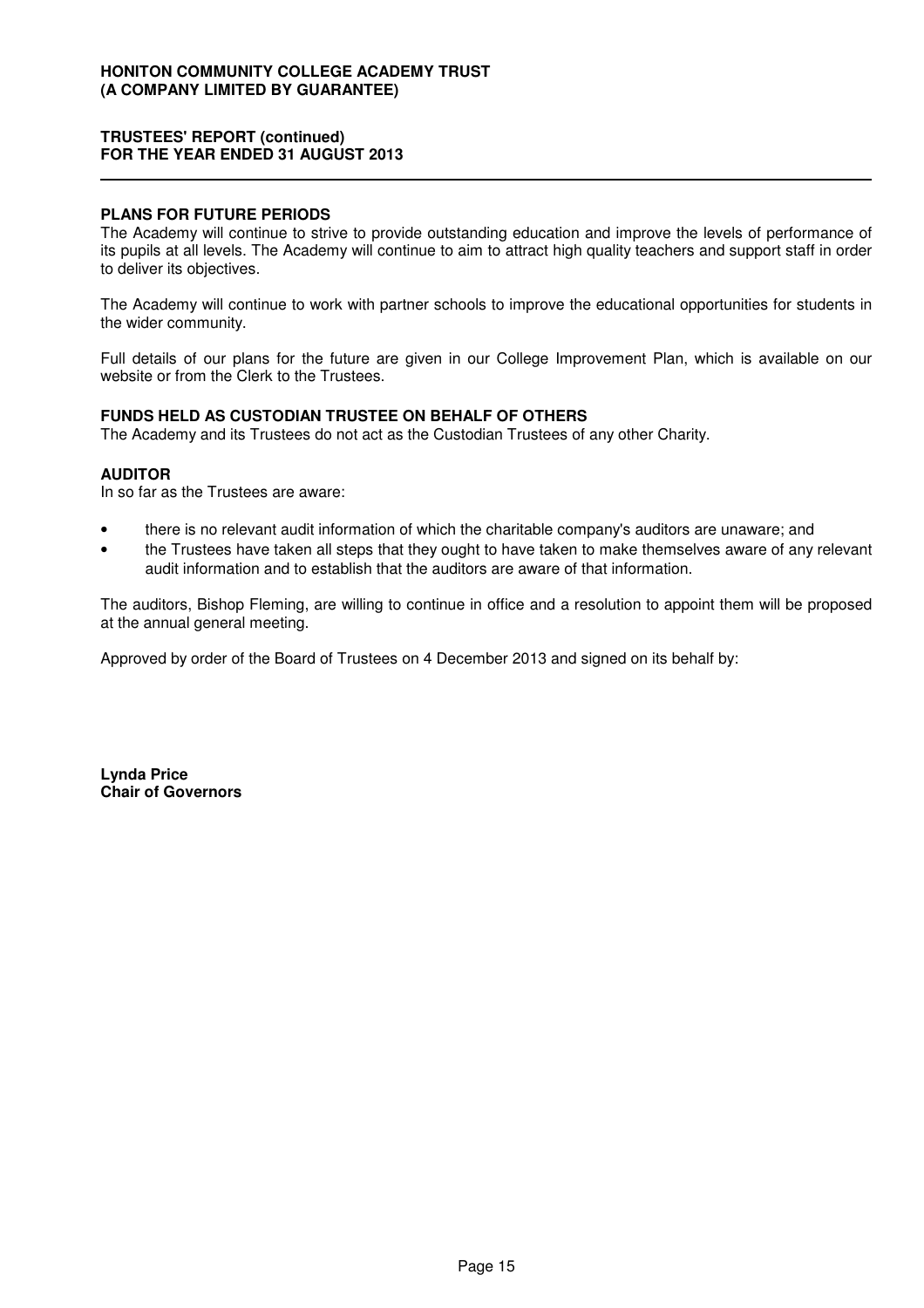#### **GOVERNANCE STATEMENT**

### **SCOPE OF RESPONSIBILITY**

As trustees, we acknowledge we have overall responsibility for ensuring that Honiton Community College Academy Trust has an effective and appropriate system of control, financial and otherwise. However such a system is designed to manage rather than eliminate the risk of failure to achieve business objectives, and can provide only reasonable and not absolute assurance against material misstatement or loss.

The Board of Trustees has delegated the day-to-day responsibility to the Principal, as Accounting Officer, for ensuring financial controls conform with the requirements of both propriety and good financial management and in accordance with the requirements and responsibilities assigned to it in the funding agreement between Honiton Community College Academy Trust and the Secretary of State for Education. They are also responsible for reporting to the Board of Trustees any material weaknesses or breakdowns in internal control.

### **GOVERNANCE**

The information on governance included here supplements that described in the Trustees' report and in the Trustees' responsibilities statement. The Board of Trustees has formally met 6 times during the year. Attendance during the year at meetings of the Board of Trustees was as follows:

| Trustee                   | Meetings attended | Out of a possible |
|---------------------------|-------------------|-------------------|
| J Boland                  | 5                 | 6                 |
| M Clements                | 5                 | 6                 |
| S A Johnson               | 5                 | 6                 |
| P Keeling                 | 5                 | 6                 |
| G A Kirby, Staff Governor | 5                 | 6                 |
| R Loader                  | 4                 | 6                 |
| J McCartney               | 5                 | 6                 |
| J R Phillips              | 5                 | 6                 |
| L Price, Chair            | 5                 | 6                 |
| A Salter, Staff Governor  | 4                 | 6                 |
| G N Smith, Principal      | 5                 | 6                 |
| K E Smith                 | 4                 | 6                 |
| K Turner, Vice Chair      | 6                 | 6                 |
| C Vining                  | 4                 | 6                 |
| A C Williams              | 5                 | 6                 |
| R Shorter, Staff Governor | 5                 | 6                 |
|                           |                   |                   |

The Finance Committee is a sub-committee of the main Board of Trustees. Its terms of reference also incorporate the role of Audit Committee.

Attendance at meetings in the year was as follows:

| Trustee               | Meetings attended | Out of a possible |
|-----------------------|-------------------|-------------------|
| R Loader (Chair)      | 6                 | 6                 |
| L Price (Ex Officio)  | 5                 | 6                 |
| G N Smith (Principal) | 4                 | 6                 |
| J McCartney           | 5                 | 6                 |
| J R Phillips          | 5                 | 6                 |
| J Boland              | 6                 | 6                 |

#### **THE PURPOSE OF THE SYSTEM OF INTERNAL CONTROL**

The system of internal control is designed to manage risk to a reasonable level rather than to eliminate all risk of failure to achieve policies, aims and objectives; it can therefore only provide reasonable and not absolute assurance of effectiveness. The system of internal control is based on an ongoing process designed to identify and prioritise the risks to the achievement of Academy Trust policies, aims and objectives, to evaluate the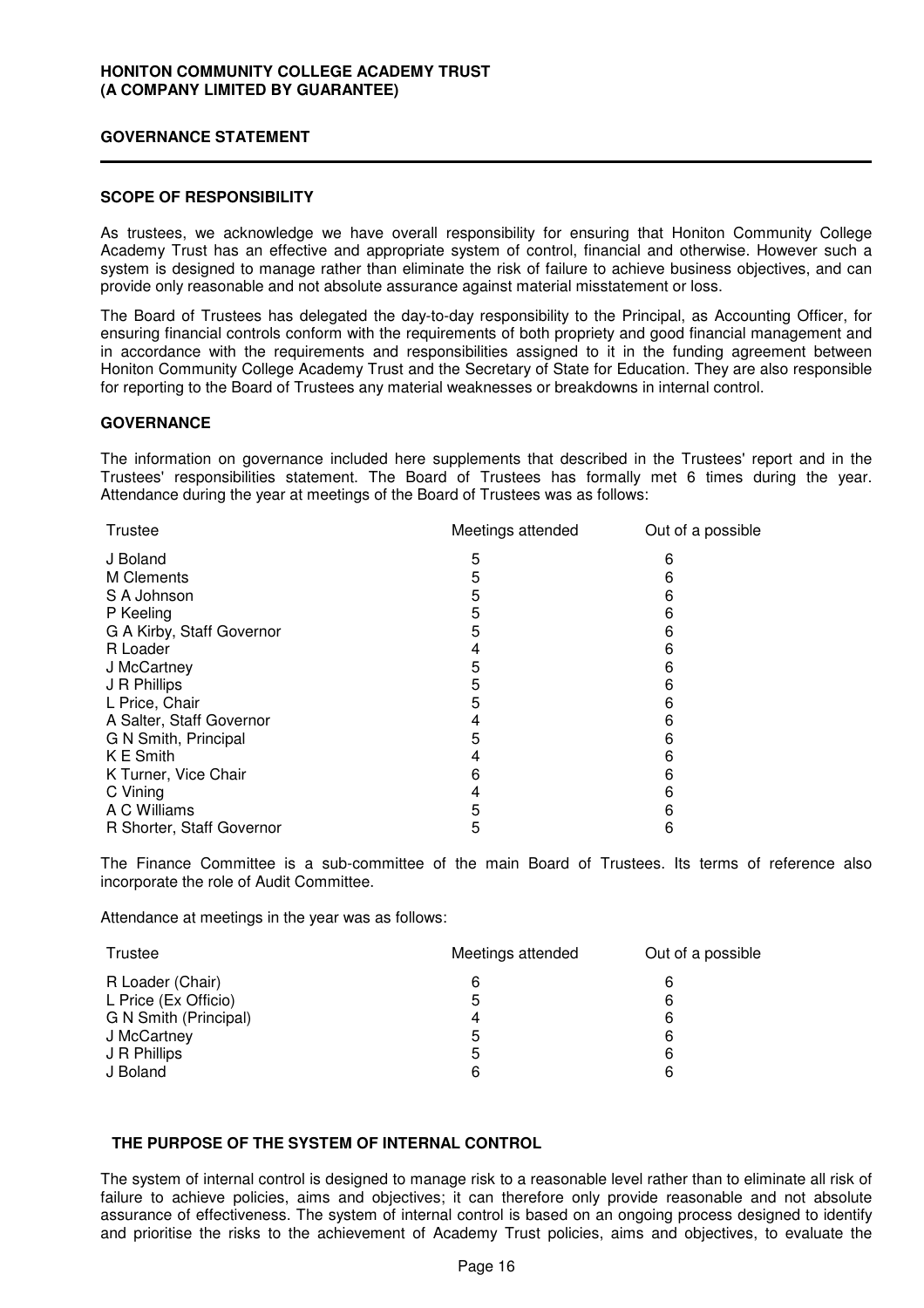### **GOVERNANCE STATEMENT (continued)**

likelihood of those risks being realised and the impact should they be realised, and to manage them efficiently, effectively and economically. The system of internal control has been in place in Honiton Community College Academy Trust for the year 1 September 2012 to 31 August 2013 and up to the date of approval of the annual report and financial statements.

### **CAPACITY TO HANDLE RISK**

The Board of Trustees has reviewed the key risks to which the Academy Trust is exposed together with the operating, financial and compliance controls that have been implemented to mitigate those risks. The Board of Trustees is of the view that there is a formal ongoing process for identifying, evaluating and managing the Academy Trust's significant risks, that has been in place for the year 1 September 2012 to 31 August 2013 and up to the date of approval of the annual report and financial statements. This process is regularly reviewed by the Board of Trustees.

### **THE RISK AND CONTROL FRAMEWORK**

The Academy Trust's system of internal financial control is based on a framework of regular management information and administrative procedures including the segregation of duties and a system of delegation and accountability. In particular, it includes:

- comprehensive budgeting and monitoring systems with an annual budget and periodic financial reports which are reviewed and agreed by the Board of Trustees;
- regular reviews by the Finance Committee of reports which indicate financial performance against the forecasts and of major purchase plans, capital works and expenditure programmes;
- setting targets to measure financial and other performance;
- clearly defined purchasing (asset purchase or capital investment) guidelines.
- delegation of authority and segregation of duties;
- identification and management of risks.

The Board of Trustees has considered the need for a specific internal audit function and has decided not to appoint an internal auditor. However, the Trustees have appointed Devon Audit Partnership, as Responsible Officer (RO).

The RO's role includes giving advice on financial matters and performing a range of checks on the Academy Trust's financial systems. On a quarterly basis, the RO reports to the Board of Trustees on the operation of the systems of control and on the discharge of the Board of Trustees' financial responsibilities.

Four RO checks were undertaken in the year, with no material control issues arising as a result of the appointee's work.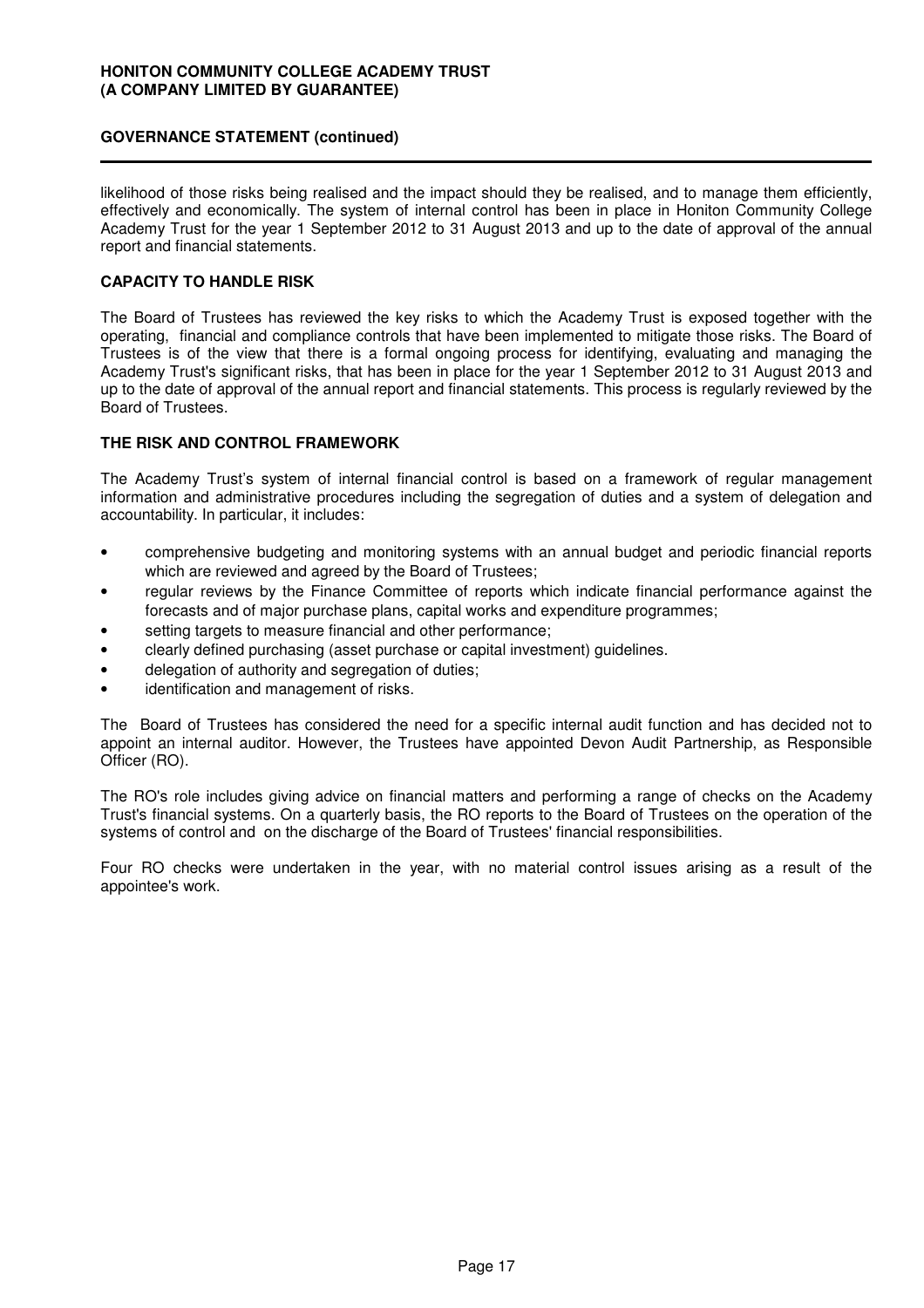### **GOVERNANCE STATEMENT (continued)**

#### **REVIEW OF EFFECTIVENESS**

As Accounting Officer, the Principal has responsibility for reviewing the effectiveness of the system of internal control. During the year in question the review has been informed by:

- the work of the Responsible Officer;
- the work of the external auditors;
- the financial management and governance self-assessment process;
- the work of the executive managers within the Academy Trust who have responsibility for the development and maintenance of the internal control framework.

The Accounting Officer has been advised of the implications of the result of their review of the system of internal control by the Finance Committee and a plan to address weaknesses and ensure continuous improvement of the system is in place.

Approved by order of the members of the Board of Trustees on 4 December 2013 and signed on their behalf, by:

**Lynda Price Chair of Governors** **Glenn Smith Accounting Officer**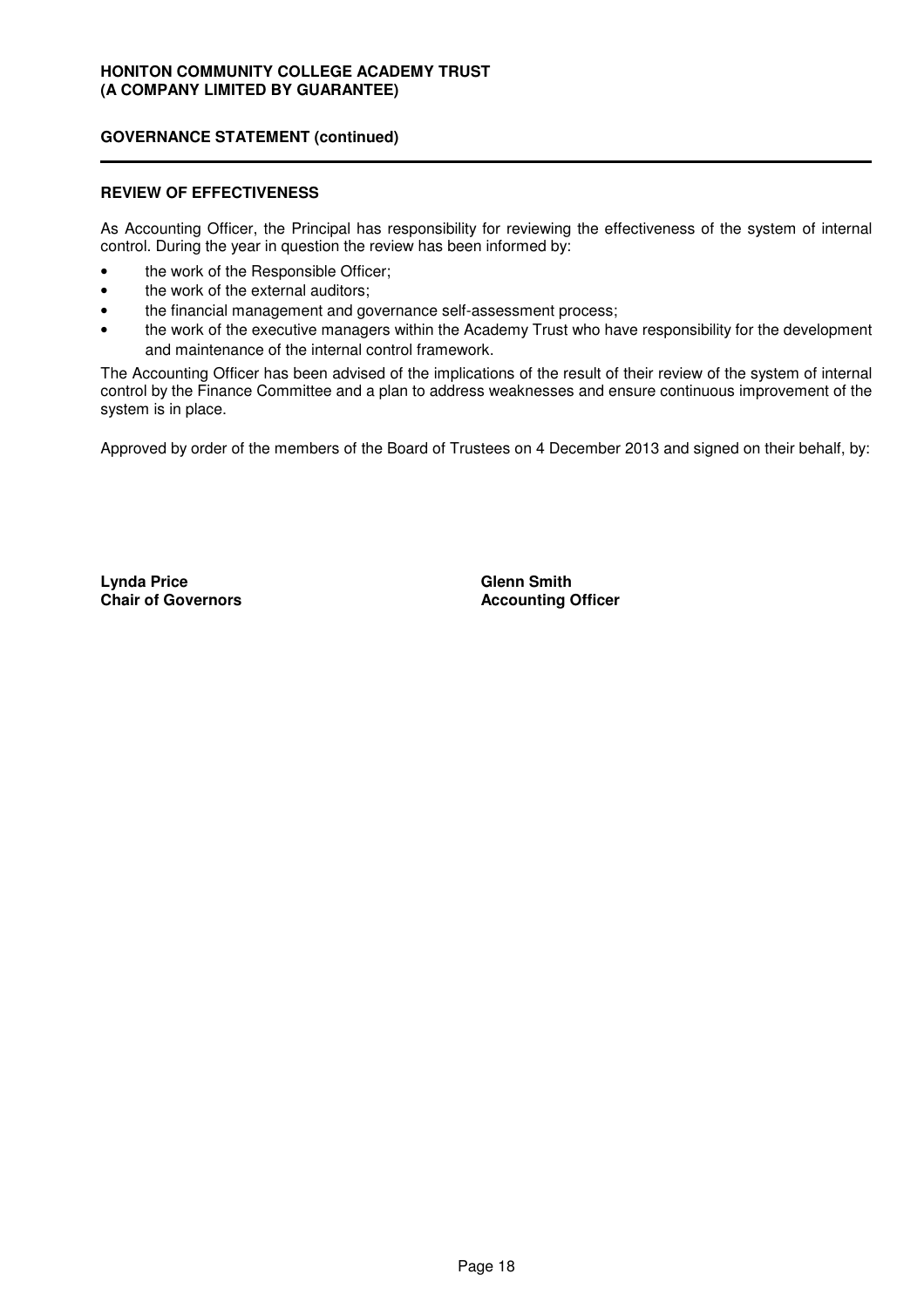### **STATEMENT ON REGULARITY, PROPRIETY AND COMPLIANCE**

As Accounting Officer of Honiton Community College Academy Trust I have considered my responsibility to notify the Academy Trust Board of Trustees and the Education Funding Agency of material irregularity, impropriety and non-compliance with EFA terms and conditions of funding, under the funding agreement in place between the Academy Trust and the Secretary of State. As part of my consideration I have had due regard to the requirements of the Academies Financial Handbook (2012).

I confirm that I and the Academy Trust Board of Trustees are able to identify any material, irregular or improper use of funds by the Academy Trust, or material non-compliance with the terms and conditions of funding under the Academy Trust's funding agreement and the Academies Financial Handbook (2012).

I confirm that no instances of material irregularity, impropriety or funding non-compliance have been discovered to date.

**Glenn Smith Accounting Officer**

Date: 4 December 2013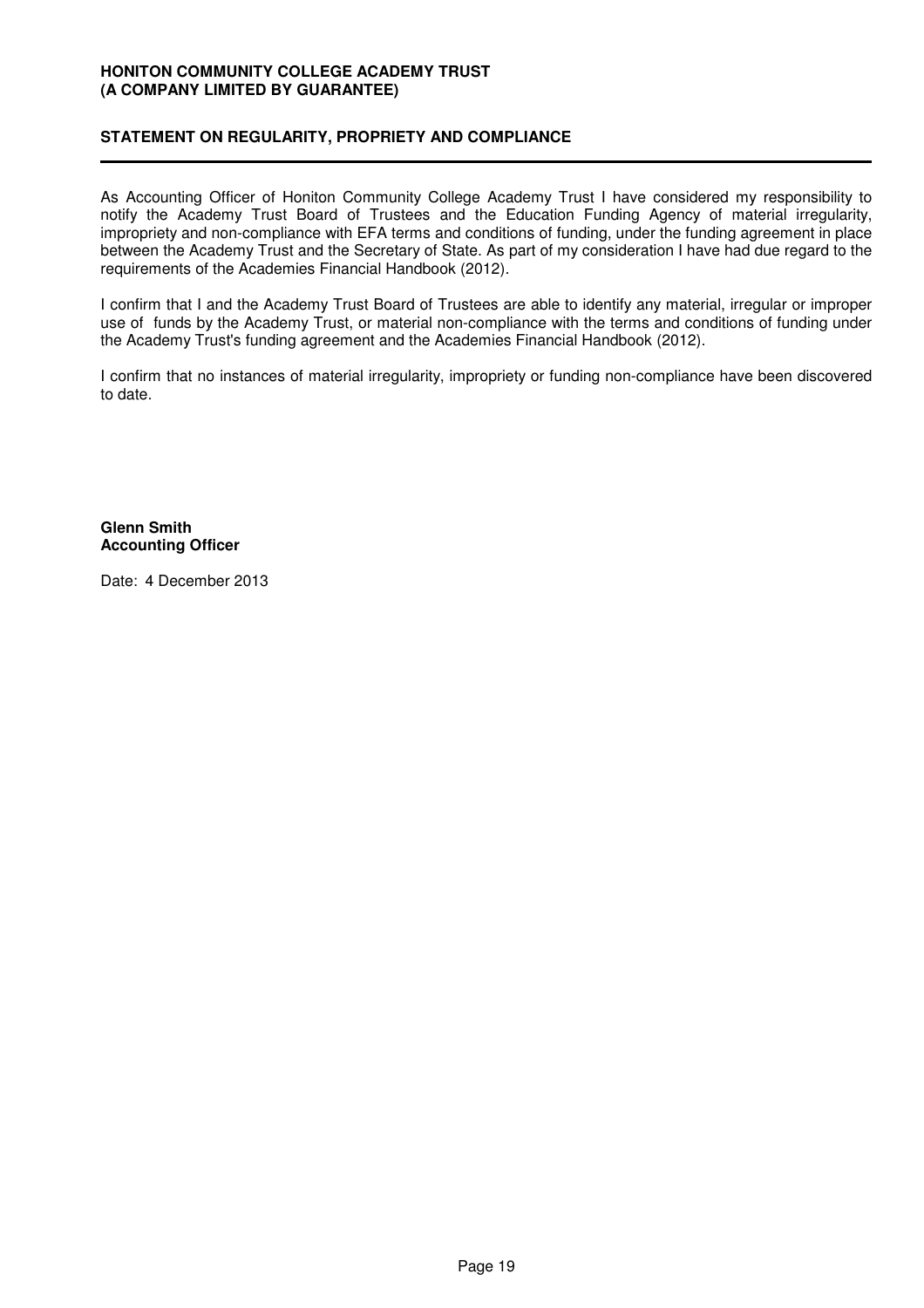### **TRUSTEES' RESPONSIBILITIES STATEMENT FOR THE YEAR ENDED 31 AUGUST 2013**

The Trustees (who act as governors of Honiton Community College Academy Trust and are also the directors of the charitable company for the purposes of company law) are responsible for preparing the Trustees' report and the financial statements in accordance with the Annual Accounts Direction issued by the Education Funding Agency, United Kingdom Accounting Standards (United Kingdom Generally Accepted Accounting Practice) and applicable law and regulations.

Company law requires the Trustees to prepare financial statements for each financial year. Under company law the Trustees must not approve the financial statements unless they are satisfied that they give a true and fair view of the state of affairs of the Charitable Company and of its incoming resources and application of resources, including its income and expenditure, for that period. In preparing these financial statements, the Trustees are required to:

- select suitable accounting policies and then apply them consistently;
- observe the methods and principles of the Charities SORP;
- make judgments and accounting estimates that are reasonable and prudent;
- prepare the financial statements on the going concern basis unless it is inappropriate to presume that the charitable company will continue in business.

The Trustees are responsible for keeping adequate accounting records that are sufficient to show and explain the Charitable Company's transactions and disclose with reasonable accuracy at any time the financial position of the Charitable Company and enable them to ensure that the financial statements comply with the Companies Act 2006. They are also responsible for safeguarding the assets of the Charitable Company and hence for taking reasonable steps for the prevention and detection of fraud and other irregularities.

The Trustees are responsible for ensuring that in its conduct and operation the Charitable Company applies financial and other controls, which conform with the requirements both of propriety and of good financial management. They are also responsible for ensuring grants received from the EFA/DfE have been applied for the purposes intended.

The Trustees are responsible for the maintenance and integrity of the corporate and financial information included on the charitable company's website. Legislation in the United Kingdom governing the preparation and dissemination of financial statements may differ from legislation in other jurisdictions.

Approved by order of the members of the Board of Trustees and signed on its behalf by:

**Lynda Price Chair of Governors**

**Date: 4 December 2013**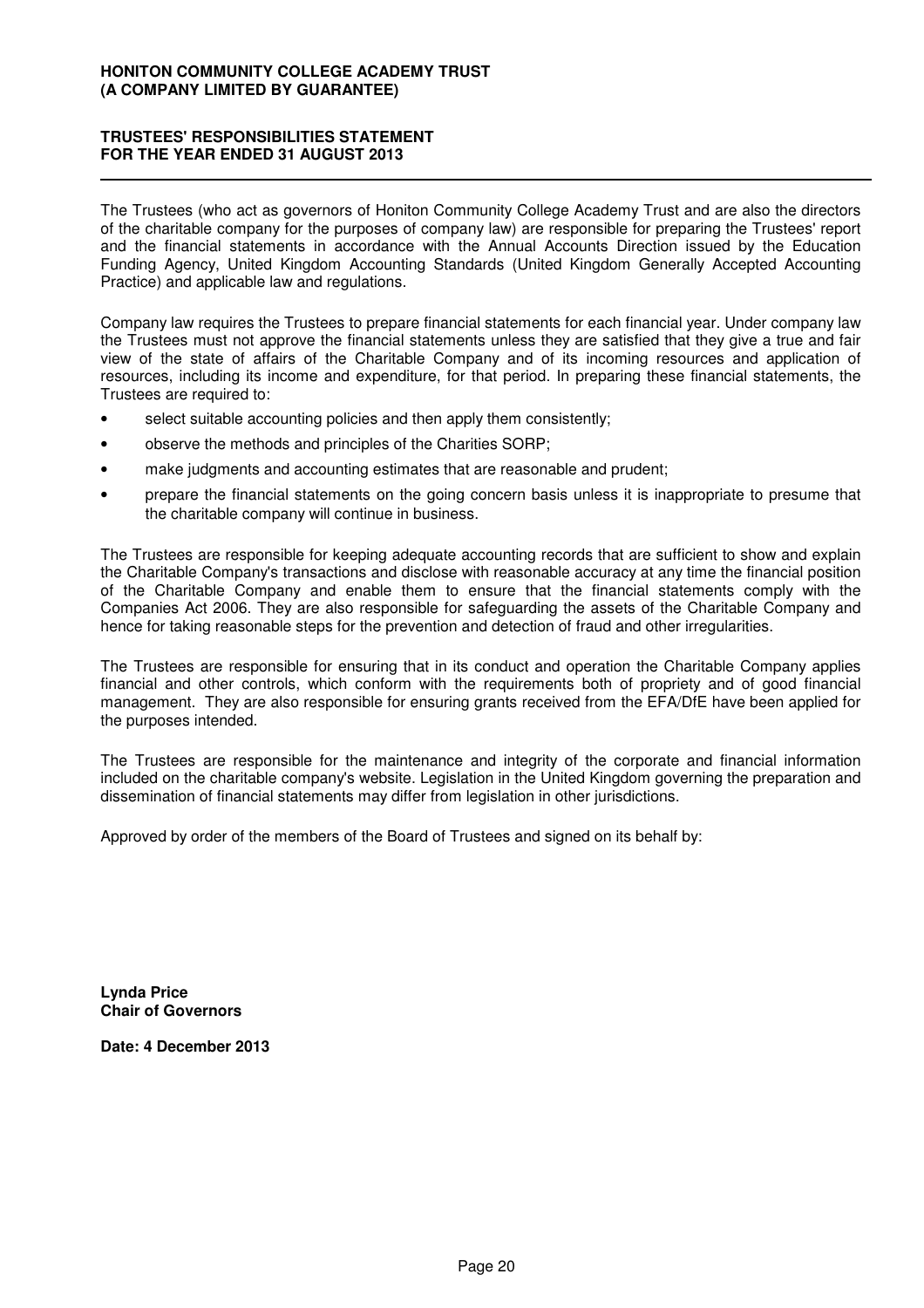### **INDEPENDENT AUDITORS' REPORT TO THE MEMBERS OF HONITON COMMUNITY COLLEGE ACADEMY TRUST**

We have audited the financial statements of Honiton Community College Academy Trust for the year ended 31 August 2013 which comprise the Statement of financial activities, the Balance sheet, the Cash flow statement and the related notes. The financial reporting framework that has been applied in their preparation is applicable law, United Kingdom Accounting Standards (United Kingdom Generally Accepted Accounting Practice) and the Academies Accounts Direction 2013 issued by the Education Funding Agency.

This report is made solely to the Academy Trust's members, as a body, in accordance with Chapter 3 of Part 16 of the Companies Act 2006. Our audit work has been undertaken so that we might state to the Academy Trust's members those matters we are required to state to them in an Auditors' report and for no other purpose. To the fullest extent permitted by law, we do not accept or assume responsibility to anyone other than the Academy Trust and its members, as a body, for our audit work, for this report, or for the opinion we have formed.

### **RESPECTIVE RESPONSIBILITIES OF TRUSTEES AND AUDITORS**

As explained more fully in the Trustees' responsibilities statement, the Trustees (who are also the directors of the Academy Trust for the purposes of company law) are responsible for the preparation of the financial statements and for being satisfied that they give a true and fair view.

Our responsibility is to audit and express an opinion on the financial statements in accordance with applicable law and International Standards on Auditing (UK and Ireland). Those standards require us to comply with the Auditing Practices Board's Ethical Standards for Auditors.

### **SCOPE OF THE AUDIT OF THE FINANCIAL STATEMENTS**

An audit involves obtaining evidence about the amounts and disclosures in the financial statements sufficient to give reasonable assurance that the financial statements are free from material misstatement, whether caused by fraud or error. This includes an assessment of: whether the accounting policies are appropriate to the Academy Trust's circumstances and have been consistently applied and adequately disclosed; the reasonableness of significant accounting estimates made by the Trustees; and the overall presentation of the financial statements. In addition, we read all the financial and non-financial information in the Trustees' report to identify material inconsistencies with the audited financial statements. If we become aware of any apparent material misstatements or inconsistencies we consider the implications for our report.

### **OPINION ON FINANCIAL STATEMENTS**

In our opinion the financial statements:

- give a true and fair view of the state of the Academy Trust's affairs as at 31 August 2013 and of its incoming resources and application of resources, including its income and expenditure, for the year then ended;
- have been properly prepared in accordance with United Kingdom Generally Accepted Accounting Practice; and
- have been prepared in accordance with the requirements of the Companies Act 2006 and the Academies Accounts Direction 2013 issued by the Education Funding Agency.

### **OPINION ON OTHER MATTER PRESCRIBED BY THE COMPANIES ACT 2006**

In our opinion the information given in the Trustees' report for the financial year for which the financial statements are prepared is consistent with the financial statements.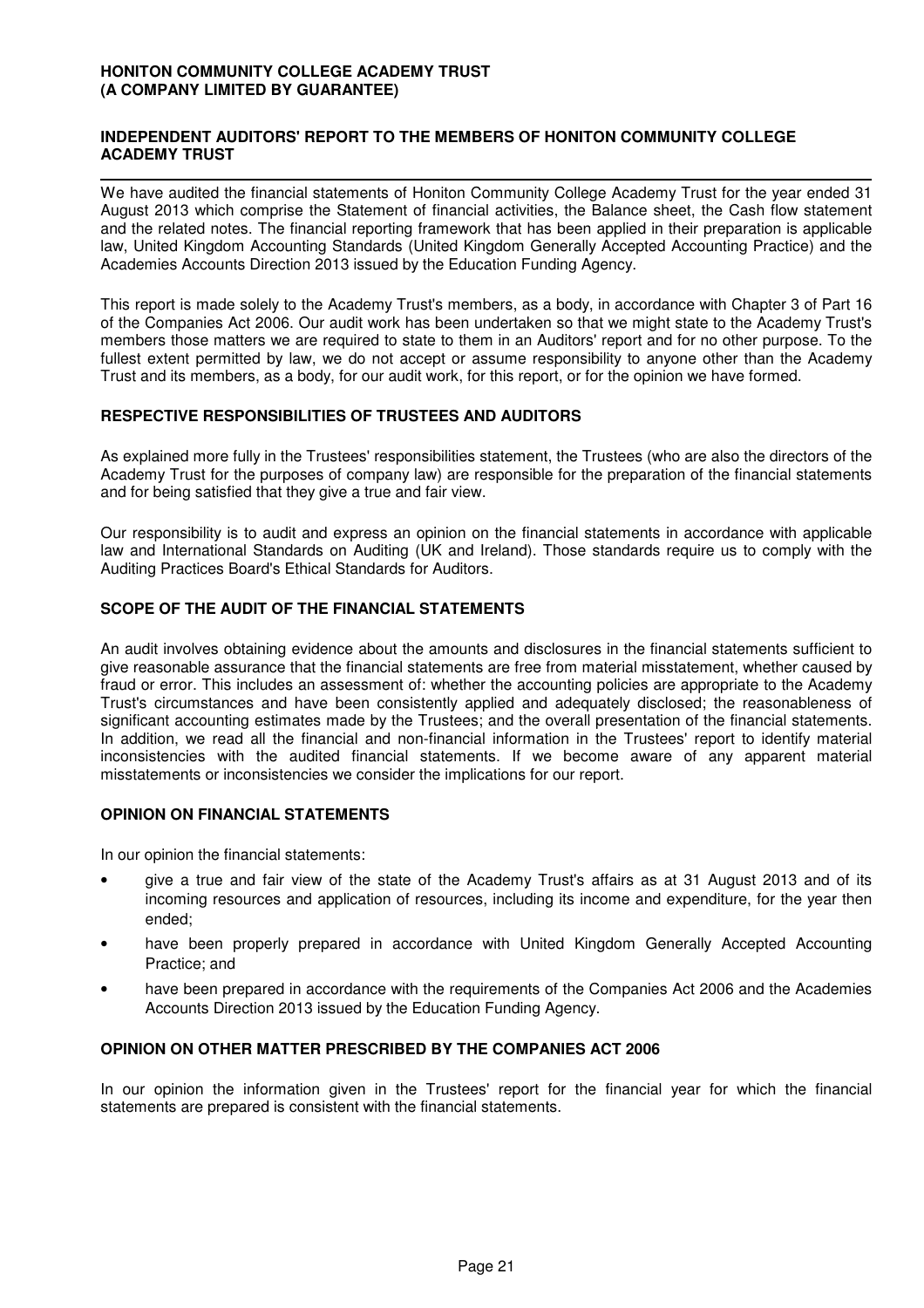### **INDEPENDENT AUDITORS' REPORT TO THE MEMBERS OF HONITON COMMUNITY COLLEGE ACADEMY TRUST**

### **MATTERS ON WHICH WE ARE REQUIRED TO REPORT BY EXCEPTION**

We have nothing to report in respect of the following matters where the Companies Act 2006 requires us to report to you if, in our opinion:

- adequate accounting records have not been kept, or returns adequate for our audit have not been received from branches not visited by us; or
- the financial statements are not in agreement with the accounting records and returns; or
- certain disclosures of Trustees' remuneration specified by law are not made; or Ī
- we have not received all the information and explanations we require for our audit.

Tim Borton FCA DChA (Senior Statutory Auditor) for and on behalf of **Bishop Fleming** Chartered Accountants Statutory Auditors 2nd Floor Stratus House Emperor Way Exeter Business Park Exeter EX1 3QS Date: 23 December 2013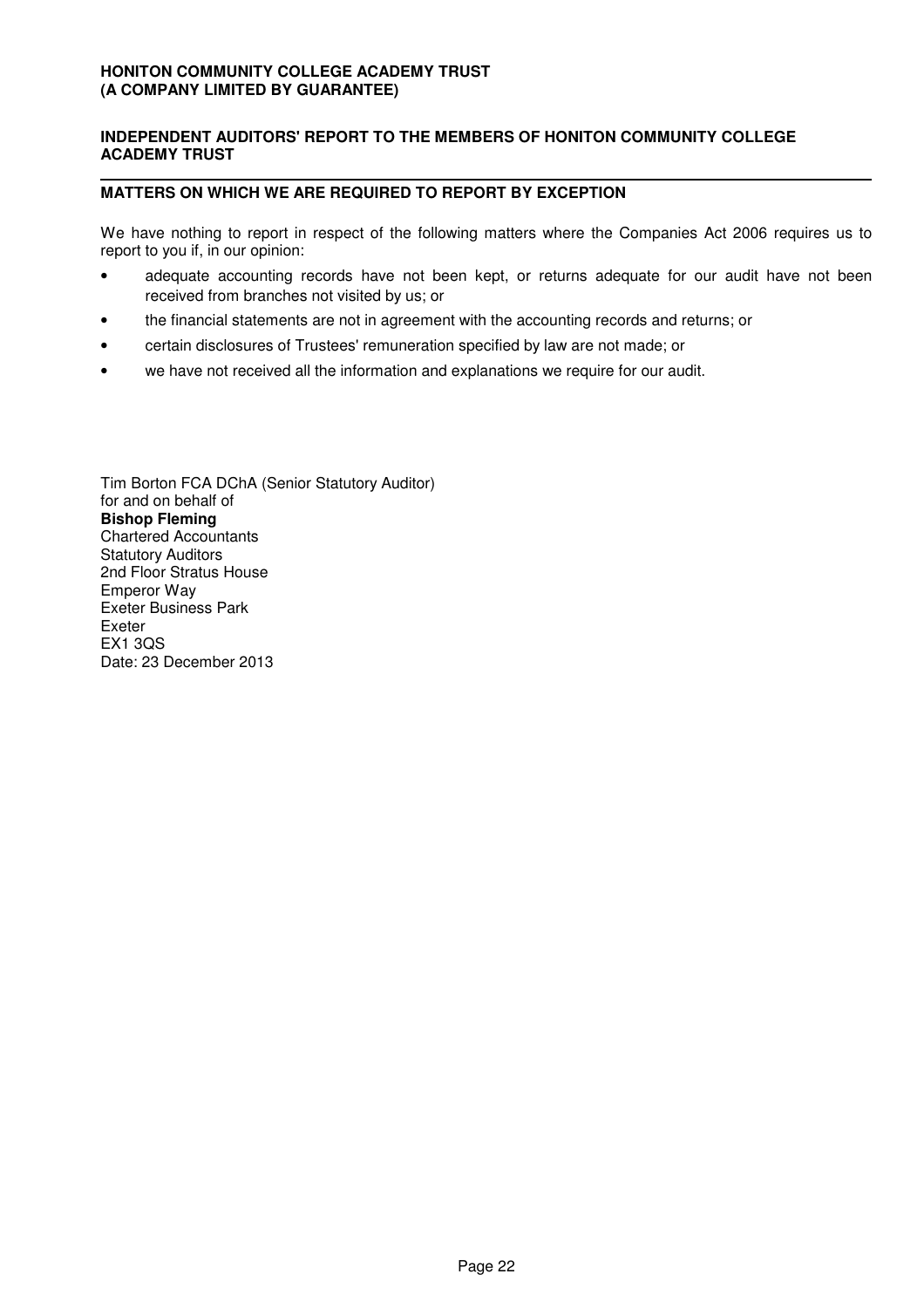### **INDEPENDENT REPORTING AUDITORS' ASSURANCE REPORT ON REGULARITY TO HONITON COMMUNITY COLLEGE ACADEMY TRUST AND THE EDUCATION FUNDING AGENCY**

In accordance with the terms of our engagement letter dated 19 October 2012 and further to the requirements of the Education Funding Agency (EFA) as included in the Academies Accounts Direction 2013, we have carried out an engagement to obtain limited assurance about whether the expenditure disbursed and income received by Honiton Community College Academy Trust during the year 1 September 2012 to 31 August 2013 have been applied to the purposes identified by Parliament and the financial transactions conform to the authorities which govern them.

This report is made solely to Honiton Community College Academy Trust and the EFA in accordance with the terms of our engagement letter. Our work has been undertaken so that we might state to Honiton Community College Academy Trust and the EFA those matters we are required to state in a report and for no other purpose. To the fullest extent permitted by law, we do not accept or assume responsibility to anyone other than Honiton Community College Academy Trust and the EFA, for our work, for this report, or for the conclusion we have formed.

#### **RESPECTIVE RESPONSIBILITIES OF HONITON COMMUNITY COLLEGE ACADEMY TRUST'S ACCOUNTING OFFICER AND THE REPORTING AUDITORS**

The accounting officer is responsible, under the requirements of Honiton Community College Academy Trust's funding agreement with the Secretary of State for Education dated 01 July 2011, and the Academies Financial Handbook extant from 1 September 2012, for ensuring that expenditure disbursed and income received is applied for the purposes intended by Parliament and the financial transactions conform to the authorities which govern them.

Our responsibilities for this engagement are established in the United Kingdom by our profession's ethical guidance and are to obtain limited assurance and report in accordance with our engagement letter and the requirements of the Academies Accounts Direction 2013. We report to you whether anything has come to our attention in carrying out our work which suggests that in all material respects, expenditure disbursed and income received during the year 1 September 2012 to 31 August 2013 have not been applied to purposes intended by Parliament or that the financial transactions do not conform to the authorities which govern them.

### **APPROACH**

We conducted our engagement in accordance with the Academies Accounts Direction 2013 issued by the EFA. We performed a limited assurance engagement as defined in our engagement letter.

The objective of a limited assurance engagement is to perform such procedures as to obtain information and explanations in order to provide us with sufficient appropriate evidence to express a negative conclusion on regularity.

A limited assurance engagement is more limited in scope than a reasonable assurance engagement and consequently does not enable us to obtain assurance that we would become aware of all significant matters that might be identified in a reasonable assurance engagement. Accordingly, we do not express a positive opinion.

Our engagement includes examination, on a test basis, of evidence relevant to the regularity and propriety of the Academy Trust's income and expenditure.

Our work on regularity included a review of the internal controls policies and procedures that have been implemented and an assessment of their design and effectiveness to understand how the academy complied with the framework of authorities. We also reviewed the reports commissioned by the trustees to assess the internal controls throughout the year.

We performed detailed testing based on our assessment of the risk of material irregularity, impropriety and noncompliance. This work was integrated with our audit on the financial statements where appropriate and included analytical review and detailed substantive testing of transactions.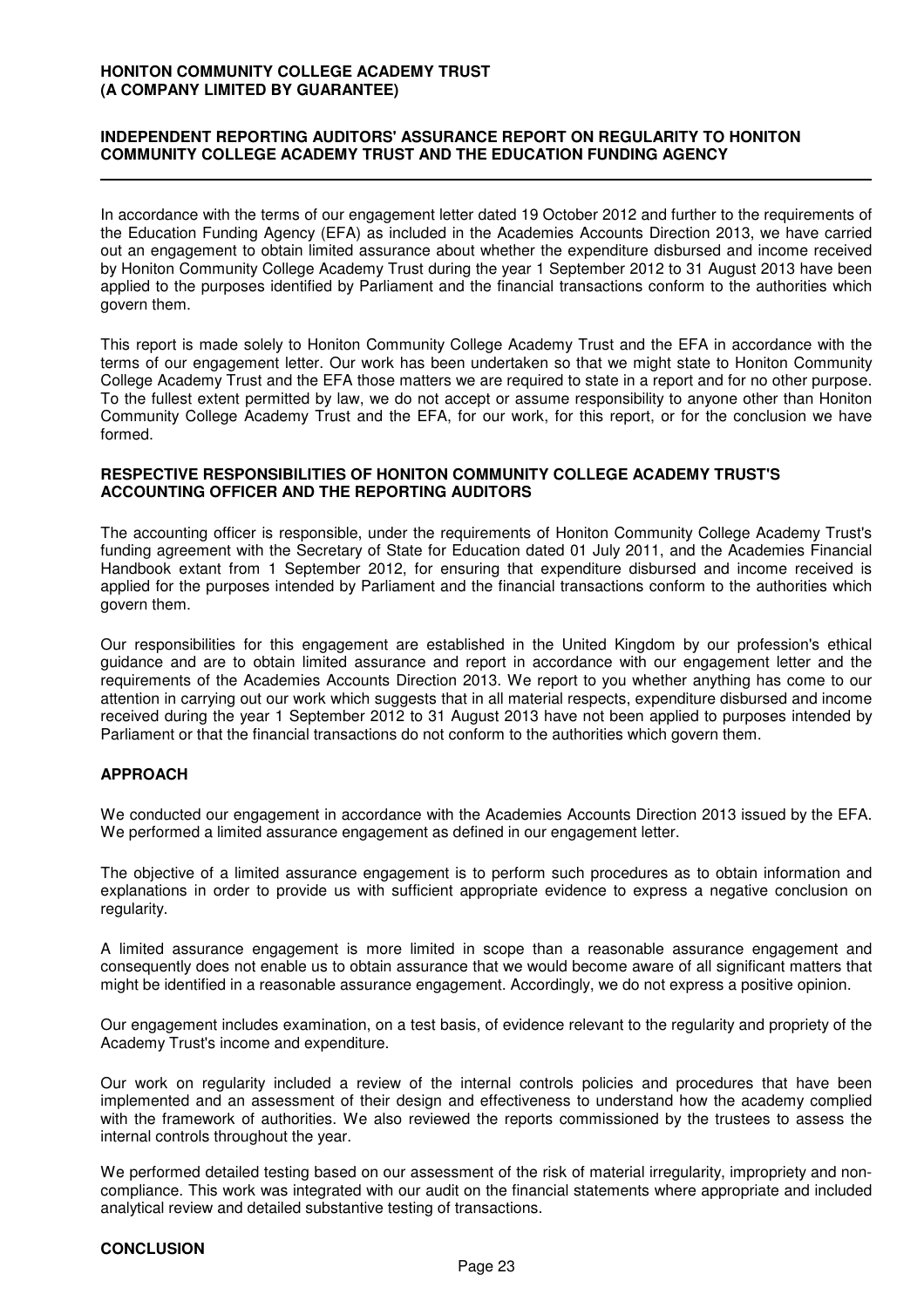### **INDEPENDENT REPORTING AUDITORS' ASSURANCE REPORT ON REGULARITY TO HONITON COMMUNITY COLLEGE ACADEMY TRUST AND THE EDUCATION FUNDING AGENCY (continued)**

In the course of our work, nothing has come to our attention which suggests that in all material respects the expenditure disbursed and income received during the year 1 September 2012 to 31 August 2013 have not been applied to purposes intended by Parliament and the financial transactions do not conform to the authorities which govern them.

Tim Borton FCA DChA (Senior Statutory Auditor)

for and on behalf of İ

#### **Bishop Fleming**

Chartered Accountants Statutory Auditors

2nd Floor Stratus House Emperor Way Exeter Business Park Exeter EX1 3QS

23 December 2013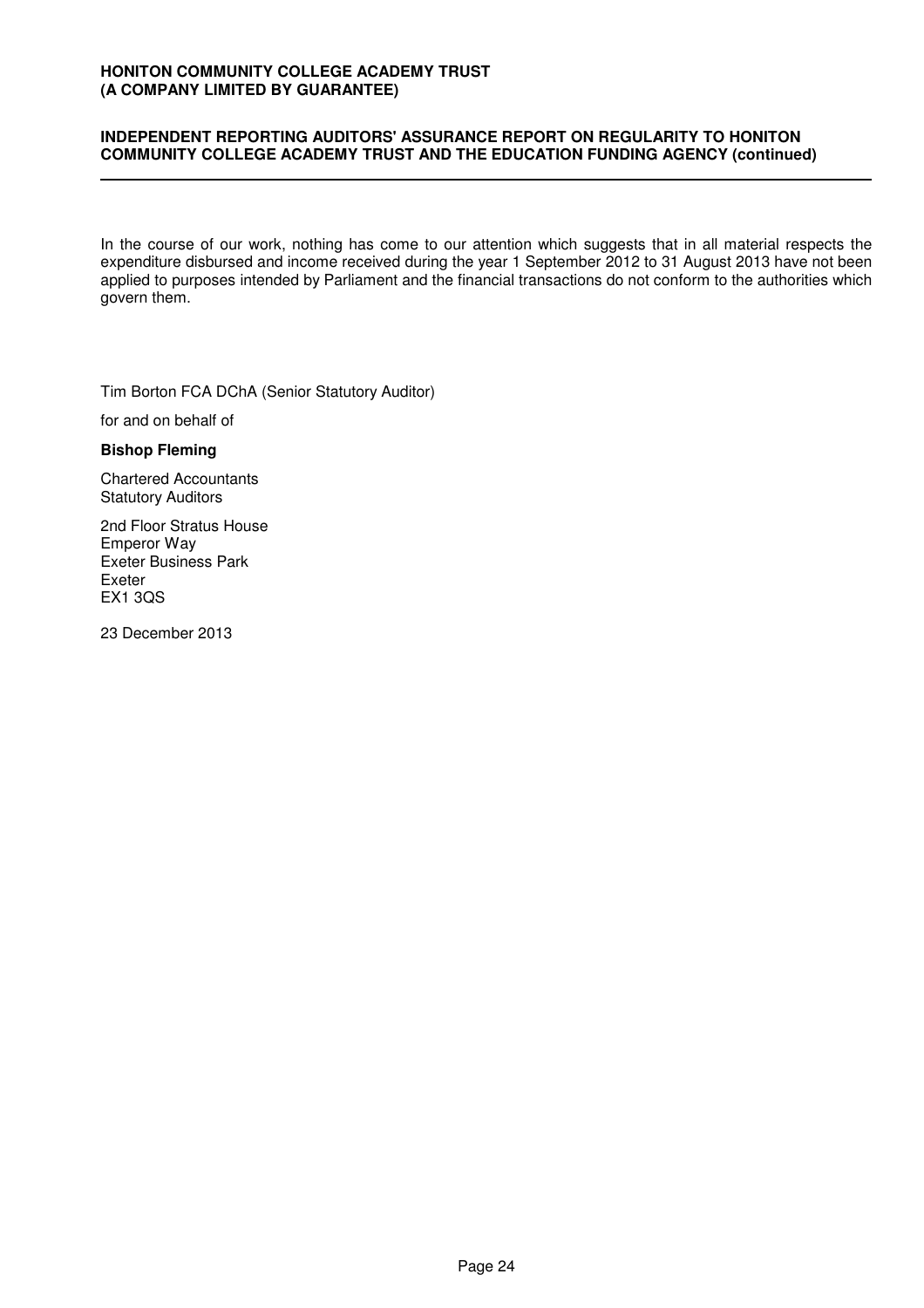### **STATEMENT OF FINANCIAL ACTIVITIES**

**(incorporating income and expenditure account and statement of recognised gains and losses) FOR THE YEAR ENDED 31 AUGUST 2013**

|                                                                                       | <b>Note</b> | <b>Unrestricted</b><br>funds<br>2013<br>£ | <b>Restricted</b><br>funds<br>2013<br>£ | <b>Restricted</b><br>fixed asset<br>funds<br>2013<br>£ | <b>Total</b><br>funds<br>2013<br>£ | Total<br>funds<br>14 months<br>ended<br>2012<br>£ |
|---------------------------------------------------------------------------------------|-------------|-------------------------------------------|-----------------------------------------|--------------------------------------------------------|------------------------------------|---------------------------------------------------|
| <b>INCOMING RESOURCES</b>                                                             |             |                                           |                                         |                                                        |                                    |                                                   |
| Incoming resources from<br>generated funds:<br>Transfer from local authority          |             |                                           |                                         |                                                        |                                    |                                                   |
| on conversion                                                                         | 2           |                                           |                                         |                                                        |                                    | 10,186,889                                        |
| Other voluntary income<br>Activities for generating funds                             | 2<br>3      | 7,809<br>182,116                          |                                         |                                                        | 7,809<br>182,116                   | 1,262<br>348,941                                  |
| Investment income                                                                     | 4           | 1,077                                     |                                         |                                                        | 1,077                              | 2,714                                             |
| Incoming resources from                                                               |             |                                           |                                         |                                                        |                                    |                                                   |
| charitable activities                                                                 | 5           | 7,368                                     | 4,919,989                               | 19,626                                                 | 4,946,983                          | 5,818,321                                         |
| <b>TOTAL INCOMING</b><br><b>RESOURCES</b>                                             |             | 198,370                                   | 4,919,989                               | 19,626                                                 | 5,137,985                          | 16,358,127                                        |
|                                                                                       |             |                                           |                                         |                                                        |                                    |                                                   |
| <b>RESOURCES EXPENDED</b>                                                             |             |                                           |                                         |                                                        |                                    |                                                   |
| Costs of generating funds:<br>Fundraising expenses and                                |             |                                           |                                         |                                                        |                                    |                                                   |
| other costs<br>Charitable activities                                                  |             | 153,033<br>18,496                         | 4,871,112                               | 364,289                                                | 153,033<br>5,253,897               | 244,068<br>6,010,805                              |
| Governance costs                                                                      | 7           |                                           | 12,926                                  |                                                        | 12,926                             | 9,463                                             |
| <b>TOTAL RESOURCES</b>                                                                |             |                                           |                                         |                                                        |                                    |                                                   |
| <b>EXPENDED</b>                                                                       | 10          | 171,529                                   | 4,884,038                               | 364,289                                                | 5,419,856                          | 6,264,336                                         |
| <b>NET INCOMING RESOURCES</b><br>/ (RESOURCES EXPENDED)<br><b>BEFORE REVALUATIONS</b> |             | 26,841                                    | 35,951                                  | (344, 663)                                             | (281, 871)                         | 10,093,791                                        |
| Actuarial gains and losses on<br>defined benefit pension<br>schemes                   |             |                                           | (37,000)                                |                                                        | (37,000)                           | (230,000)                                         |
| <b>NET MOVEMENT IN FUNDS</b><br><b>FOR THE YEAR</b>                                   |             | 26,841                                    | (1,049)                                 | (344, 663)                                             | (318, 871)                         | 9,863,791                                         |
| Total funds at 1 September<br>2012                                                    |             | 161,263                                   | (719, 935)                              | 10,422,463                                             | 9,863,791                          |                                                   |
| <b>TOTAL FUNDS AT 31</b><br><b>AUGUST 2013</b>                                        |             | 188,104                                   | (720, 984)                              | 10,077,800                                             | 9,544,920                          | 9,863,791                                         |
|                                                                                       |             |                                           |                                         |                                                        |                                    |                                                   |

The Statement of Financial Activities includes all gains and losses recognised in the year.

The notes on pages 28 to 48 form part of these financial statements.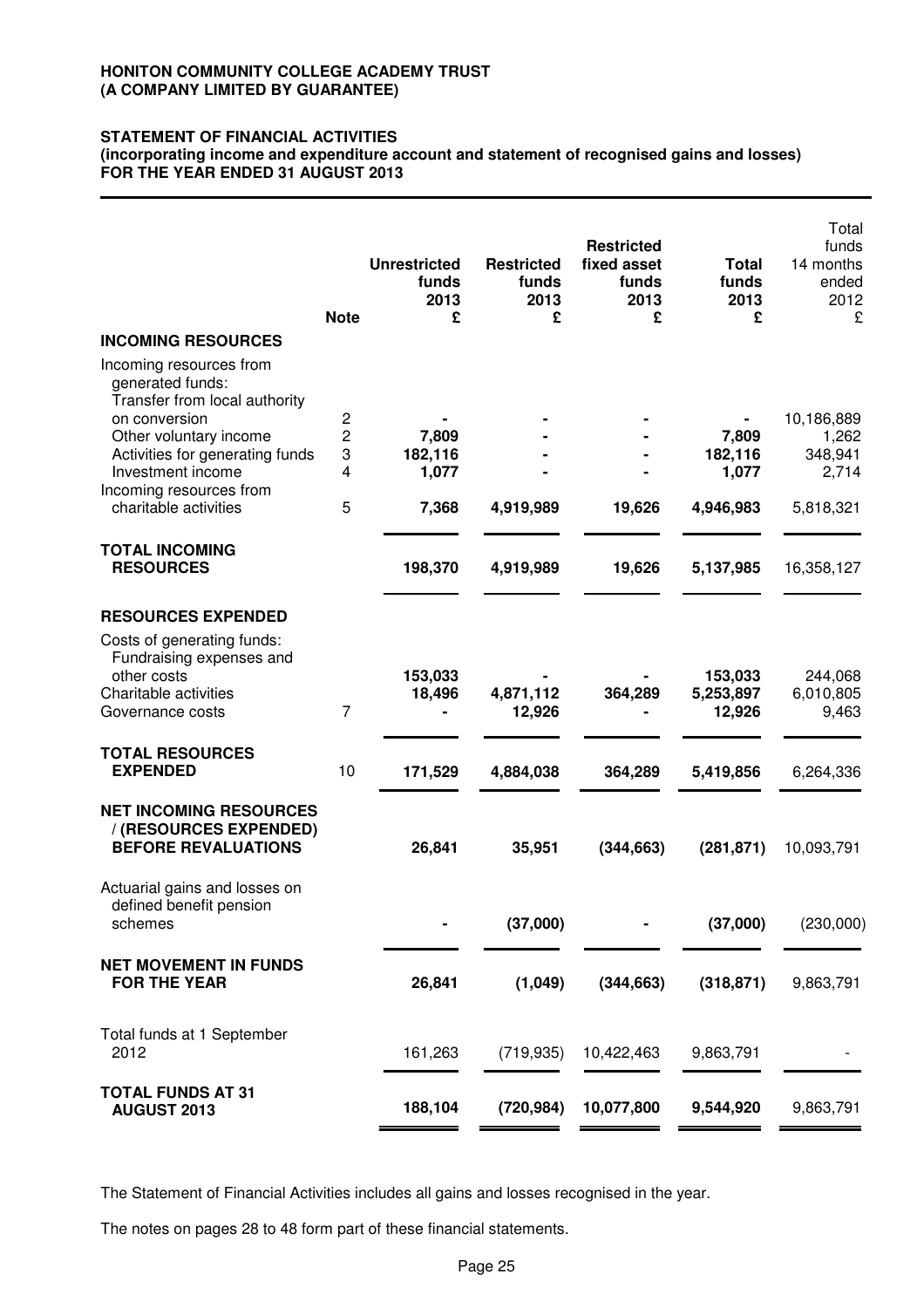#### **HONITON COMMUNITY COLLEGE ACADEMY TRUST (A COMPANY LIMITED BY GUARANTEE) REGISTERED NUMBER: 07665387**

# **BALANCE SHEET**

**AS AT 31 AUGUST 2013**

|                                                                  | <b>Note</b> | £          | 2013<br>£  | £          | 2012<br>£  |
|------------------------------------------------------------------|-------------|------------|------------|------------|------------|
| <b>FIXED ASSETS</b>                                              |             |            |            |            |            |
| Tangible assets                                                  | 17          |            | 10,053,977 |            | 10,365,608 |
| <b>CURRENT ASSETS</b>                                            |             |            |            |            |            |
| <b>Debtors</b>                                                   | 18          | 95,686     |            | 16,373     |            |
| Cash at bank and in hand                                         |             | 603,268    |            | 523,155    |            |
|                                                                  |             | 698,954    |            | 539,528    |            |
| <b>CREDITORS:</b> amounts falling due within<br>one year         | 19          | (254, 011) |            | (186, 345) |            |
| <b>NET CURRENT ASSETS</b>                                        |             |            | 444,943    |            | 353,183    |
| TOTAL ASSETS LESS CURRENT LIABILITIES                            |             |            | 10,498,920 |            | 10,718,791 |
| Defined benefit pension scheme liability                         | 25          |            | (954,000)  |            | (855,000)  |
| <b>NET ASSETS INCLUDING PENSION</b><br><b>SCHEME LIABILITIES</b> |             |            | 9,544,920  |            | 9,863,791  |
| <b>FUNDS OF THE ACADEMY</b>                                      |             |            |            |            |            |
| Restricted funds:                                                |             |            |            |            |            |
| General funds                                                    | 20          | 233,016    |            | 135,065    |            |
| Fixed asset funds                                                | 20          | 10,077,800 |            | 10,422,463 |            |
| Restricted funds excluding pension liability                     |             | 10,310,816 |            | 10,557,528 |            |
| Pension reserve                                                  |             | (954,000)  |            | (855,000)  |            |
| <b>Total restricted funds</b>                                    |             |            | 9,356,816  |            | 9,702,528  |
| Unrestricted funds                                               | 20          |            | 188,104    |            | 161,263    |
| <b>TOTAL FUNDS</b>                                               |             |            | 9,544,920  |            | 9,863,791  |

The financial statements were approved by the Trustees, and authorised for issue, on 4 December 2013 and are signed on their behalf, by:

**Lynda Price Chair of Governors Chair of Trustees**

**Glenn Smith Accounting officer**

The notes on pages 28 to 48 form part of these financial statements.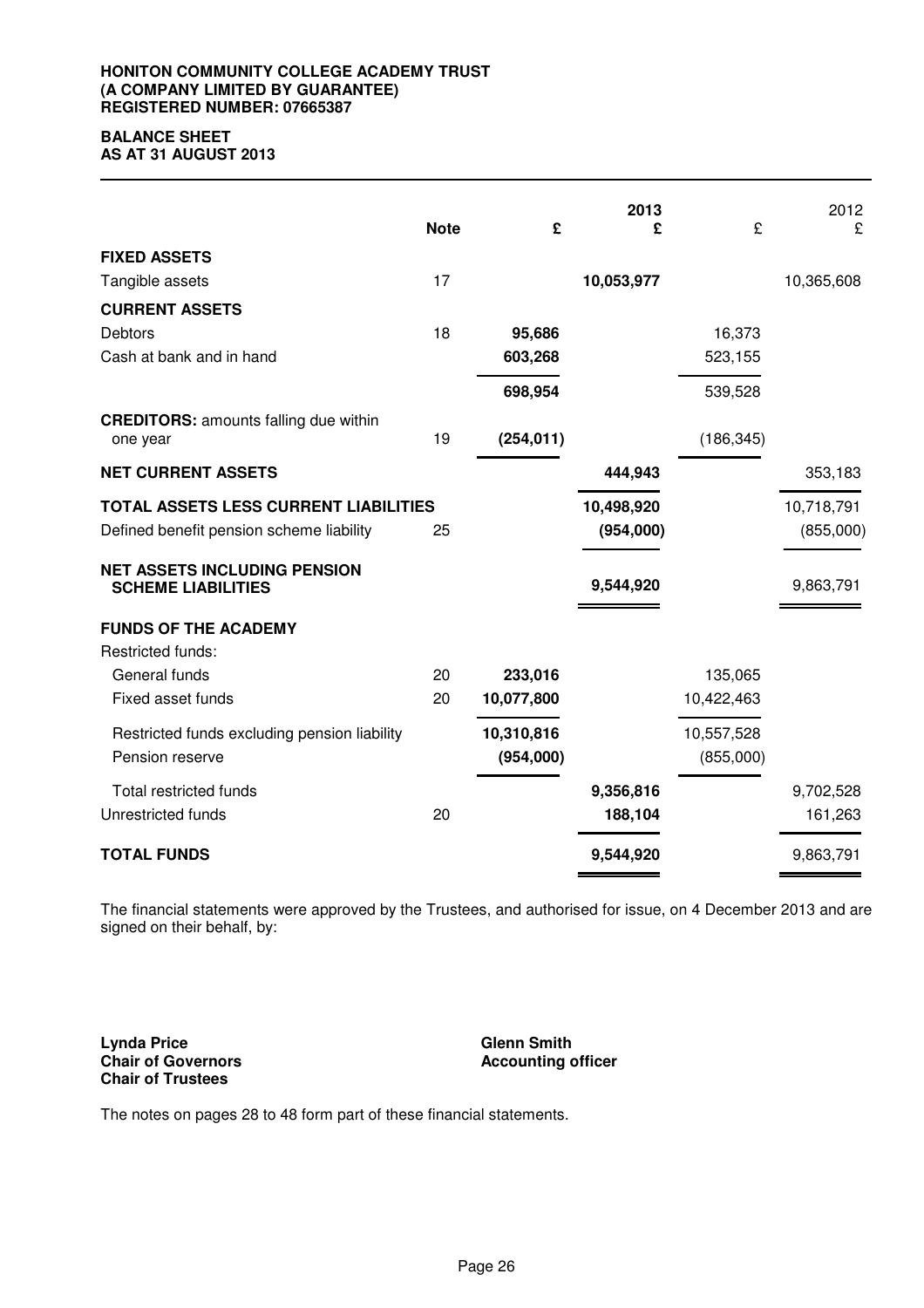### **CASH FLOW STATEMENT FOR THE YEAR ENDED 31 AUGUST 2013**

|                                                    | <b>Note</b> | Year ended<br>31 August<br>2013<br>£ | 14 months<br>ended<br>31 August<br>2012<br>£ |
|----------------------------------------------------|-------------|--------------------------------------|----------------------------------------------|
| Net cash flow from operating activities            | 22          | 131,694                              | 511,345                                      |
| Returns on investments and servicing of finance    | 23          | 1,077                                | 2,714                                        |
| Capital expenditure and financial investment       | 23          | (52, 658)                            | (97, 239)                                    |
| Cash transferred on conversion to an academy trust |             |                                      | 106,335                                      |
| <b>INCREASE IN CASH IN THE YEAR</b>                |             | 80,113                               | 523,155                                      |

### **RECONCILIATION OF NET CASH FLOW TO MOVEMENT IN NET FUNDS FOR THE YEAR ENDED 31 AUGUST 2013**

|                                                                           | Year ended<br>31 August<br>2013<br>£ | 14 months<br>ended<br>31 August<br>2012<br>£ |
|---------------------------------------------------------------------------|--------------------------------------|----------------------------------------------|
| Increase in cash in the year                                              | 80,113                               | 523,155                                      |
| <b>MOVEMENT IN NET FUNDS IN THE YEAR</b><br>Net funds at 1 September 2012 | 80,113<br>523,155                    | 523,155                                      |
| NET FUNDS AT 31 AUGUST 2013                                               | 603,268                              | 523,155                                      |

The notes on pages 28 to 48 form part of these financial statements.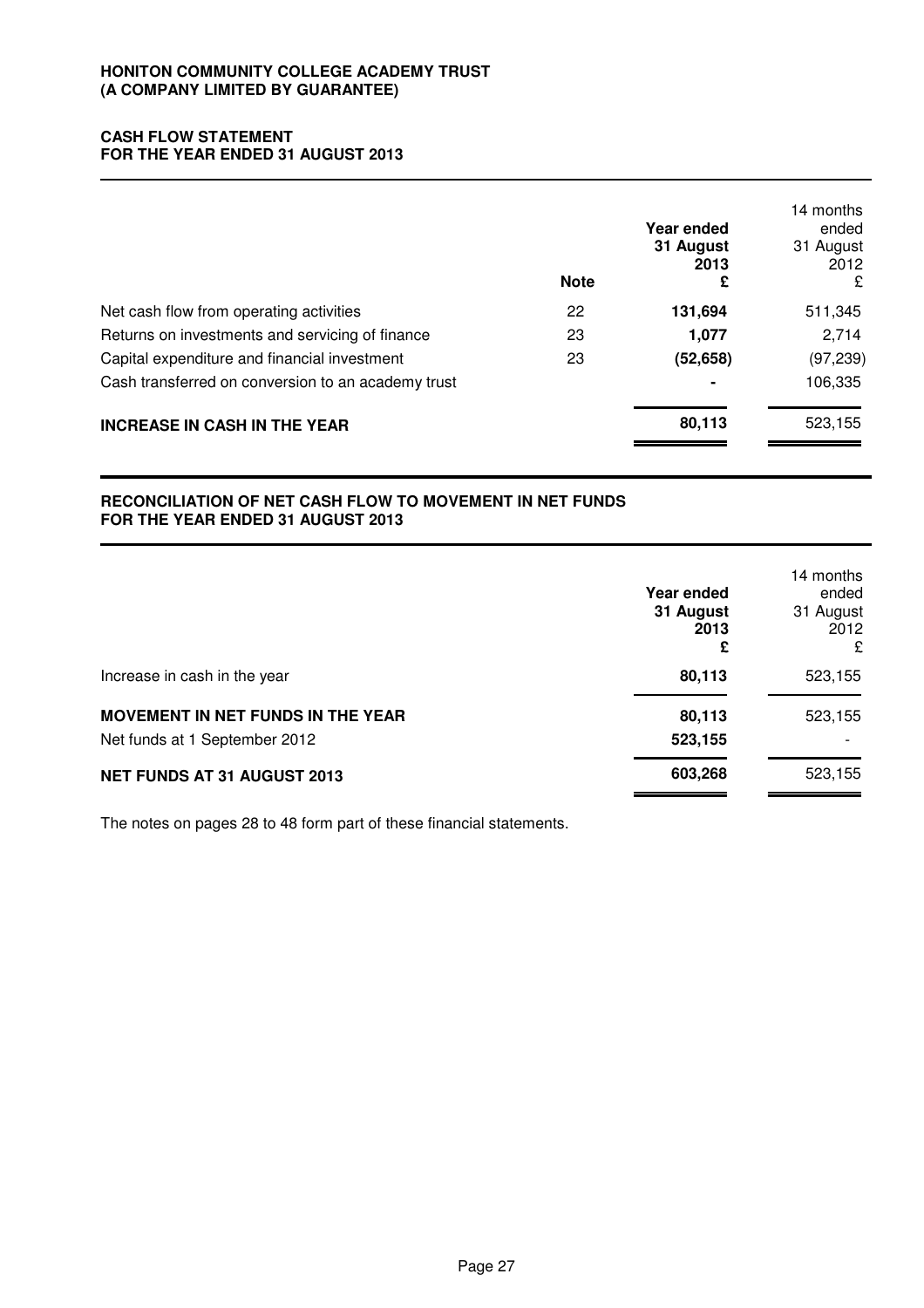#### **NOTES TO THE FINANCIAL STATEMENTS FOR THE YEAR ENDED 31 AUGUST 2013**

### **1. ACCOUNTING POLICIES**

#### **1.1 BASIS OF PREPARATION OF FINANCIAL STATEMENTS**

The financial statements have been prepared under the historical cost convention, with the exception of investments which are included at market value. The financial statements have been prepared in accordance with the Statement of Recommended Practice (SORP), 'Accounting and Reporting by Charities' published in March 2005, the Academies Accounts Direction 2013 issued by the EFA, applicable accounting standards and the Companies Act 2006.

Guidance in Accounts Direction 2013 has changed from last year and where this impacts the comparative figures these have been adjusted.

### **1.2 FUND ACCOUNTING**

Unrestricted income funds represent those resources which may be used towards meeting any of the charitable objects of the Academy Trust at the discretion of the Trustees.

Restricted fixed asset funds are resources which are to be applied to specific capital purposes imposed by the Department for Education where the asset acquired or created is held for a specific purpose.

Restricted general funds comprise all other restricted funds received and include grants from the Department for Education.

Investment income, gains and losses are allocated to the appropriate fund.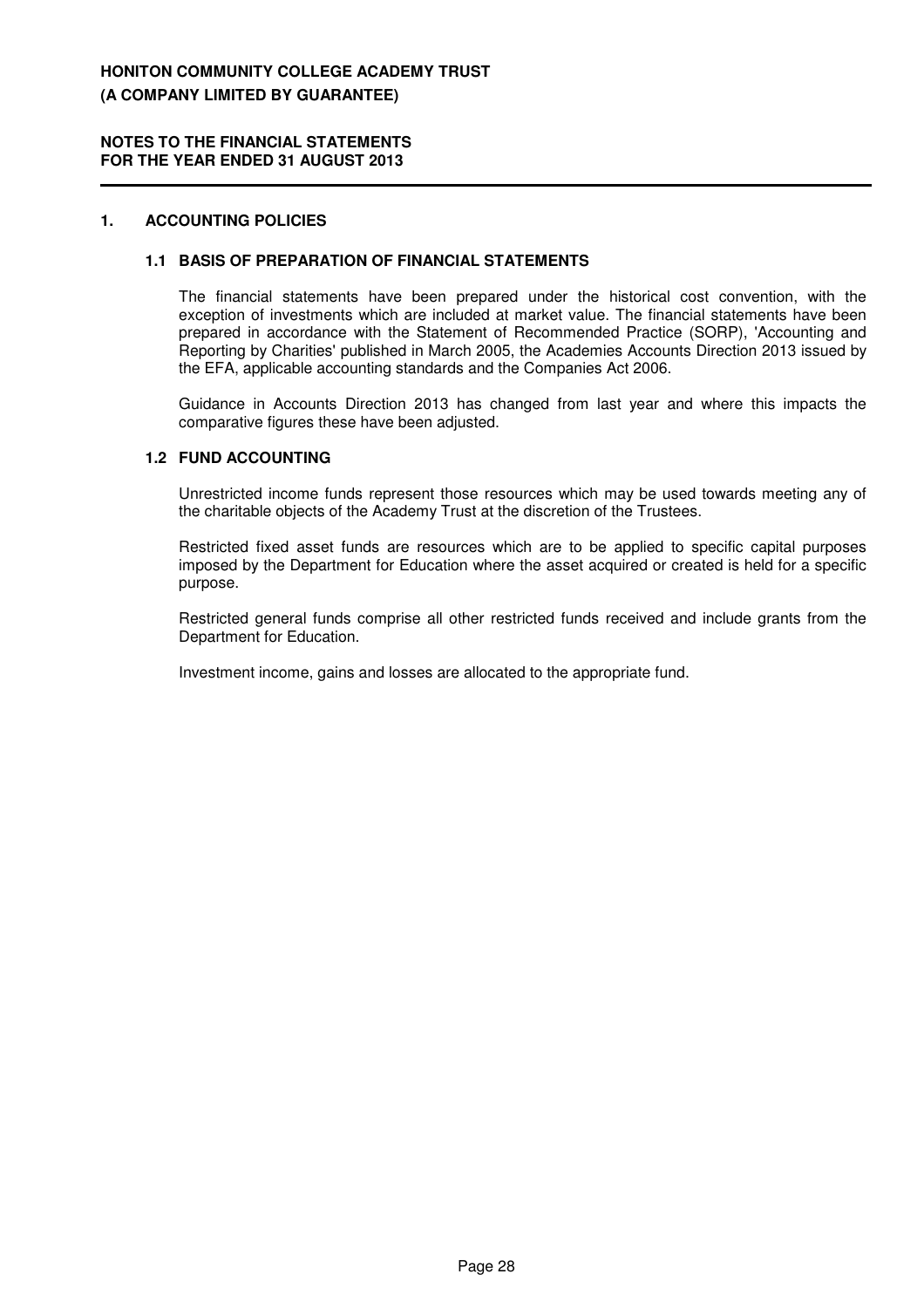#### **1. ACCOUNTING POLICIES (continued)**

#### **1.3 INCOMING RESOURCES**

All incoming resources are included in the Statement of financial activities when the Academy Trust has entitlement to the funds, certainty of receipt and the amount can be measured with sufficient reliability.

Grants are included in the Statement of financial activities on a receivable basis. The balance of income received for specific purposes but not expended during the period is shown in the relevant funds on the Balance sheet. Where income is received in advance of entitlement of receipt, its recognition is deferred and included in creditors as deferred income. Where entitlement occurs before income is received, the income is accrued.

General Annual Grant is recognised in full in the year for which it is receivable and any unspent amount is reflected as a balance in the restricted general fund. Capital grants are recognised when receivable and are not deferred over the life of the asset on which they are expended. Unspent amounts of capital grant are reflected in the balance in the restricted fixed asset fund.

Sponsorship income provided to the Academy Trust which amounts to a donation is recognised in the Statement of financial activities in the period in which it is receivable, where there is certainty of receipt and it is measurable.

The value of donated services and gifts in kind provided to the Academy Trust are recognised at their open market value in the period in which they are receivable as incoming resources, where the benefit to the Academy Trust can be reliably measured. An equivalent amount is included as expenditure under the relevant heading in the Statement of financial activities, except where the gift in kind was a fixed asset in which case the amount is included in the appropriate fixed asset category and depreciated over the useful economic life in accordance with the Academy Trust's policies.

Donations are recognised on a receivable basis where there is certainty of receipt and the amount can be reliably measured.

Income tax recoverable in relation to donations received under Gift Aid or deeds of covenant is recognised at the time of the donation.

#### **1.4 RESOURCES EXPENDED**

All expenditure is recognised in the period in which a liability is incurred and has been classified under headings that aggregate all costs related to that category. Where costs cannot be directly attributed to particular headings they have been allocated on a basis consistent with the use of resources, with central staff costs allocated on the basis of time spent, and depreciation charges allocated on the portion of the asset's use. Other support costs are allocated based on the spread of staff costs.

Costs of generating funds are costs incurred in attracting voluntary income, and those incurred in trading activities that raise funds.

Charitable activities are costs incurred in the Academy Trust's educational operations.

Governance costs include the costs attributable to the Academy Trust's compliance with constitutional and statutory requirements, including audit, strategic management and Trustees' meetings and reimbursed expenses.

All resources expended are inclusive of irrecoverable VAT.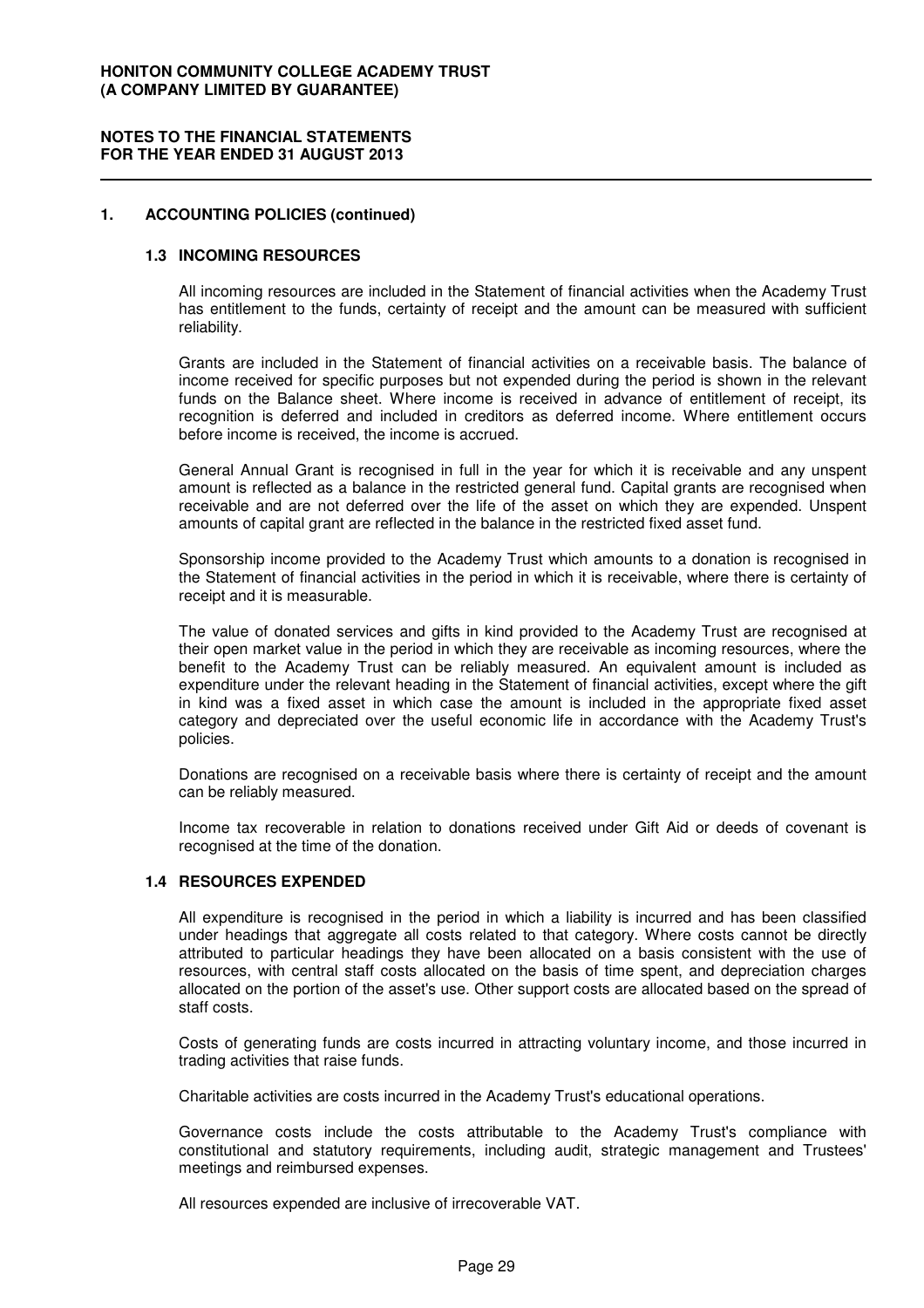### **NOTES TO THE FINANCIAL STATEMENTS FOR THE YEAR ENDED 31 AUGUST 2013**

### **1. ACCOUNTING POLICIES (continued)**

### **1.5 TANGIBLE FIXED ASSETS AND DEPRECIATION**

All assets costing more than £1,000 are capitalised.

Where tangible fixed assets have been acquired with the aid of specific grants, either from the government or from the private sector, they are included in the Balance sheet at cost and depreciated over their expected useful economic life. The related grants are credited to a restricted fixed asset fund in the Statement of financial activities and are carried forward in the Balance sheet. Depreciation on such assets is charged to the restricted fixed asset fund in the Statement of financial activities so as to reduce the fund over the useful economic life of the related asset on a basis consistent with the Academy Trust's depreciation policy.

A review for impairment of a fixed asset is carried out if events or changes in circumstances indicate that the carrying value of any fixed asset may not be recoverable. Shortfalls between the carrying value of fixed assets and their recoverable amounts are recognised as impairments. Impairment losses are recognised in the Statement of Financial Activities.

Tangible fixed assets are stated at cost less depreciation. Depreciation is not charged on freehold land. Depreciation on other tangible fixed assets is provided at rates calculated to write off the cost of those assets, less their estimated residual value, over their expected useful lives on the following bases:

| L/Term Leasehold Property | $\overline{\phantom{a}}$ | 2% straight line  |
|---------------------------|--------------------------|-------------------|
| Motor vehicles            | $\sim$                   | 25% straight line |
| Fixtures and fittings     | $\sim$                   | 20% straight line |
| Computer equipment        | $\sim$                   | 33% straight line |

### **1.6 OPERATING LEASES**

Rentals under operating leases are charged to the Statement of financial activities on a straight line basis over the lease term.

### **1.7 TAXATION**

The Academy Trust is considered to pass the tests set out in Paragraph 1 Schedule 6 of the Finance Act 2010 and therefore it meets the definition of a charitable company for UK corporation tax purposes. Accordingly, the Academy Trust is potentially exempt from taxation in respect of income or capital gains received within categories covered by Chapter 3 Part 11 of the Corporation Tax Act 2010 or Section 256 of the Taxation of Chargeable Gains Act 1992, to the extent that such income or gains are applied exclusively to charitable purposes.

#### **1.8 PENSIONS**

Retirement benefits to employees of the Academy Trust are provided by the Teachers' Pension Scheme ("TPS") and the Local Government Pension Scheme ("LGPS"). These are defined benefit schemes, are contracted out of the State Earnings-Related Pension Scheme ("SERPS"), and the assets are held separately from those of the Academy Trust.

The TPS is an unfunded scheme and contributions are calculated so as to spread the cost of pensions over employees' working lives with the Academy Trust in such a way that the pension cost is a substantially level percentage of current and future pensionable payroll. The contributions are determined by the Government Actuary on the basis of quinquennial valuations using a prospective benefit method. As stated in note 25, the TPS is a multi-employer scheme and the Academy Trust is unable to identify its share of the underlying assets and liabilities of the scheme on a consistent and reasonable basis. The TPS is therefore treated as a defined contribution scheme and the contributions recognised as they are paid each year.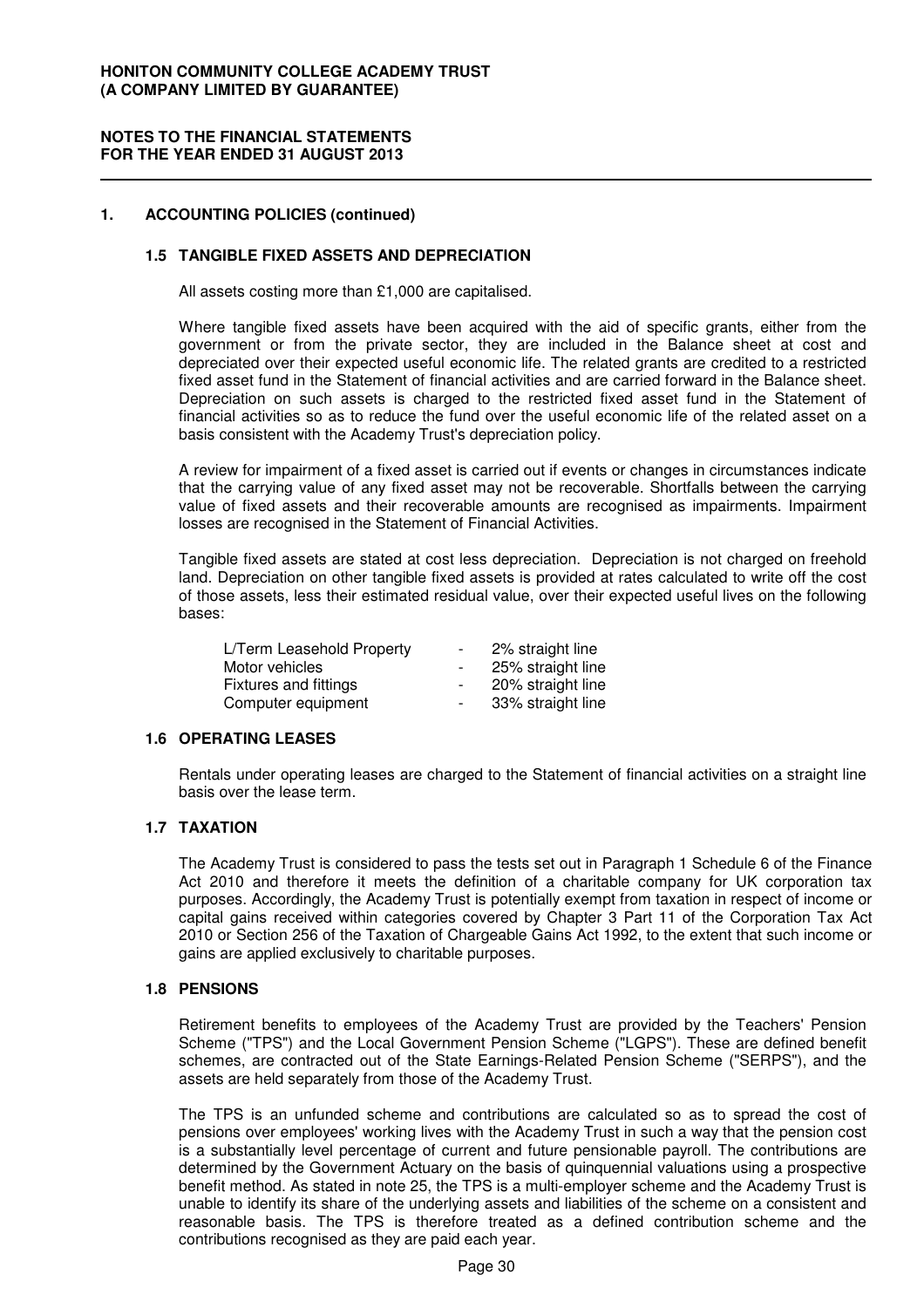#### **NOTES TO THE FINANCIAL STATEMENTS FOR THE YEAR ENDED 31 AUGUST 2013**

### **1. ACCOUNTING POLICIES (continued)**

The LGPS is a funded scheme and the assets are held separately from those of the Academy Trust in separate trustee administered funds. Pension scheme assets are measured at fair value and liabilities are measured on an actuarial basis using the projected unit method and discounted at a rate equivalent to the current rate of return on a high quality corporate bond of equivalent term and currency to the liabilities. The actuarial valuations are obtained at least triennially and are updated at each balance sheet date. The amounts charged to operating surplus are the current service costs and gains and losses on the settlements and curtailments. They are included as part of staff costs. Past service costs are recognised immediately in the Statement of financial activities if the benefits have vested. If the benefits have not vested immediately, the costs are recognised over the period vesting occurs. The expected return on assets and the interest cost are shown as a net finance amount of other finance costs or credits adjacent to interest. Actuarial gains and losses are recognised immediately in other gains and losses.

### **1.9 CONVERSION TO AN ACADEMY TRUST**

The conversion from a state maintained school to an academy trust involved the transfer of identifiable assets and liabilities and the operation of the school for £NIL consideration and has been accounted for under the acquisition accounting method.

The assets and liabilities transferred on conversion from Honiton Community College to an academy trust have been valued at their fair value, being a reasonable estimate of the current market value that the Trustees would expect to pay in an open market for an equivalent item. Their fair value is in accordance with the accounting policies set out for Honiton Community College Academy Trust. The amounts have been recognised under the appropriate balance sheet categories, with a corresponding amount recognised in the Statement of financial activities and analysed under unrestricted funds, restricted general funds and restricted fixed asset funds.

### **2. VOLUNTARY INCOME**

|                                             | <b>Unrestricted</b><br>funds<br>2013 | <b>Restricted</b><br>funds<br>2013 | <b>Total</b><br>funds<br>2013 | Total<br>funds<br>14 months<br>ended<br>2012 |
|---------------------------------------------|--------------------------------------|------------------------------------|-------------------------------|----------------------------------------------|
| Transfer from local authority on conversion | £                                    | £<br>۰                             | £<br>۰                        | £<br>10,186,889                              |
| Donations                                   | 7,809                                | ۰                                  | 7,809                         | 1,262                                        |
| Voluntary income                            | 7,809                                | ۰                                  | 7,809                         | 10,188,151                                   |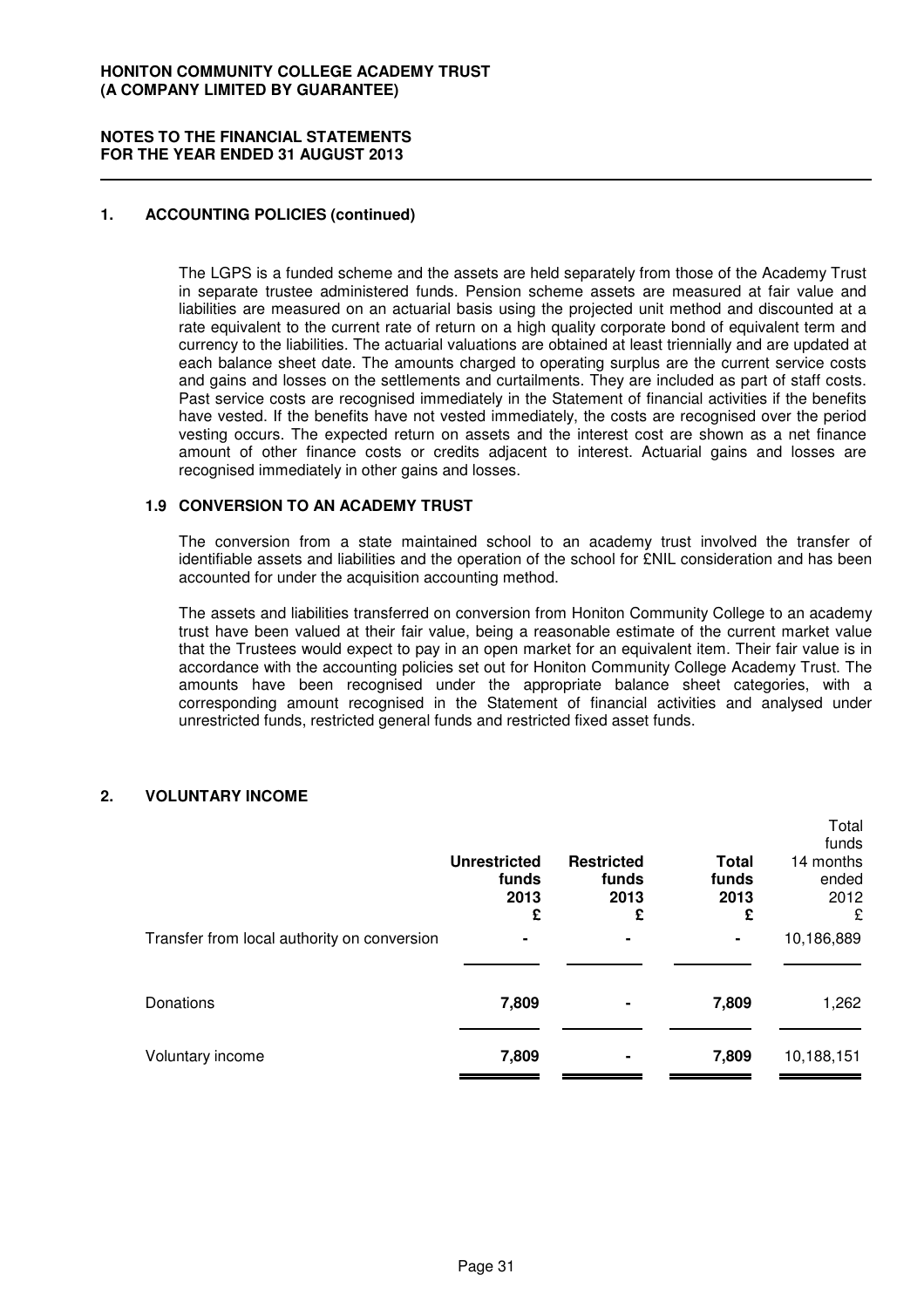### **3. ACTIVITIES FOR GENERATING FUNDS**

|                      | <b>Unrestricted</b><br>funds<br>2013<br>£ | <b>Restricted</b><br>funds<br>2013<br>£ | <b>Total</b><br>funds<br>2013<br>£ | Total<br>funds<br>14 months<br>ended<br>2012<br>£ |
|----------------------|-------------------------------------------|-----------------------------------------|------------------------------------|---------------------------------------------------|
| Lettings             | 27,861                                    | ۰                                       | 27,861                             | 33,854                                            |
| Music Tuition income | 8,108                                     | ۰                                       | 8,108                              | 3,650                                             |
| Fees received        | 94,412                                    | ۰                                       | 94,412                             | 146,187                                           |
| Other                | 51,735                                    | ۰                                       | 51,735                             | 165,250                                           |
|                      | 182,116                                   | ۰                                       | 182,116                            | 348,941                                           |

### **4. INVESTMENT INCOME**

|               | <b>Unrestricted</b><br>funds<br>2013<br>£ | <b>Restricted</b><br>funds<br>2013<br>£ | <b>Total</b><br>funds<br>2013<br>£ | Total<br>funds<br>14 months<br>ended<br>2012<br>£ |
|---------------|-------------------------------------------|-----------------------------------------|------------------------------------|---------------------------------------------------|
| Bank interest | 1,077                                     | $\blacksquare$                          | 1,077                              | 2,714                                             |
|               |                                           |                                         |                                    |                                                   |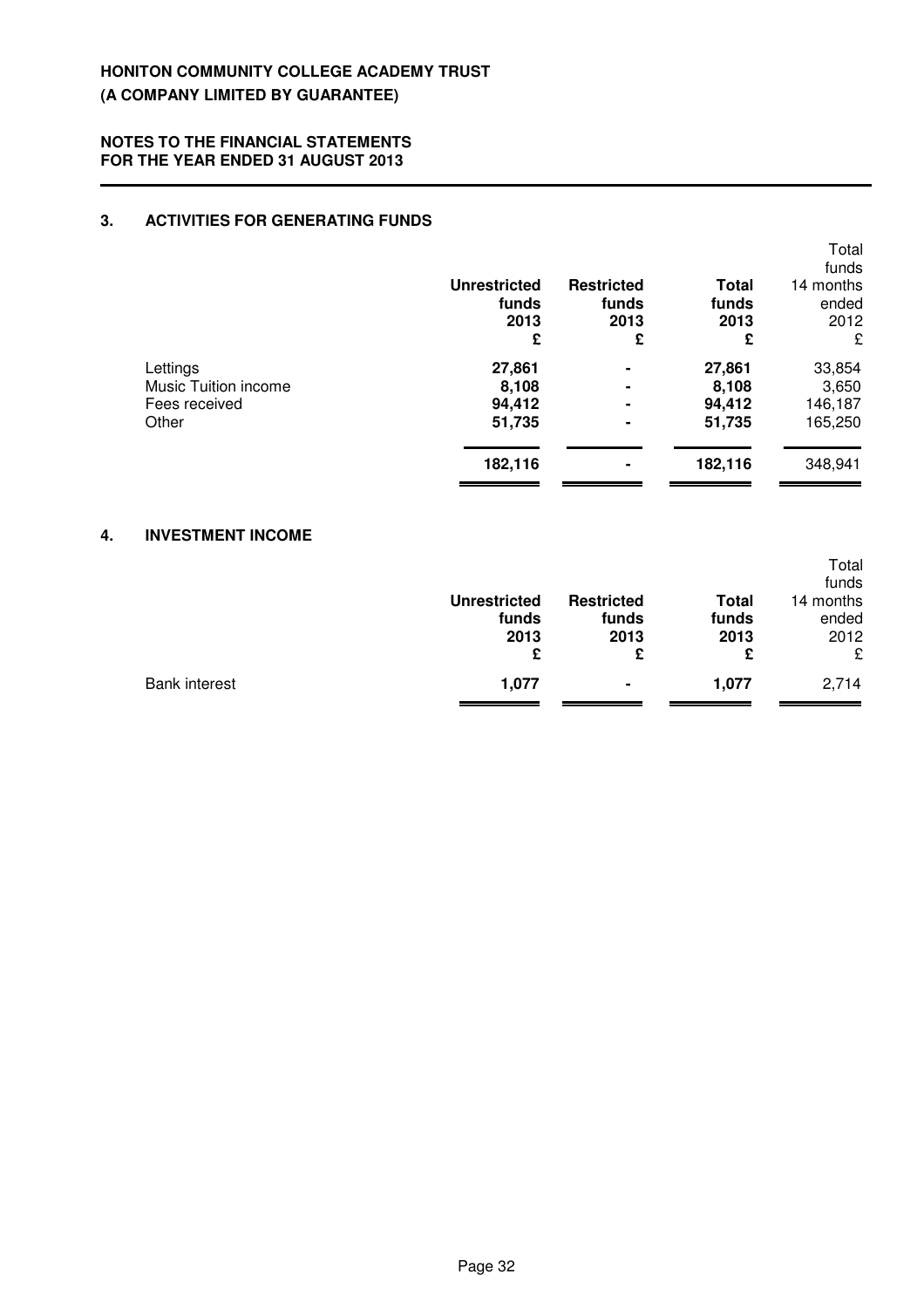### **5. FUNDING FOR ACADEMY'S EDUCATIONAL OPERATIONS**

|                                                                                                                  |                                           |                                          |                                          | Total<br>funds                                   |
|------------------------------------------------------------------------------------------------------------------|-------------------------------------------|------------------------------------------|------------------------------------------|--------------------------------------------------|
|                                                                                                                  | <b>Unrestricted</b><br>funds<br>2013<br>£ | <b>Restricted</b><br>funds<br>2013<br>£  | <b>Total</b><br>funds<br>2013<br>£       | 14 months<br>ended<br>2012<br>£                  |
| DfE/EFA grants                                                                                                   |                                           |                                          |                                          |                                                  |
| <b>Capital Grants</b><br><b>General Annual Grant</b><br>Start up Grants<br>Other DfE/EFA grants<br>Pupil Premium |                                           | 19,626<br>4,489,016<br>27,983<br>136,691 | 19,626<br>4,489,016<br>27,983<br>136,691 | 22,846<br>5,464,972<br>25,000<br>7,600<br>44,729 |
|                                                                                                                  |                                           | 4,673,316                                | 4,673,316                                | 5,565,147                                        |
| Other government grants                                                                                          |                                           |                                          |                                          |                                                  |
| <b>Special Educational Needs</b><br>Other government grants non capital<br>16-19 Bursary                         |                                           | 203,190<br>48,214<br>14,895              | 203,190<br>48,214<br>14,895              | 239,047<br>8,346                                 |
|                                                                                                                  |                                           | 266,299                                  | 266,299                                  | 247,393                                          |
| <b>Other funding</b>                                                                                             |                                           |                                          |                                          |                                                  |
| Sales to students                                                                                                | 7,368                                     |                                          | 7,368                                    | 5,781                                            |
|                                                                                                                  | 7,368                                     |                                          | 7,368                                    | 5,781                                            |
|                                                                                                                  | 7,368                                     | 4,939,615                                | 4,946,983                                | 5,818,321                                        |

### **6. EXPENDITURE BY CHARITABLE ACTIVITY**

### **SUMMARY BY FUND TYPE**

|           | <b>Unrestricted</b><br>funds | <b>Restricted</b><br>funds | Total<br>funds | Total<br>funds<br>14 months<br>ended |
|-----------|------------------------------|----------------------------|----------------|--------------------------------------|
|           |                              |                            |                |                                      |
|           | 2013                         | 2013                       | 2013           | 2012                                 |
|           | £                            | £                          | £              | £                                    |
| Education | 18,496                       | 5,235,401                  | 5,253,897      | 6,010,805                            |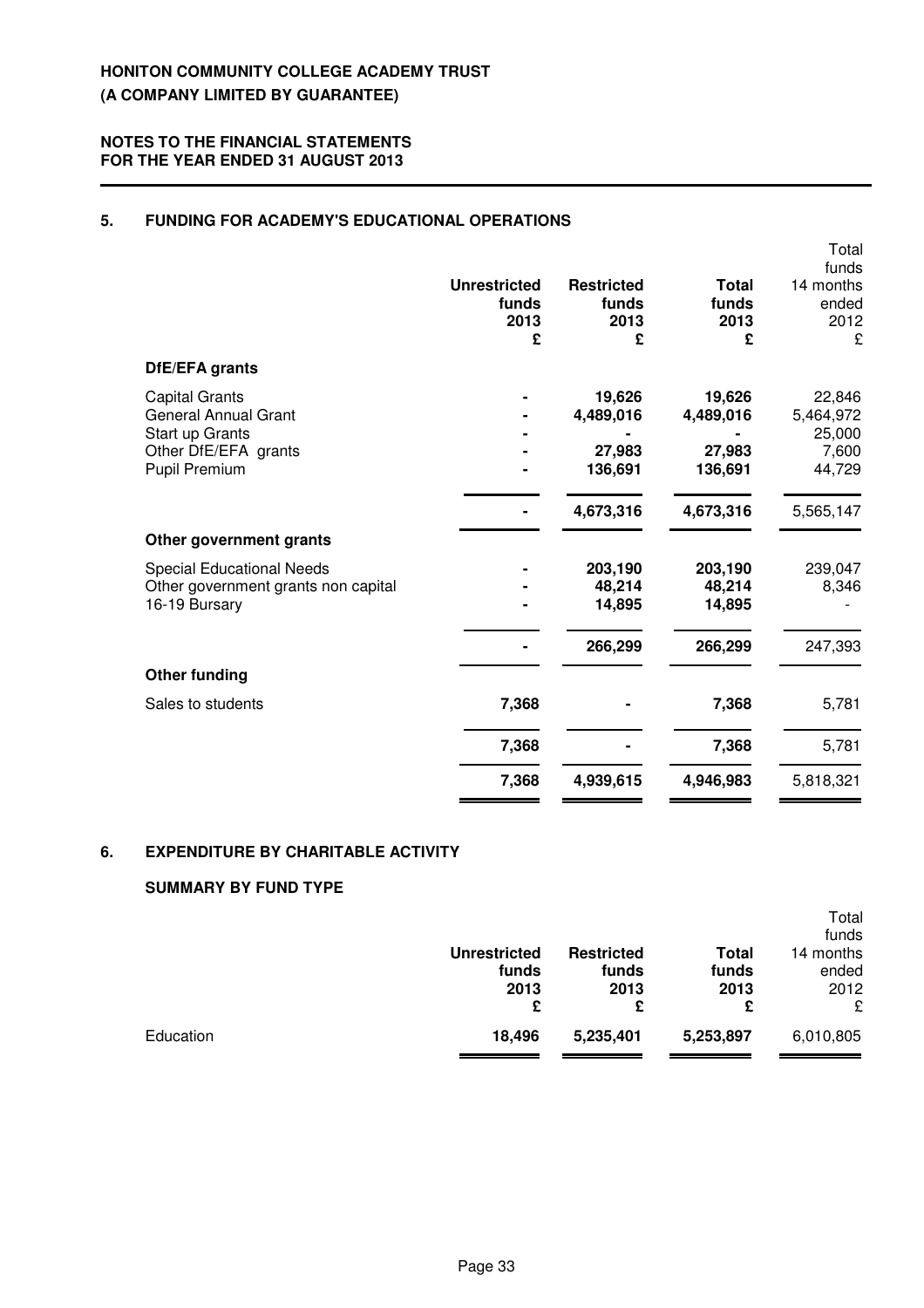#### **NOTES TO THE FINANCIAL STATEMENTS FOR THE YEAR ENDED 31 AUGUST 2013**

### **7. GOVERNANCE COSTS**

|                                                                    | <b>Unrestricted</b><br>funds<br>2013<br>£ | <b>Restricted</b><br>funds<br>2013<br>£ | <b>Total</b><br>funds<br>2013<br>£ | Total<br>funds<br>14 months<br>ended<br>2012<br>£ |
|--------------------------------------------------------------------|-------------------------------------------|-----------------------------------------|------------------------------------|---------------------------------------------------|
| Auditors' remuneration<br>Auditors' non audit costs<br>Other costs |                                           | 6,000<br>5,980<br>946                   | 6,000<br>5,980<br>946              | 6,000<br>2,000<br>1,463                           |
|                                                                    |                                           | 12,926                                  | 12,926                             | 9,463                                             |

### **8. DIRECT COSTS**

|                             | <b>Education</b> | Total<br>2012 |
|-----------------------------|------------------|---------------|
| Pension finance costs       | 24,000           | 34,000        |
| <b>Educational supplies</b> | 53,158           | 39,274        |
| Examination fees            | 66,355           | 62,901        |
| Staff development           | 36,205           | 33,176        |
| Other costs                 | 11,263           | 16,090        |
| Supply teachers             | 117,263          | 110,188       |
| Wages and salaries          | 2,507,707        | 2,996,684     |
| National insurance          | 186,225          | 209,700       |
| Pension cost                | 369,176          | 360,175       |
| Depreciation                | 295,691          | 332,017       |
|                             | 3,667,043        | 4,194,205     |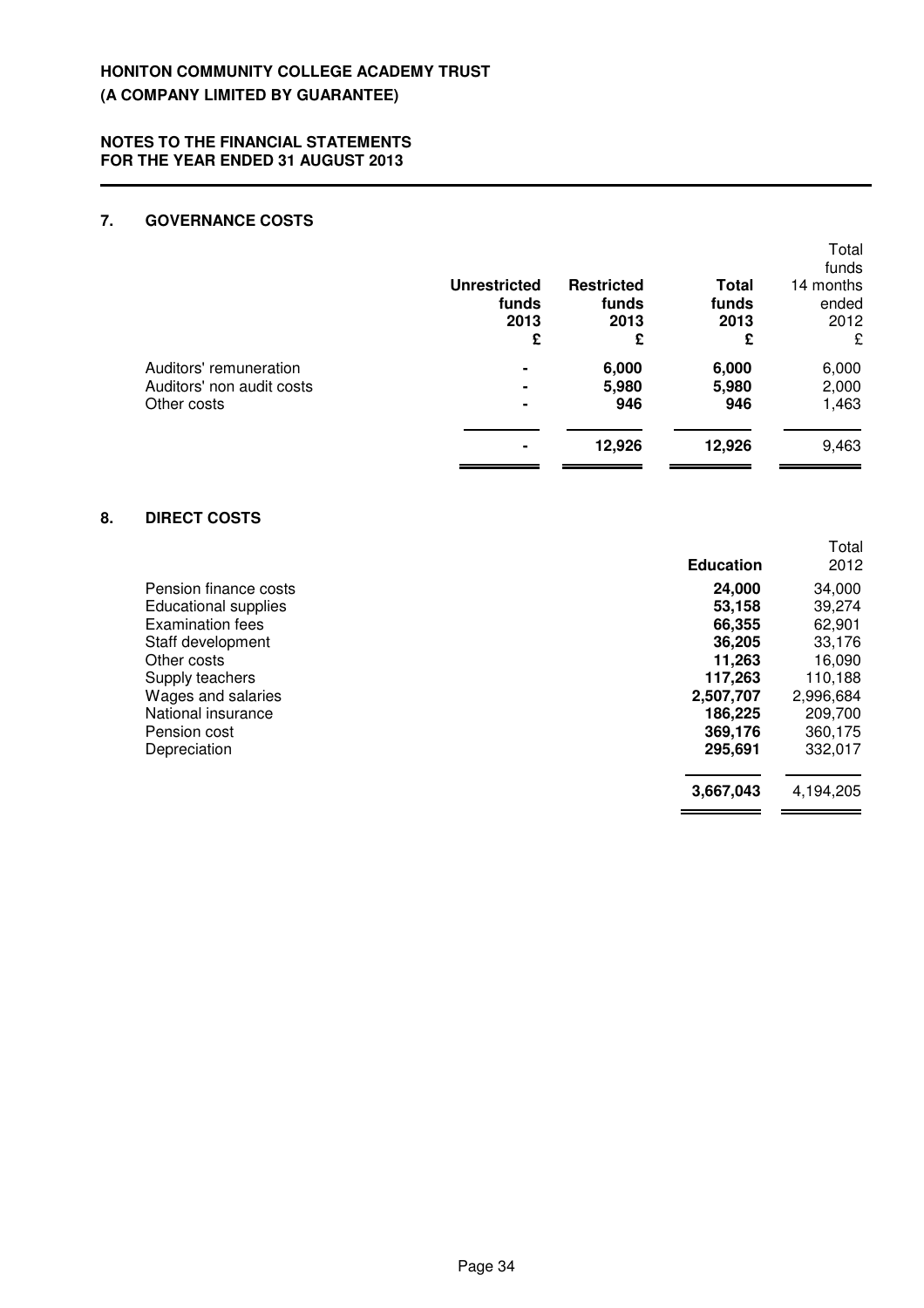### **9. SUPPORT COSTS**

|                                       |                  | Total     |
|---------------------------------------|------------------|-----------|
|                                       | <b>Education</b> | 2012      |
|                                       | £                | £         |
| Recruitment and other staff costs     | 5,518            | 5,824     |
| Maintenance of premises and equipment | 263,355          | 273,816   |
| Cleaning                              | 15,906           | 20,777    |
| Rent and rates                        | 71,623           | 92,395    |
| Heat and light                        | 68,246           | 43,675    |
| Insurance                             | 77,634           | 56,288    |
| Security and transport                | 30,255           | 44,702    |
| Catering                              | 35,841           | 36,042    |
| Technology costs                      | 78,146           | 79,643    |
| Office overheads                      | 50,796           | 57,224    |
| Legal and professional                | 97,510           | 213,857   |
| Bank interest and charges             | 3,043            | 2,044     |
| Wages and salaries                    | 607,286          | 694,141   |
| National insurance                    | 33,012           | 34,210    |
| Pension cost                          | 80,085           | 87,794    |
| Depreciation                          | 68,598           | 74,168    |
|                                       | 1,586,854        | 1,816,600 |

 $\overline{\phantom{a}}$ 

 $\qquad \qquad$ 

### **10. ANALYSIS OF RESOURCES EXPENDED BY EXPENDITURE TYPE**

|                                            | <b>Staff costs</b><br>2013<br>£ | <b>Premises</b><br>2013<br>£ | <b>Other costs</b><br>2013<br>£ | Total<br>2013<br>£     | Total<br>2012<br>£     |
|--------------------------------------------|---------------------------------|------------------------------|---------------------------------|------------------------|------------------------|
| Fundraising expenses                       |                                 |                              | 153,033                         | 153,033                | 244,068                |
| <b>COSTS OF GENERATING</b><br><b>FUNDS</b> |                                 |                              | 153,033                         | 153,033                | 244,068                |
| Education<br>Support costs - Education     | 3,063,108<br>720,383            | 295,691<br>646,413           | 308,244<br>220,058              | 3,667,043<br>1,586,854 | 4,194,205<br>1,816,600 |
| <b>CHARITABLE ACTIVITIES</b>               | 3,783,491                       | 942,104                      | 528,302                         | 5,253,897              | 6,010,805              |
| <b>GOVERNANCE</b>                          |                                 |                              | 12,926                          | 12,926                 | 9,463                  |
|                                            | 3,783,491                       | 942,104                      | 694,261                         | 5,419,856              | 6,264,336              |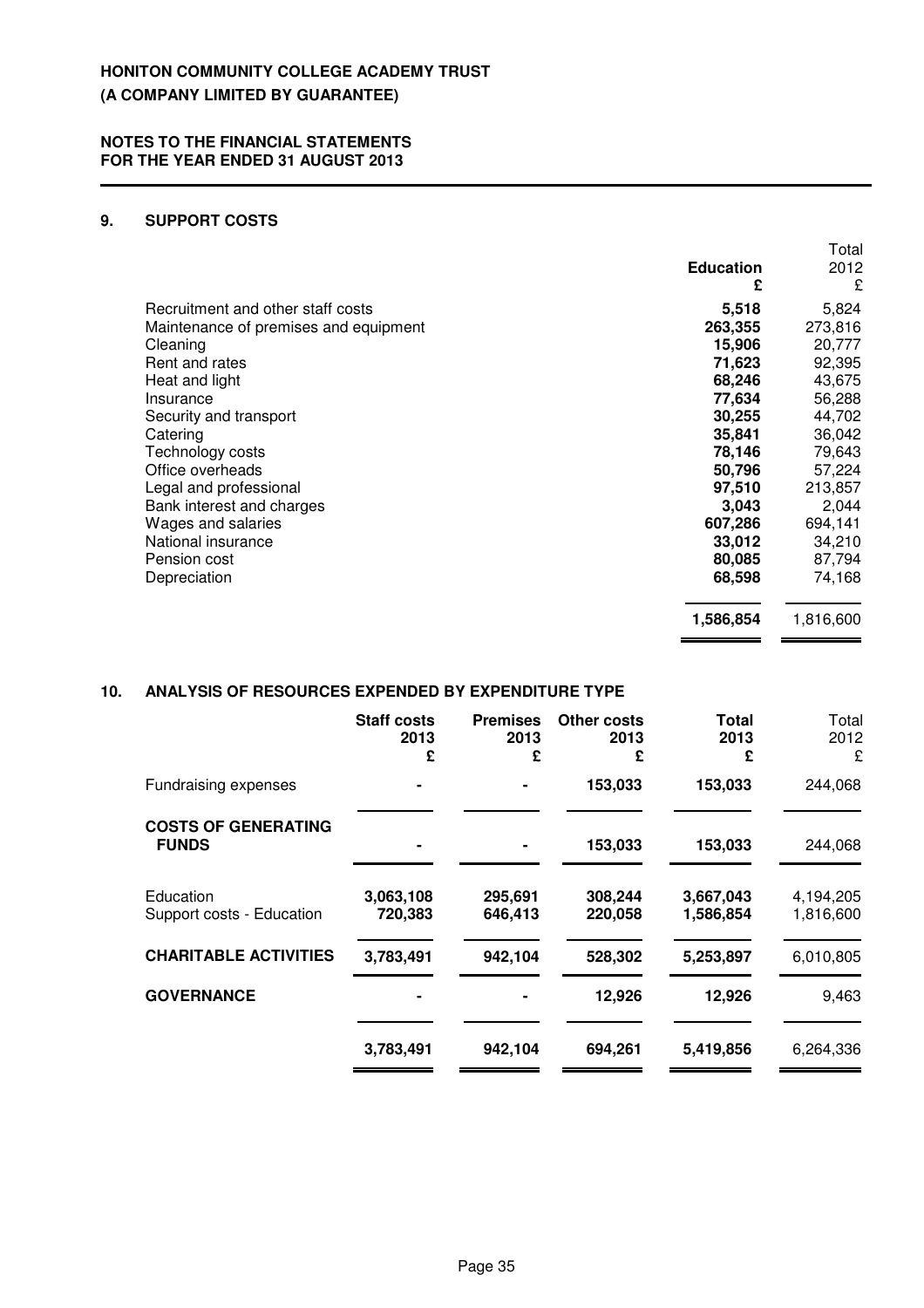### **11. ANALYSIS OF RESOURCES EXPENDED BY ACTIVITIES**

|           | <b>Activities</b><br>undertaken<br>directly<br>2013<br>£ | <b>Support</b><br>costs<br>2013<br>£ | <b>Total</b><br>2013<br>£ | Total<br>2012<br>£ |
|-----------|----------------------------------------------------------|--------------------------------------|---------------------------|--------------------|
| Education | 3,667,043                                                | 1,586,854                            | 5,253,897                 | 6,010,805          |

# **12. NET INCOMING RESOURCES / (RESOURCES EXPENDED)**

This is stated after charging:

|                                        |            | 14 months |
|----------------------------------------|------------|-----------|
|                                        | Year ended | ended     |
|                                        | 31 August  | 31 August |
|                                        | 2013       | 2012      |
|                                        | £          | £         |
| Depreciation of tangible fixed assets: |            |           |
| - owned by the charity                 | 364,289    | 406,185   |
| Auditors' remuneration                 | 6,000      | 6,000     |
| Operating leases                       | 16,116     | 19,926    |
|                                        |            |           |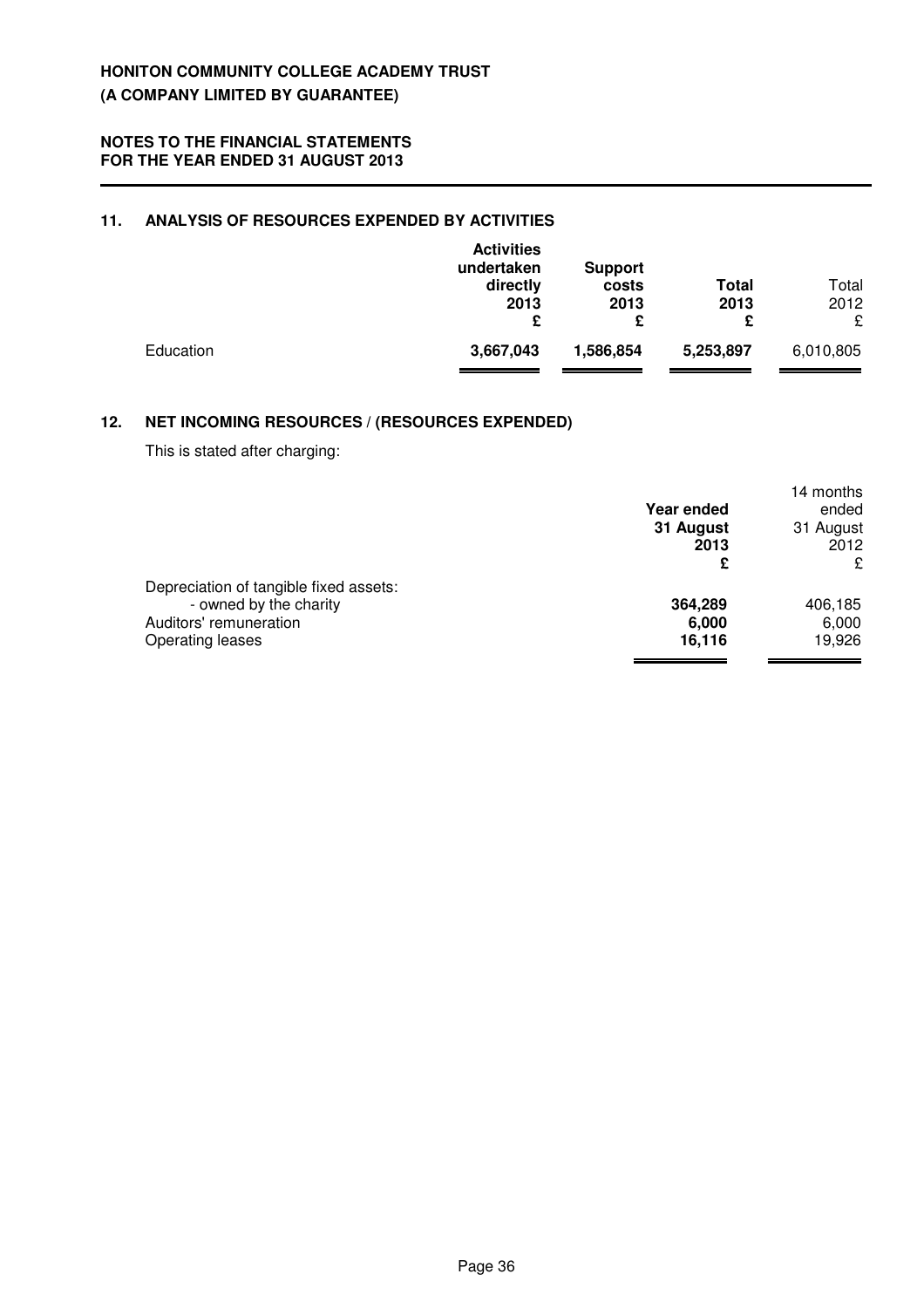### **13. STAFF COSTS**

Staff costs were as follows:

|                               |            | 14 months |
|-------------------------------|------------|-----------|
|                               | Year ended | ended     |
|                               | 31 August  | 31 August |
|                               | 2013       | 2012      |
|                               | £          | £         |
| Wages and salaries            | 3,006,721  | 3,590,660 |
| Social security costs         | 219,237    | 243,910   |
| Other pension costs (Note 25) | 449,261    | 447,969   |
|                               | 3,675,219  | 4,282,539 |
| Supply teacher costs          | 108,272    | 100,165   |
|                               | 3,783,491  | 4,382,704 |
|                               |            |           |

The average number of persons (including the senior management team) employed by the Academy Trust during the year expressed as full time equivalents was as follows:

|                            |            | 14 months |
|----------------------------|------------|-----------|
|                            | Year ended | ended     |
|                            | 31 August  | 31 August |
|                            | 2013       | 2012      |
|                            | No.        | No.       |
| Teachers                   | 53         | 59        |
| Administration and support | 64         | 77        |
| Senior management          | 6          | 6         |
|                            | 123        | 142       |

The number of employees whose emoluments fell within the following bands was:

|                               |            | 14 months |
|-------------------------------|------------|-----------|
|                               | Year ended | ended     |
|                               | 31 August  | 31 August |
|                               | 2013       | 2012      |
|                               | No.        | No.       |
| In the band £60,001 - £70,000 |            |           |
| In the band £70,001 - £80,000 | 0          |           |
| In the band £80,001 - £90,000 |            | 0         |
|                               |            |           |
|                               | 2          | 2         |

Both of the above employees participated in the Teacher's Pension Scheme. During the period ended 31 August 2013, annual pension contributions for these staff amounted to £20,392 (2012: £19,896).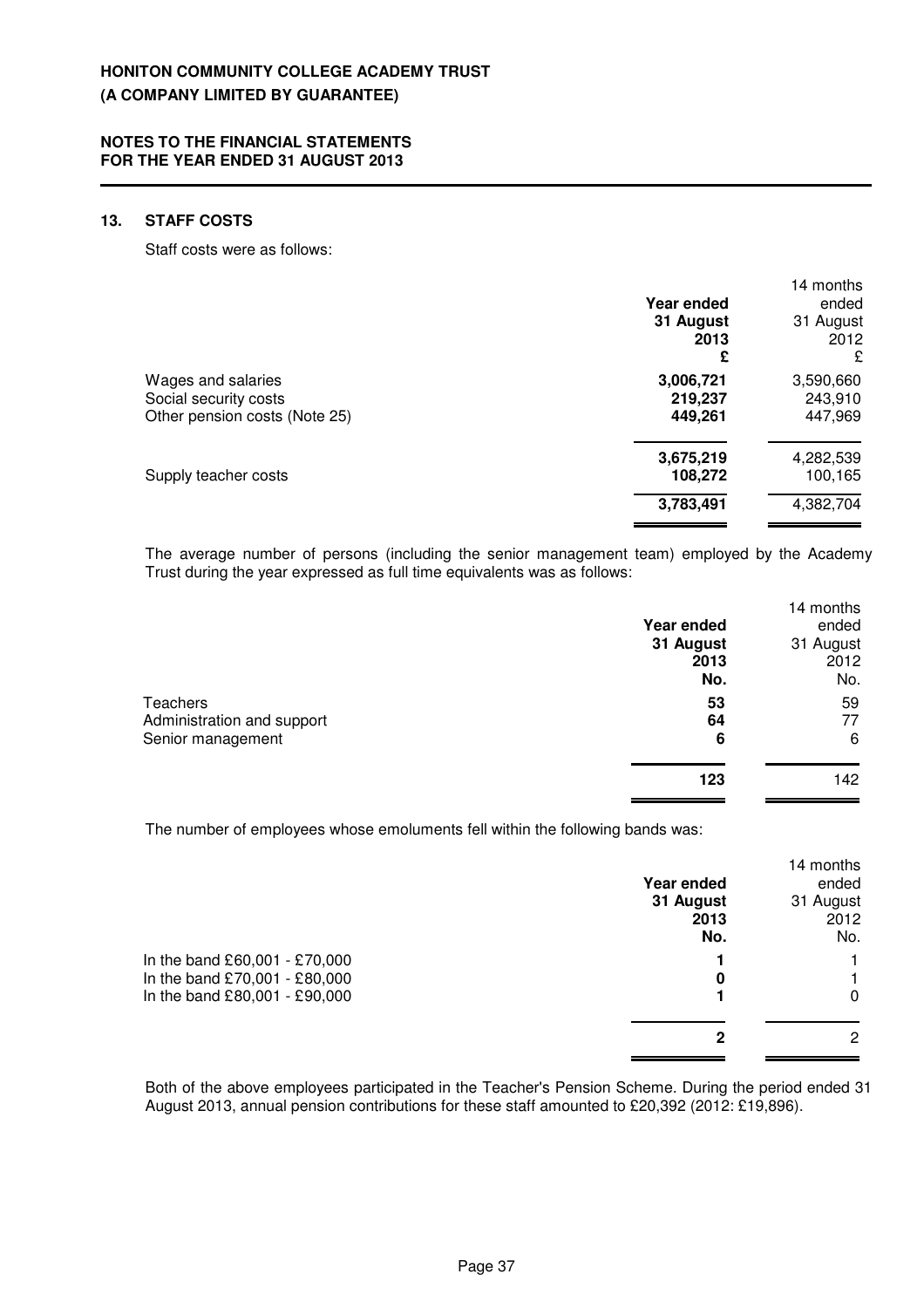### **14. TRUSTEES' REMUNERATION AND EXPENSES**

The Principal and other staff Trustees only receive remuneration in respect of services they provide undertaking the roles of Principal and staff, and not in respect of their services as Trustees. Other Trustees did not receive any payments, other than expenses, from the Academy Trust in respect of their role as Trustees. The value of Trustees' remuneration fell within the following bands:

During the year, no Trustees received any reimbursement of expenses (2012: £NIL).

Principal and staff governors only receive remuneration in respect of services they provide undertaking the roles of Principal and staff and not in respect of their services as governors. Other governors did not receive any payments, from the academy in respect of their role as governors. The value of governors' remuneration for the year was as follows: G Smith £80,000 - £85,000 (2012: £80,000 - £85,000), A Salter £15,000 - £20,000 (2012: £15,000 - £20,000), G Kirby £30,000 - £35,000 (2012: £30,000 - £35,000) and R Shorter £15,000 - £20,000.

### **15. TRUSTEES' AND OFFICERS' INSURANCE**

In accordance with normal commercial practice the Academy Trust has purchased insurance to protect Trustees and officers from claims arising from negligent acts, errors or omissions occurring whilst on academy business. The insurance provides cover up to £2,000,000 on any one claim and the cost for the year ended 31 August 2013 was £289 (2012: £284).

The cost of this insurance is included in the total insurance cost.

### **16. OTHER FINANCE INCOME**

|                                          |            | 14 months |
|------------------------------------------|------------|-----------|
|                                          | Year ended | ended     |
|                                          | 31 August  | 31 August |
|                                          | 2013       | 2012      |
|                                          | £          | £         |
| Expected return on pension scheme assets | 42,000     | 41,000    |
| Interest on pension scheme liabilities   | (66,000)   | (75,000)  |
|                                          |            |           |
|                                          | (24,000)   | (34,000)  |
|                                          |            |           |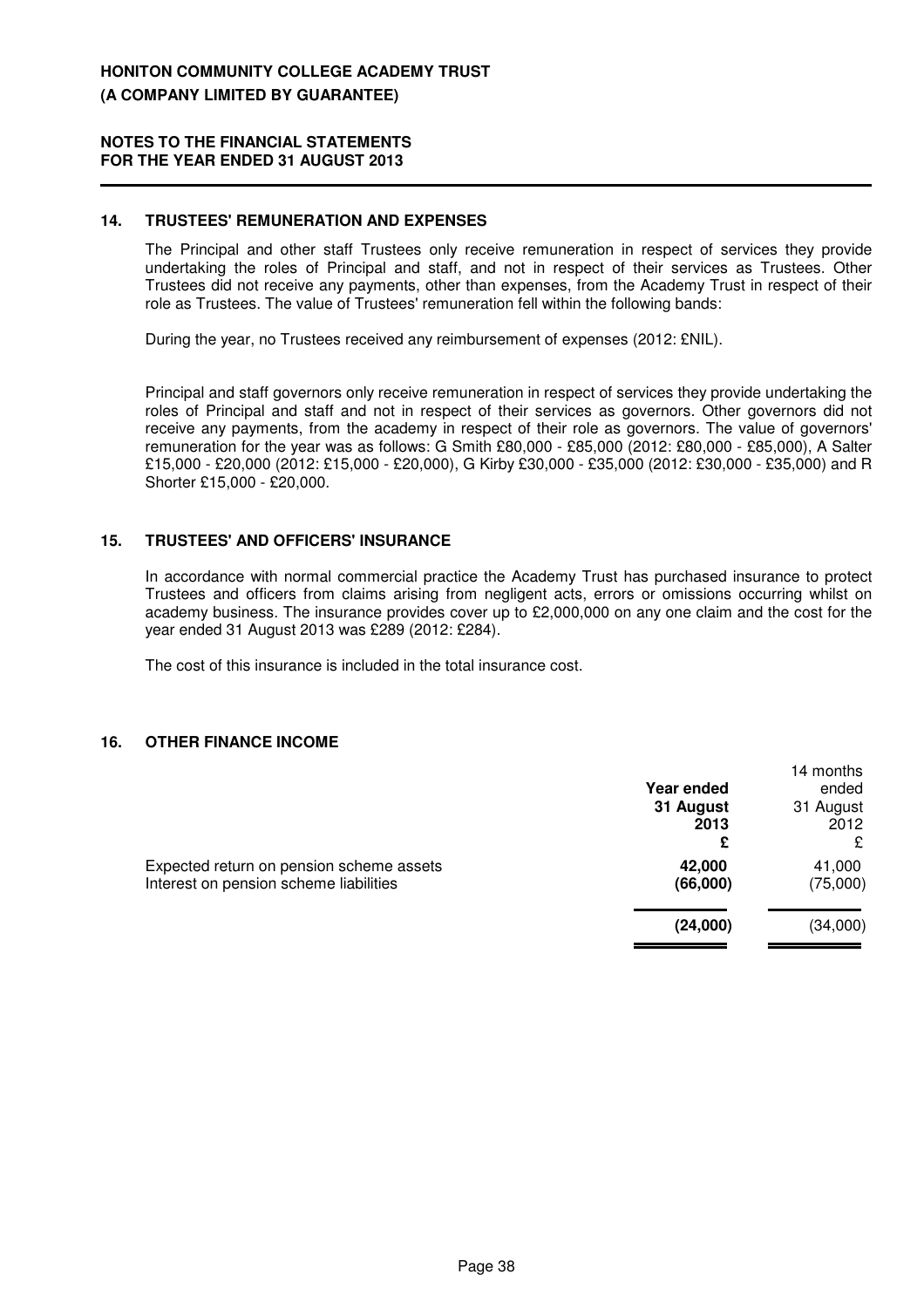#### **NOTES TO THE FINANCIAL STATEMENTS FOR THE YEAR ENDED 31 AUGUST 2013**

### **17. TANGIBLE FIXED ASSETS**

|                                         | L/Term<br>Leasehold<br><b>Property</b> | vehicles<br>£ | Motor Fixtures and<br>fittings<br>£ | Computer<br>equipment<br>£ | <b>Total</b><br>£    |
|-----------------------------------------|----------------------------------------|---------------|-------------------------------------|----------------------------|----------------------|
| <b>COST</b>                             |                                        |               |                                     |                            |                      |
| At 1 September 2012<br><b>Additions</b> | 10,203,443                             | 19,500        | 107,792                             | 441,058<br>52,658          | 10,771,793<br>52,658 |
| At 31 August 2013                       | 10,203,443                             | 19,500        | 107,792                             | 493,716                    | 10,824,451           |
| <b>DEPRECIATION</b>                     |                                        |               |                                     |                            |                      |
| At 1 September 2012                     | 203,824                                | 5,688         | 25,151                              | 171,522                    | 406,185              |
| Charge for the year                     | 174,706                                | 3.453         | 21,558                              | 164,572                    | 364,289              |
| At 31 August 2013                       | 378,530                                | 9,141         | 46,709                              | 336,094                    | 770,474              |
| <b>NET BOOK VALUE</b>                   |                                        |               |                                     |                            |                      |
| At 31 August 2013                       | 9,824,913                              | 10,359        | 61,083                              | 157,622                    | 10,053,977           |
| At 31 August 2012                       | 9,999,619                              | 13,812        | 82,641                              | 269.536                    | 10,365,608           |
|                                         |                                        |               |                                     |                            |                      |

Included in land and buildings is Leasehold land at valuation of £1,468,132.

### **18. DEBTORS**

|                                                                  | 2013<br>£                 | 2012<br>£               |
|------------------------------------------------------------------|---------------------------|-------------------------|
| Trade debtors<br>Other debtors<br>Prepayments and accrued income | 5,176<br>18,452<br>72,058 | 4,776<br>5,170<br>6,427 |
|                                                                  | 95,686                    | 16,373                  |

#### **19. CREDITORS: AMOUNTS FALLING DUE WITHIN ONE YEAR**

| AMOUNTS FALLING DUE WITHIN ONE YEAR |         |         |
|-------------------------------------|---------|---------|
|                                     | 2013    | 2012    |
|                                     | £       | £       |
| Trade creditors                     | 25,284  | 15.027  |
| Other taxation and social security  | 71,680  | 68,038  |
| Pension scheme contributions        | 56,277  | 51,560  |
| Accruals and deferred income        | 100,770 | 51,720  |
|                                     | 254,011 | 186,345 |
|                                     |         |         |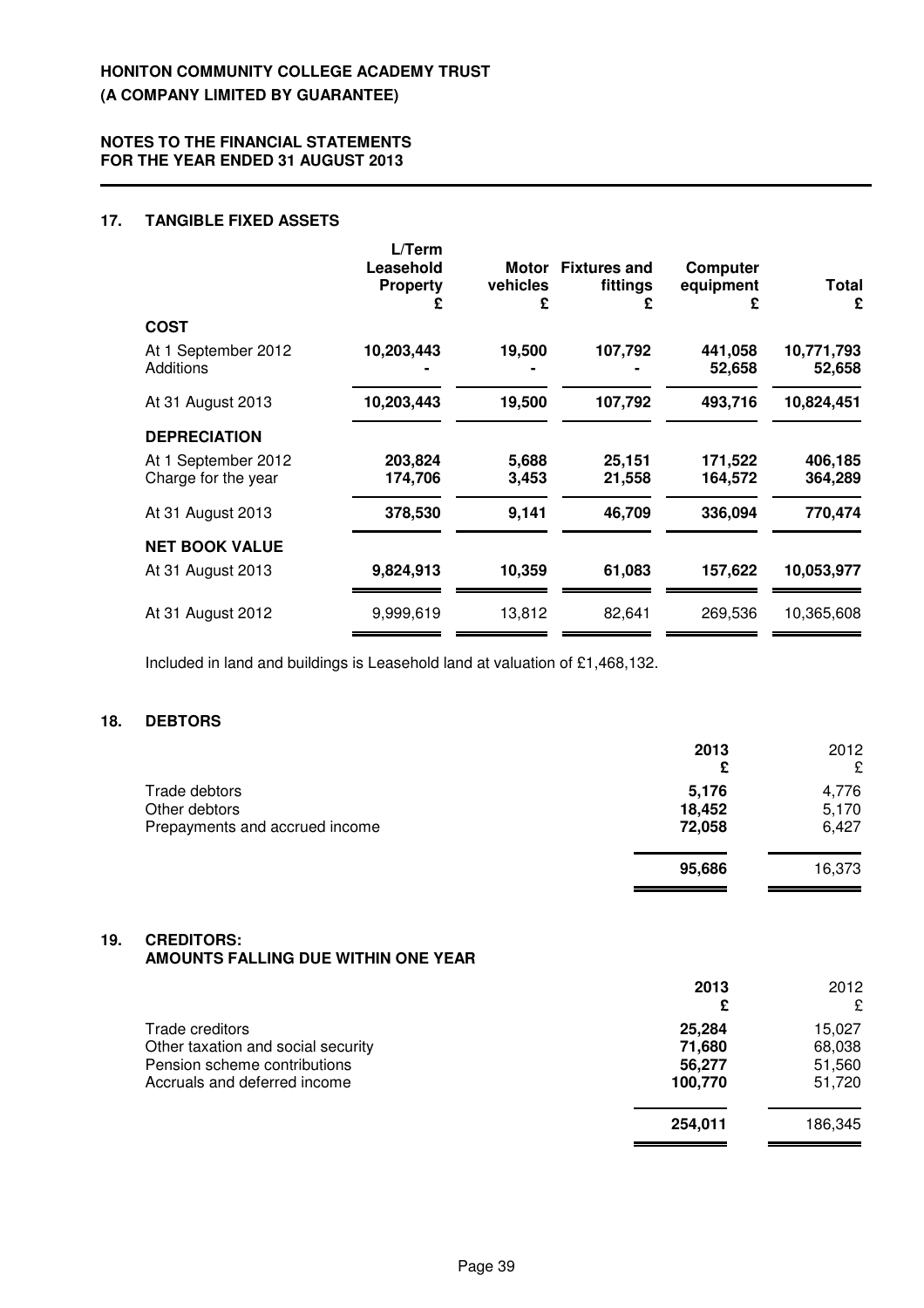### **19. CREDITORS:**

**AMOUNTS FALLING DUE WITHIN ONE YEAR (continued)**

| <b>DEFERRED INCOME</b>                                                    | £                |
|---------------------------------------------------------------------------|------------------|
| Deferred income at 1 September 2012<br>Resources deferred during the year | 28,969<br>56,933 |
| Amounts released from previous years                                      | (28, 969)        |
| Deferred income at 31 August 2013                                         | 56.933           |

### **20. STATEMENT OF FUNDS**

|                                                          | <b>Brought</b><br><b>Forward</b><br>£ | Incoming<br>resources<br>£ | <b>Resources</b><br><b>Expended</b><br>£ | Gains/<br>(Losses)<br>£ | <b>Carried</b><br><b>Forward</b><br>£ |
|----------------------------------------------------------|---------------------------------------|----------------------------|------------------------------------------|-------------------------|---------------------------------------|
| <b>UNRESTRICTED FUNDS</b>                                |                                       |                            |                                          |                         |                                       |
| General funds                                            | 161,263                               | 198,370                    | (171, 529)                               |                         | 188,104                               |
| <b>RESTRICTED FUNDS</b>                                  |                                       |                            |                                          |                         |                                       |
| General Annual Grant (GAG)<br>Special educational needs  | 135,065                               | 4,489,016                  | (4,399,228)                              |                         | 224,853                               |
| funding                                                  |                                       | 203,190                    | (203, 190)                               |                         |                                       |
| Pupil premium                                            |                                       | 136,691                    | (136, 691)                               |                         |                                       |
| 16-19 Bursary                                            |                                       | 14,895                     | (6, 732)                                 |                         | 8,163                                 |
| Other DfE/EFA grants                                     |                                       | 27,983                     | (27, 983)                                |                         |                                       |
| Other restricted funds                                   |                                       | 48,214                     | (48, 214)                                |                         |                                       |
| Pension reserve                                          | (855,000)                             |                            | (62,000)                                 | (37,000)                | (954,000)                             |
|                                                          | (719, 935)                            | 4,919,989                  | (4,884,038)                              | (37,000)                | (720, 984)                            |
| <b>RESTRICTED FIXED ASSET FUNDS</b>                      |                                       |                            |                                          |                         |                                       |
| Fixed assets transferred on                              |                                       |                            |                                          |                         |                                       |
| conversion<br>Fixed assets purchased from                | 10,303,628                            |                            | (341, 362)                               |                         | 9,962,266                             |
| GAG and other restricted funds                           | 61,980                                |                            | (12, 396)                                |                         | 49,584                                |
| DfE/EFA Capital grants<br>Capital surplus transferred on | 22,846                                | 19,626                     | (8, 494)                                 |                         | 33,978                                |
| conversion                                               | 34,009                                |                            | (2,037)                                  |                         | 31,972                                |
|                                                          | 10,422,463                            | 19,626                     | (364, 289)                               |                         | 10,077,800                            |
| Total restricted funds                                   | 9,702,528                             | 4,939,615                  | (5, 248, 327)                            | (37,000)                | 9,356,816                             |
| Total of funds                                           | 9,863,791                             | 5,137,985                  | (5,419,856)                              | (37,000)                | 9,544,920                             |

The specific purposes for which the funds are to be applied are as follows:

### **RESTRICTED FUNDS**

The General Annual Grant (GAG) represents funding received from the EFA during the period in order to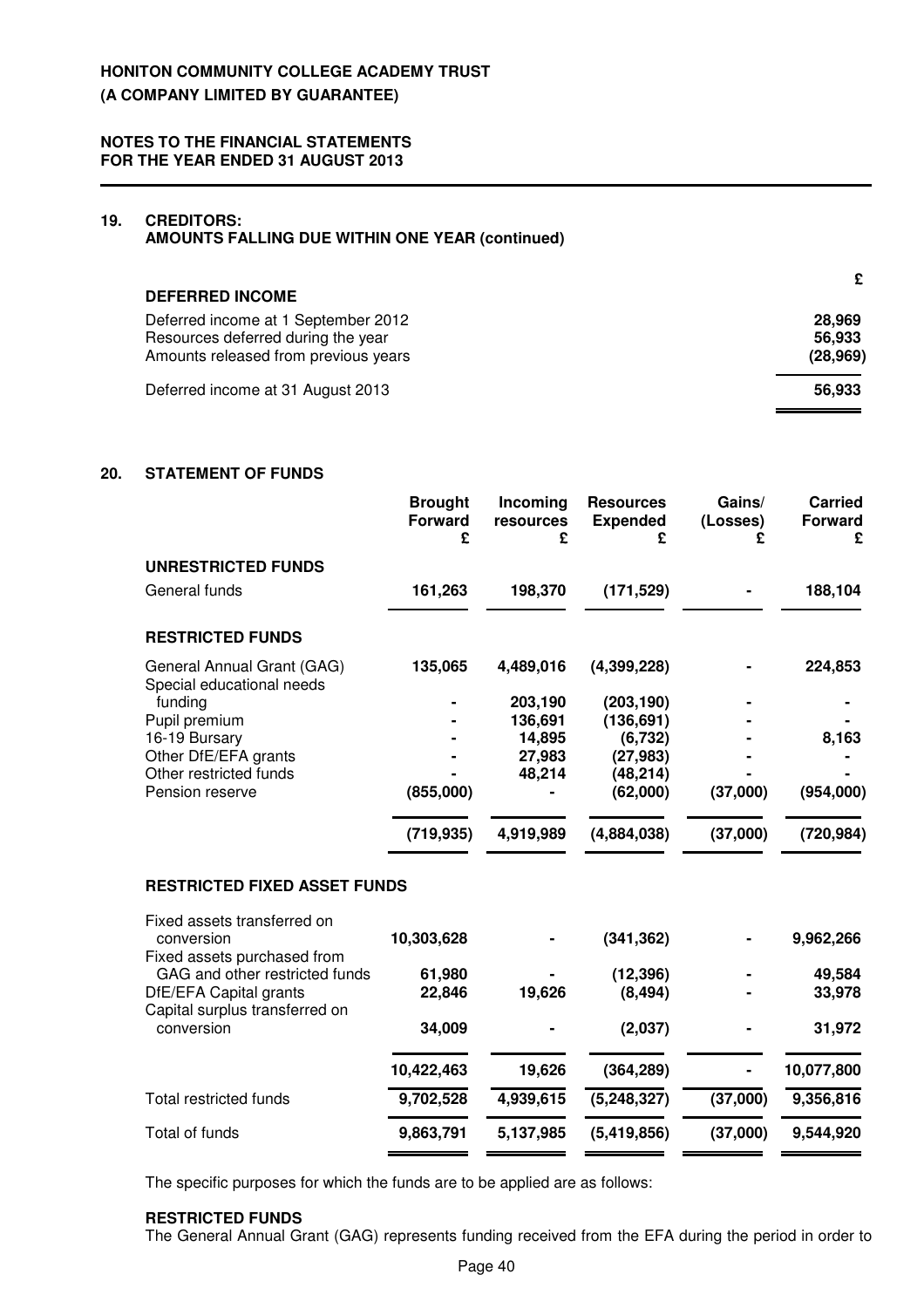#### **NOTES TO THE FINANCIAL STATEMENTS FOR THE YEAR ENDED 31 AUGUST 2013**

#### **20. STATEMENT OF FUNDS (continued)**

fund the continuing activities of the school.

Special Educational Needs - funding received by the Local Authority to fund further support for students with additional needs.

Pupil premium funding represents amounts received from the EFA to cater for disadvantaged pupils.

16-19 Bursary is received from the EFA for pupils over the age of 16.

Other DfE/EFA grants represents a number of restricted grants received by the academy from the EFA.

Pension reserve – This represents the academy's share of the assets and liabilities in the Local Government Pension Scheme. As with most pension schemes this is currently in deficit due to an excess of scheme liabilities over scheme assets which was inherited on conversion to an academy. The academy is following the recommendations of the actuary to reduce the deficit by making additional contributions over a number of years.

#### **RESTRICTED FIXED ASSET FUNDS**

Fixed assets transferred on conversion represent the building and equipment donated to the school from the Local Authority on conversion to an academy.

Capital Expenditure from GAG - This represents funds transferred from the restricted GAG fund to purchase fixed assets.

DfE/EFA Capital grants represents funding from the EFA to cover the maintenance and purchase of the schools assets.

Capital surplus transferred on conversion - this represents unspent capital grants donated to the school from the Local Authority on conversion to an academy.

Under the funding agreement with the Secretary of State, the Academy Trust was not subject to a limit on the amount of GAG that it could carry forward at 31 August 2013.

#### **SUMMARY OF FUNDS**

|                                                                   | <b>Brought</b><br><b>Forward</b><br>£ | Incoming<br>resources<br>£     | <b>Resources</b><br><b>Expended</b><br>£ | Gains/<br>(Losses)              | <b>Carried</b><br><b>Forward</b><br>£ |
|-------------------------------------------------------------------|---------------------------------------|--------------------------------|------------------------------------------|---------------------------------|---------------------------------------|
| General funds<br>Restricted funds<br>Restricted fixed asset funds | 161,263<br>(719,935)<br>10,422,463    | 198.370<br>4,919,989<br>19.626 | (171, 529)<br>(4,884,038)<br>(364, 289)  | $\blacksquare$<br>(37,000)<br>۰ | 188,104<br>(720, 984)<br>10,077,800   |
|                                                                   | 9,863,791                             | 5,137,985                      | (5,419,856)                              | (37,000)                        | 9,544,920                             |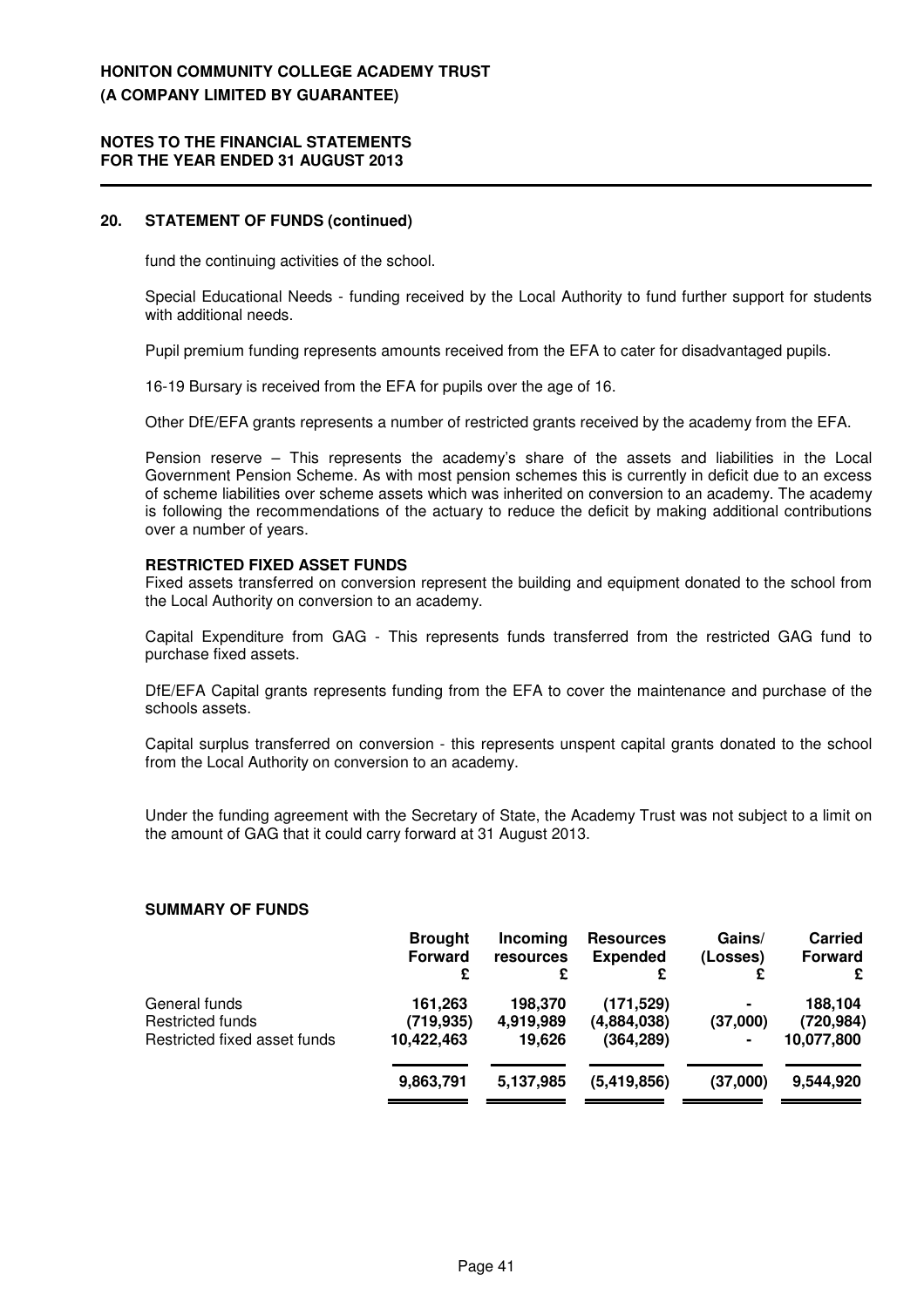### **21. ANALYSIS OF NET ASSETS BETWEEN FUNDS**

|                                                        | Unrestrict'd<br>funds<br>2013<br>£ | <b>Restricted</b><br>funds<br>2013<br>£ | <b>Restricted</b><br>fixed asset<br>funds<br>2013<br>£ | Total<br>funds<br>2013<br>£ | Total<br>funds<br>14 months<br>ended<br>2012<br>£ |
|--------------------------------------------------------|------------------------------------|-----------------------------------------|--------------------------------------------------------|-----------------------------|---------------------------------------------------|
| Tangible fixed assets                                  | ۰                                  |                                         | 10,053,977                                             | 10,053,977                  | 10,365,608                                        |
| <b>Current assets</b><br>Creditors due within one year | 188,104<br>۰                       | 487,027<br>(254, 011)                   | 23,823                                                 | 698,954<br>(254, 011)       | 539,528<br>(186, 345)                             |
| Provisions for liabilities and<br>charges              | ۰                                  | (954,000)                               |                                                        | (954,000)                   | (855,000)                                         |
|                                                        | 188,104                            | (720, 984)                              | 10,077,800                                             | 9,544,920                   | 9,863,791                                         |

### **22. NET CASH FLOW FROM OPERATING ACTIVITIES**

|                                                 | Year ended<br>31 August<br>2013<br>£ | 14 months ended<br>31 August<br>2012<br>£ |
|-------------------------------------------------|--------------------------------------|-------------------------------------------|
| Net incoming resources before revaluations      | (281, 871)                           | 10,093,791                                |
| Returns on investments and servicing of finance | (1,077)                              | (2,714)                                   |
| Net assets transferred on conversion            |                                      | (10, 186, 889)                            |
| Depreciation of tangible fixed assets           | 364,289                              | 406.185                                   |
| Increase in debtors                             | (79, 313)                            | (16, 373)                                 |
| Increase in creditors                           | 67,666                               | 186,345                                   |
| FRS17 pension finance (income)/cost             | 24,000                               | 34,000                                    |
| FRS17 pension costs less contributions paid     | 38,000                               | (3,000)                                   |
| <b>NET CASH INFLOW FROM OPERATIONS</b>          | 131,694                              | 511,345                                   |

### **23. ANALYSIS OF CASH FLOWS FOR HEADINGS NETTED IN CASH FLOW STATEMENT**

|                                                 |                   | 14 months |
|-------------------------------------------------|-------------------|-----------|
|                                                 | <b>Year ended</b> | ended     |
|                                                 | 31 August         | 31 August |
|                                                 | 2013              | 2012      |
|                                                 |                   | ç         |
| RETURNS ON INVESTMENTS AND SERVICING OF FINANCE |                   |           |
| Interest received                               | 1.077             | 2.714     |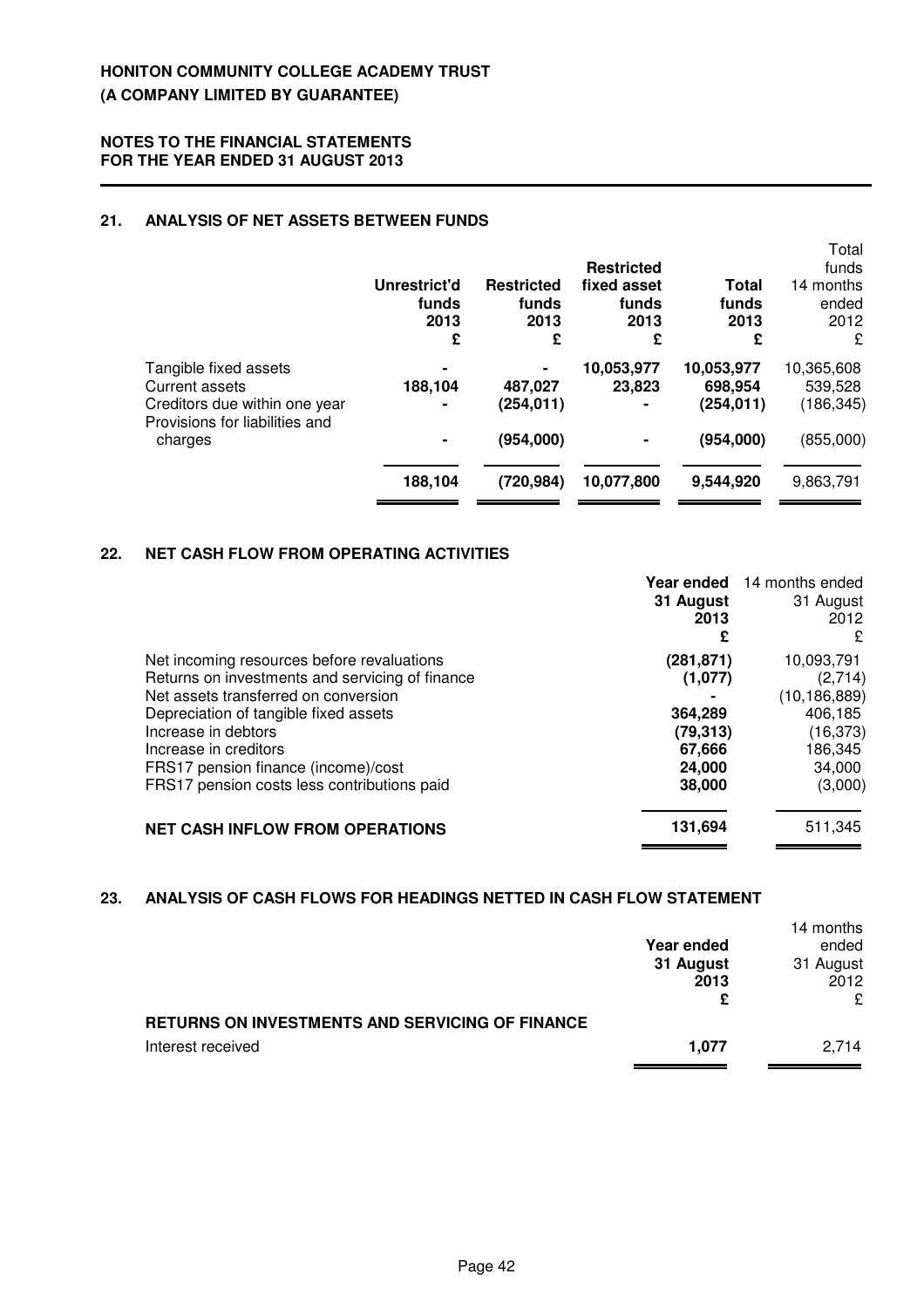### **23. ANALYSIS OF CASH FLOWS FOR HEADINGS NETTED IN CASH FLOW STATEMENT (continued)**

|                                                               | Year ended        | 14 months<br>ended |
|---------------------------------------------------------------|-------------------|--------------------|
|                                                               | 31 August<br>2013 | 31 August<br>2012  |
|                                                               | £                 | £                  |
| <b>CAPITAL EXPENDITURE AND FINANCIAL</b><br><b>INVESTMENT</b> |                   |                    |
| Purchase of tangible fixed assets                             | (52, 658)         | (97, 239)          |

### **24. ANALYSIS OF CHANGES IN NET FUNDS**

|                           |                   |                  | Other<br>non-cash |                   |
|---------------------------|-------------------|------------------|-------------------|-------------------|
|                           | September<br>2012 | <b>Cash flow</b> | changes           | 31 August<br>2013 |
|                           | £                 | £                | £                 | £                 |
| Cash at bank and in hand: | 523,155           | 80,113           | ۰                 | 603,268           |
| <b>NET FUNDS</b>          | 523,155           | 80,113           | ۰                 | 603,268           |

### **25. PENSION COMMITMENTS**

The Academy Trust's employees belong to two principal pension schemes: the Teacher's Pension Scheme for England and Wales (TPS) for academic and related staff; and the Local Government Pension Scheme (LGPS) for non-teaching staff, which is managed by Devon County Council. Both are defined benefit schemes.

The pension costs are assessed in accordance with the advice of independent qualified actuaries. The latest actuarial valuation of the TPS related to the period ended 31 March 2004 and of the LGPS 31 March 2010.

There were no outstanding or prepaid contributions at either the beginning or the end of the financial year.

### **Teachers' Pension Scheme**

#### **Introduction**

The Teachers' Pension Scheme (TPS) is a statutory, contributory, defined benefit scheme, governed by the Teachers' Pensions Regulations (2010). These regulations apply to teachers in schools that are maintained by local authorities and other educational establishments, including academies, in England and Wales. In addition teachers in many independent and voluntary-aided schools and teachers and lecturers in some establishments of further and higher education may be eligible for membership. Membership is automatic for full-time teachers and lecturers and from 1 January 2007 automatic too for teachers and lecturers in part-time employment following appointment or a change of contract. Teachers and lecturers are able to opt out of the TPS.

#### **The Teachers' Pension Budgeting and Valuation Account**

Although members may be employed by various bodies, their retirement and other pension benefits are set out in regulations made under the Superannuation Act (1972) and are paid by public funds provided by Parliament. The TPS is an unfunded scheme and members contribute on a "pay as you go" basis – these contributions along with those made by employers are credited to the Exchequer under arrangements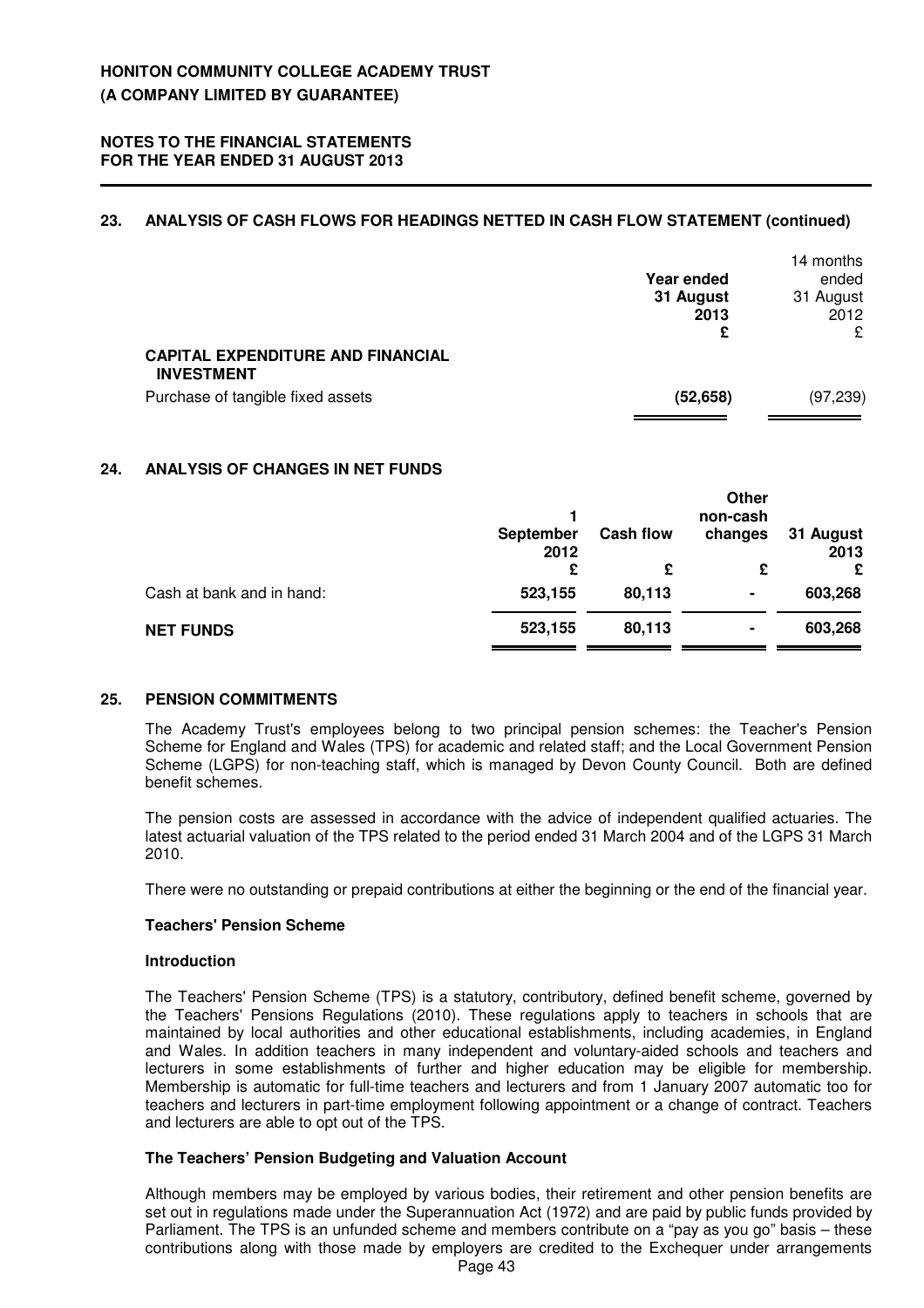#### **NOTES TO THE FINANCIAL STATEMENTS FOR THE YEAR ENDED 31 AUGUST 2013**

### **25. PENSION COMMITMENTS (continued)**

governed by the above Act.

The Teachers' Pensions Regulations require an annual account, the Teachers' Pension Budgeting and Valuation Account, to be kept of receipts and expenditure (including the cost of pensions' increases). From 1 April 2001, the Account has been credited with a real rate of return, which is equivalent to assuming that the balance in the Account is invested in notional investments that produce that real rate of return.

#### **Valuation of the Teachers' Pension Scheme**

At the last valuation, the contribution rate to be paid into the TPS was assessed in two parts. First, a standard contribution rate (SCR) was determined. This is the contribution, expressed as a percentage of the salaries of teachers and lecturers in service or entering service during the period over which the contribution rate applies, which if it were paid over the entire active service of these teachers and lecturers would broadly defray the cost of benefits payable in respect of that service. Secondly, a supplementary contribution is payable if, as a result of the actuarial review, it is found that accumulated liabilities of the Account for benefits to past and present teachers, are not fully covered by standard contributions to be paid in future and by the notional fund built up from past contributions. The total contribution rate payable is the sum of the SCR and the supplementary contribution rate.

The last valuation of the TPS related to the period 1 April 2001 to 31 March 2004. The Government Actuary's report of October 2006 revealed that the total liabilities of the Scheme (pensions in payment and the estimated cost of future benefits) amounted to £166,500 million. The value of the assets (estimated future contributions together with the proceeds from the notional investments held at that valuation date) was £163,240 million. The assumed real rate of return was 3.5% in excess of prices and 2% in excess of earnings. The rate of real earnings growth was assumed to be 1.5%. The assumed gross rate of return was 6.5%. From 1 January 2007, the SCR was assessed at 19.75%, and the supplementary contribution rate was assessed to be 0.75% (to balance assets and liabilities as required by the regulations within 15 years). This resulted in a total contribution rate of 20.5%, which translated into an employee contribution rate of 6.4% and employer contribution rate of 14.1% payable.

Actuarial scheme valuations are dependent on assumptions about the value of future costs, the design of benefits and many other factors. Many of these assumptions are being considered as part of the work on the reformed TPS, as set out below. Scheme valuations therefore remain suspended. The Public Service Pensions Bill, which is being debated in the House of Commons, provides for future scheme valuations to be conducted in accordance with Treasury directions. The timing for the next valuation has still to be determined, but it is likely to be before the reformed schemes are introduced in 2015.

#### **Teachers' Pension Scheme Changes**

Lord Hutton published his final report in March 2011 and made recommendations about how pensions can be made sustainable and affordable, whilst remaining fair to the workforce and the taxpayer. The Government accepted Lord Hutton's recommendations as the basis for consultation and Ministers engaged in extensive discussions with trade unions and other representative bodies on reform of the TPS. Those discussions concluded on 9 March 2012 and the Department published a Proposed Final Agreement, setting out the design for a reformed TPS to be implemented from 1 April 2015.

The key provisions of the reformed scheme include: a pension based on career average earnings; an accrual rate of 1/57th ; and a Normal Pension Age equal to State Pension Age, but with options to enable members to retire earlier or later than their Normal Pension Age. Importantly, pension benefits built up before 1 April 2015 will be fully protected.

In addition, the Proposed Final Agreement includes a Government commitment that those within 10 years of Normal Pension Age on 1 April 2012 will see no change to the age at which they can retire, and no decrease in the amount of pension they receive when they retire. There will also be further transitional protection, tapered over a three and a half year period, for people who would fall just outside of the 10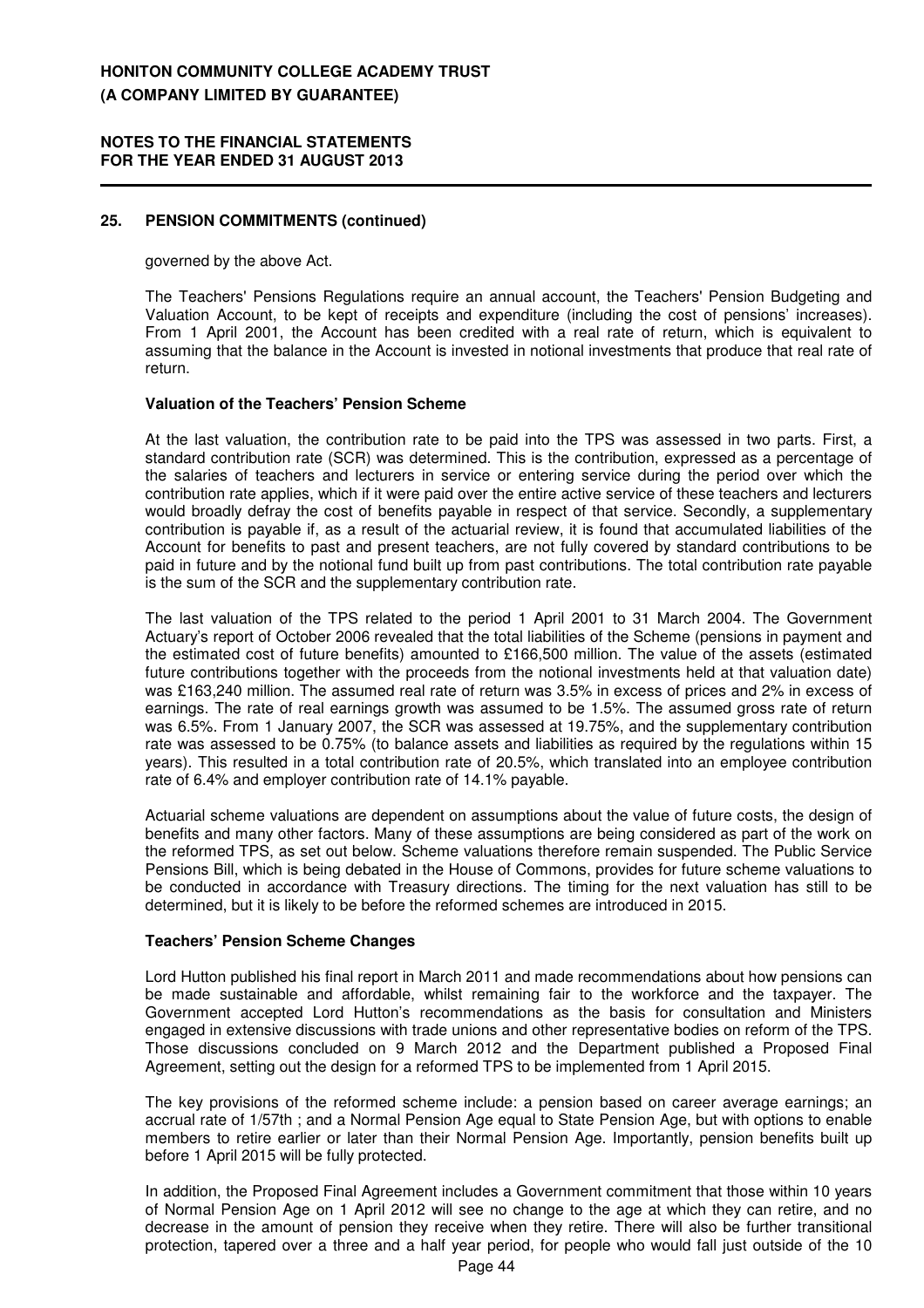#### **NOTES TO THE FINANCIAL STATEMENTS FOR THE YEAR ENDED 31 AUGUST 2013**

### **25. PENSION COMMITMENTS (continued)**

#### year protection.

In his interim report of October 2010, Lord Hutton recommended that short-term savings were also required, and that the only realistic way of achieving these was to increase member contributions. At the Spending Review 2010 the Government announced an average increase of 3.2 percentage points on the contribution rates by 2014-15. The increases were to be phased in from April 2012 on a 40:80:100% basis.

Under the definitions set out in Financial Reporting Standard (FRS 17) Retirement Benefits, the TPS is a multi-employer pension scheme. The Academy Trust is unable to identify its share of the underlying assets and liabilities of the scheme. Accordingly, the Academy Trust has taken advantage of the exemption in FRS 17 and has accounted for its contributions to the scheme as if it were a defined contribution scheme. The Academy Trust has set out above the information available on the scheme.

#### **Local Government Pension Scheme**

The LGPS is a funded defined benefit scheme, with assets held in separate trustee-administered funds. The total contribution made for the year ended 31 August 2013 was £177,000, of which employer's contributions totalled £136,000 and employees' contributions totalled £41,000. The agreed contribution rates for future years are 19.7% for employers and 5.5 - 7.5% for employees.

Parliament has agreed, at the request of the Secretary of State for Education, to a guarantee that, in the event of academy closure, outstanding local government pension scheme liabilities would be met by the Department for Education. The guarantee came into force on 18 July 2013.

The amounts recognised in the Balance sheet are as follows:

|                                                                    | Year ended               | 14 months<br>ended     |
|--------------------------------------------------------------------|--------------------------|------------------------|
|                                                                    | 31 August<br>2013<br>£   | 31 August<br>2012<br>£ |
| Present value of funded obligations<br>Fair value of scheme assets | (1,957,000)<br>1,003,000 | (1,586,000)<br>731,000 |
| Net liability                                                      | (954,000)                | (855,000)              |

The amounts recognised in the Statement of financial activities are as follows:

|                                                                                    | Year ended<br>31 August         | 14 months<br>ended<br>31 August |
|------------------------------------------------------------------------------------|---------------------------------|---------------------------------|
|                                                                                    | 2013<br>£                       | 2012<br>£                       |
| Current service cost<br>Interest on obligation<br>Expected return on scheme assets | (174,000)<br>(66,000)<br>42,000 | (150,000)<br>(75,000)<br>41,000 |
| Total                                                                              | (198,000)                       | (184,000)                       |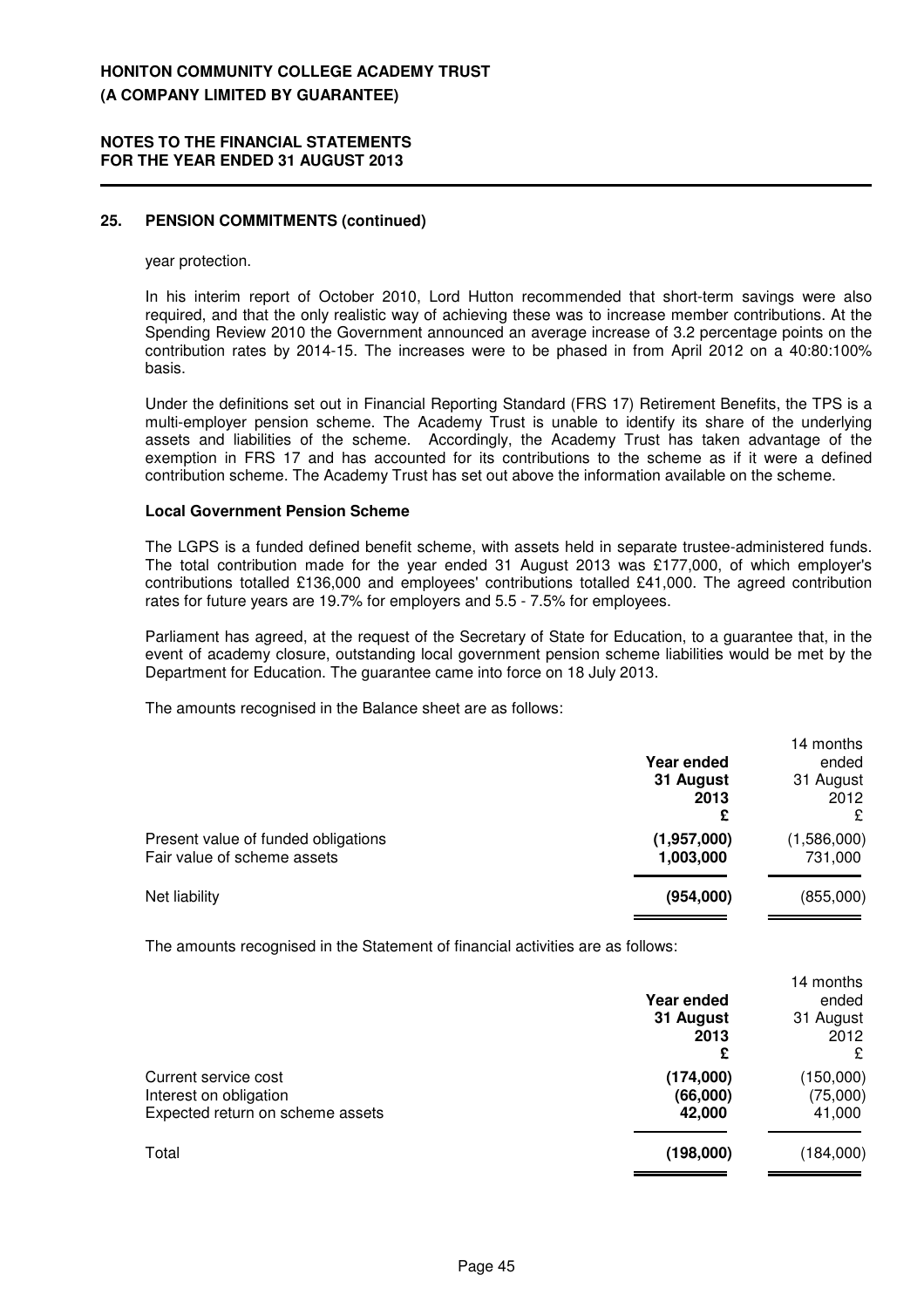### **25. PENSION COMMITMENTS (continued)**

Movements in the present value of the defined benefit obligation were as follows:

|                                                                                                                                                                 | Year ended<br>31 August<br>2013<br>£                            | 14 months<br>ended<br>31 August<br>2012<br>£     |
|-----------------------------------------------------------------------------------------------------------------------------------------------------------------|-----------------------------------------------------------------|--------------------------------------------------|
| Opening defined benefit obligation<br>Current service cost<br>Interest cost<br>Contributions by scheme participants<br><b>Actuarial Losses</b><br>Benefits paid | 1,586,000<br>174,000<br>66,000<br>41.000<br>103,000<br>(13,000) | 150,000<br>75,000<br>47,000<br>241,000<br>13,000 |
| Liability transferred on conversion<br>Closing defined benefit obligation                                                                                       | 1,957,000                                                       | 1,060,000<br>1,586,000                           |

Movements in the fair value of the Academy Trust's share of scheme assets:

|                                     |            | 14 months |
|-------------------------------------|------------|-----------|
|                                     | Year ended | ended     |
|                                     | 31 August  | 31 August |
|                                     | 2013       | 2012      |
|                                     | £          | £         |
| Opening fair value of scheme assets | 731,000    |           |
| Expected return on assets           | 42,000     | 41,000    |
| Actuarial gains and (losses)        | 66,000     | 11,000    |
| Contributions by employer           | 136,000    | 153,000   |
| Contributions by employees          | 41,000     | 47,000    |
| Benefits paid                       | (13,000)   | 13,000    |
| Asset transferred on conversion     |            | 466,000   |
|                                     | 1,003,000  | 731,000   |
|                                     |            |           |

The cumulative amount of actuarial gains and losses recognised in the Statement of total recognised gains and losses was £267,000 losses (2012: £230,000 losses).

The Academy Trust expects to contribute £135,000 to its Defined benefit pension scheme in 2014.

The major categories of scheme assets as a percentage of total scheme assets are as follows:

|                         | 2013    | 2012    |  |
|-------------------------|---------|---------|--|
| Equities                | 73.00 % | 74.00 % |  |
| Property                | 9.00%   | 6.00%   |  |
| Cash                    | 3.00%   | 5.00%   |  |
| Target return portfolio | 15.00 % | 15.00 % |  |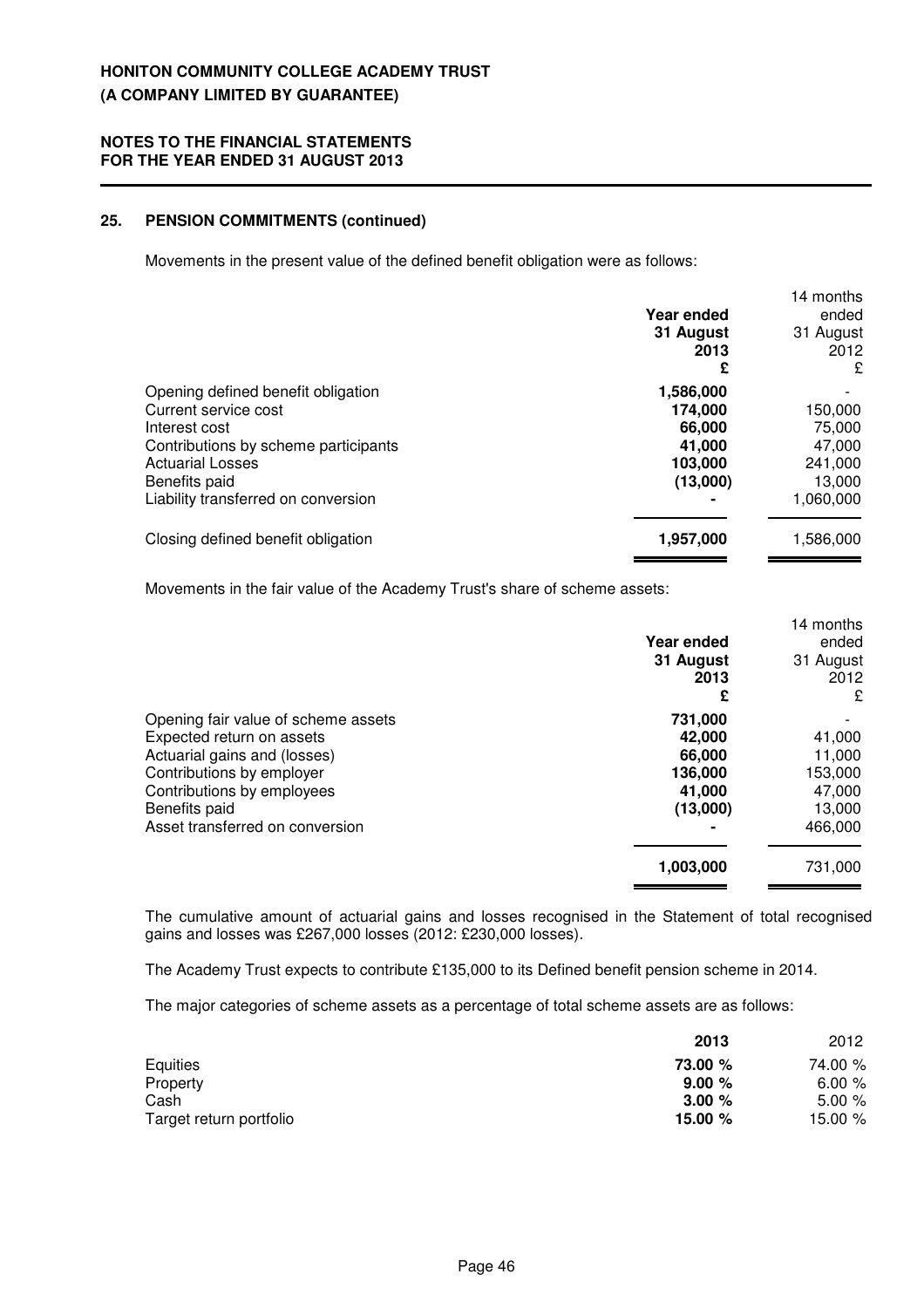### **25. PENSION COMMITMENTS (continued)**

Principal actuarial assumptions at the Balance sheet date (expressed as weighted averages):

|                                                      | 2013     | 2012     |
|------------------------------------------------------|----------|----------|
| Discount rate for scheme liabilities                 | 4.70 $%$ | $3.90\%$ |
| Expected return on scheme assets at 31 August        | 6.00 $%$ | 5.20%    |
| Rate of increase in salaries                         | 5.10%    | 4.10 $%$ |
| Rate of increase for pensions in payment / inflation | 2.90%    | 1.90 $%$ |

The current mortality assumptions include sufficient allowance for future improvements in mortality rates. The assumed life expectations on retirement age 65 are:

|                      | 2013 | 2012 |
|----------------------|------|------|
| Retiring today       |      |      |
| Males                | 20.6 | 20.5 |
| Females              | 24.6 | 24.5 |
| Retiring in 20 years |      |      |
| Males                | 22.6 | 22.5 |
| Females              | 26.5 | 26.4 |

Amounts for the current and previous four periods are as follows:

#### Defined benefit pension schemes

| 2013<br>£                | 2012<br>£              | 2011<br>£ | 2010<br>£ | 2009<br>£ |
|--------------------------|------------------------|-----------|-----------|-----------|
| (1,957,000)<br>1,003,000 | (1,586,000)<br>731,000 |           |           |           |
| (954,000)                | (855,000)              |           |           |           |
| (103,000)<br>66,000      | (241,000)<br>11,000    |           |           |           |
|                          |                        |           |           |           |

### **26. OPERATING LEASE COMMITMENTS**

At 31 August 2013 the Academy Trust had annual commitments under non-cancellable operating leases as follows:

|                       | Land and buildings |                          | Other  |        |
|-----------------------|--------------------|--------------------------|--------|--------|
|                       | 2013               | 2012                     | 2013   | 2012   |
|                       |                    |                          |        | £      |
| <b>EXPIRY DATE:</b>   |                    |                          |        |        |
| Between 2 and 5 years | $\blacksquare$     | $\overline{\phantom{0}}$ | 16.116 | 16.116 |